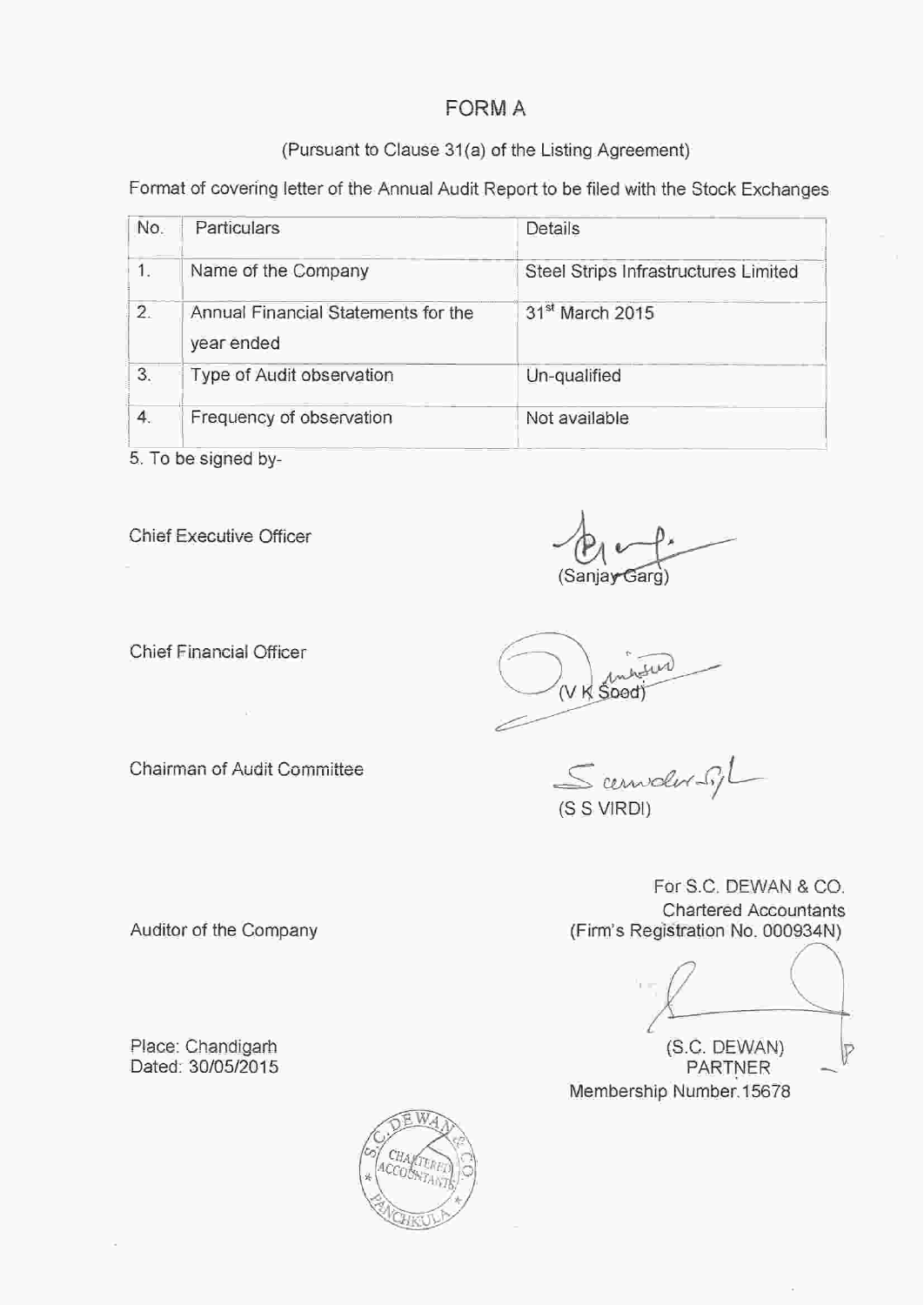# **42ND ANNUAL REPORT 2014-2015**



STEEL STRIPS INFRASTRUCTURES LIMITED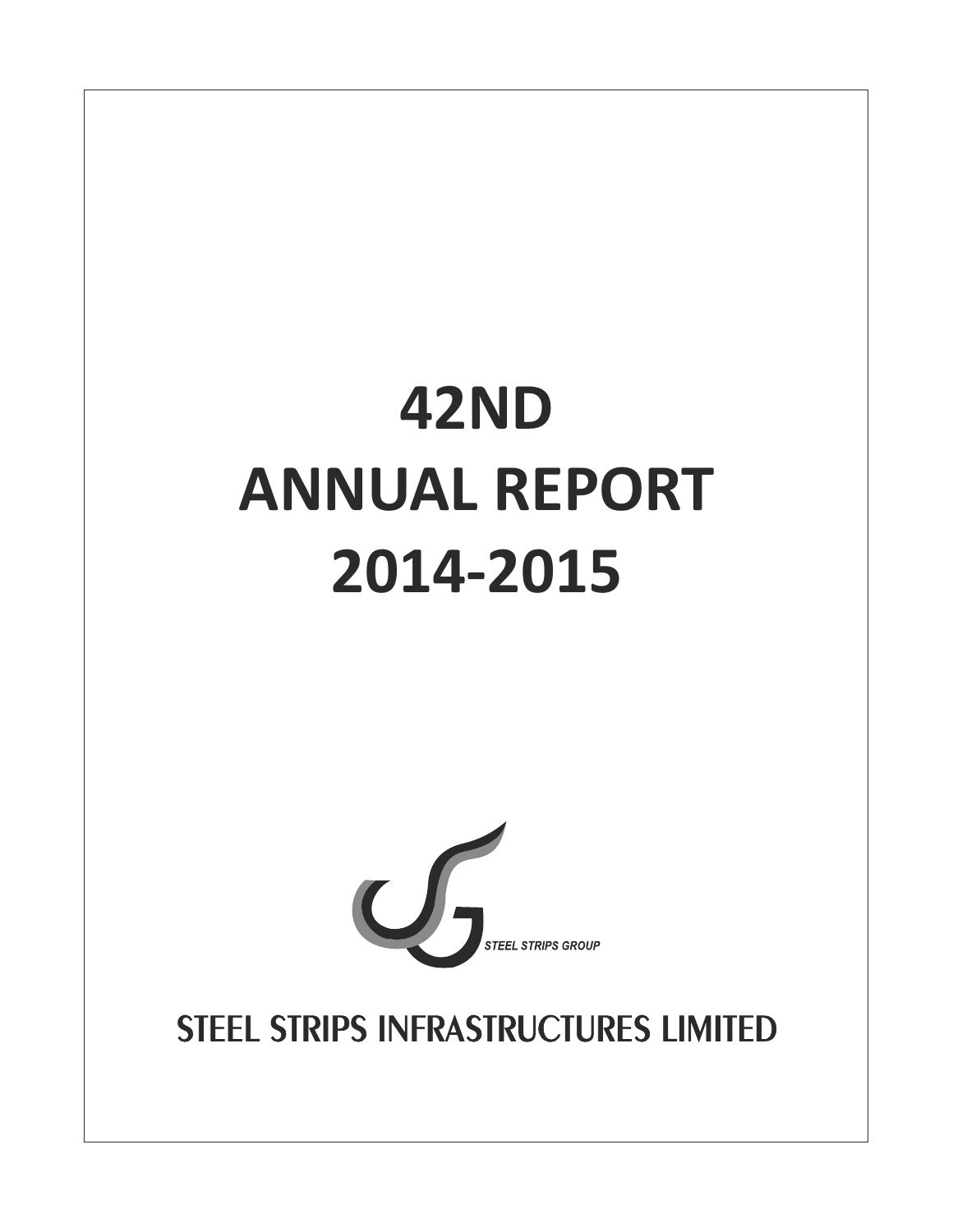# **BOARD OF DIRECTORS COMPANY CIN:L27109PB1973PLC003232**

- Sh. R.K. Garg, *Chairman*
- Sh. S.S. Dawra, IAS (Retd.)
- Prof. (Dr.) B.B. Tandon
- Sh. S.S. Virdi
- Sh. H.K. Singhal
- Smt. Manju Lakhanpal
- Sh. Sanjay Garg, *Executive Director*

# **AUDITORS**

S.C. Dewan & Co. Chartered Accountants SCO 90, 1st Floor, Swastik Vihar Panchkula.

# **BANKERS**

**HDFC Bank Limited** 

# **REGD. OFFICE**

Vill. : Somalheri/Lehli, P.O. Dappar, Tehsil Dera Bassi, Distt. Mohali, Punjab, 140 506 Email: ssl\_ssg@glide.net.in, **Website : www.ssilindia.net**

# **CORPORATE OFFICE**

 $\blacksquare$  SCO 49-50, Sector 26, Madhya Marg, Chandigarh - 160 019.

# **REGISTRAR & TRANSFER AGENTS**

| $\blacksquare$ Link Intime India Pvt. Ltd.   |  |
|----------------------------------------------|--|
| A-44, Community Centre, 2nd Floor, Near PVR, |  |
| Naraina Industrial Area, Phase-I.            |  |
| New Delhi 110 028                            |  |
| E-mail: delhi@linkintime.co.in               |  |

# **CONTENTS**

| Notice                      | $3-6$     |
|-----------------------------|-----------|
| Directors' Report           | $7 - 20$  |
| Corporate Governance Report | $21 - 26$ |
| Auditors' Report            | $27 - 29$ |
| <b>Balance Sheet</b>        | 30        |
| Profit & Loss Account       | 31        |
| Cash Flow Statement         | 32        |
| Notes                       | $33 - 40$ |
| Notes on Accounts           | 41-42     |
| Proxy Form/Attendance Slip  | 43        |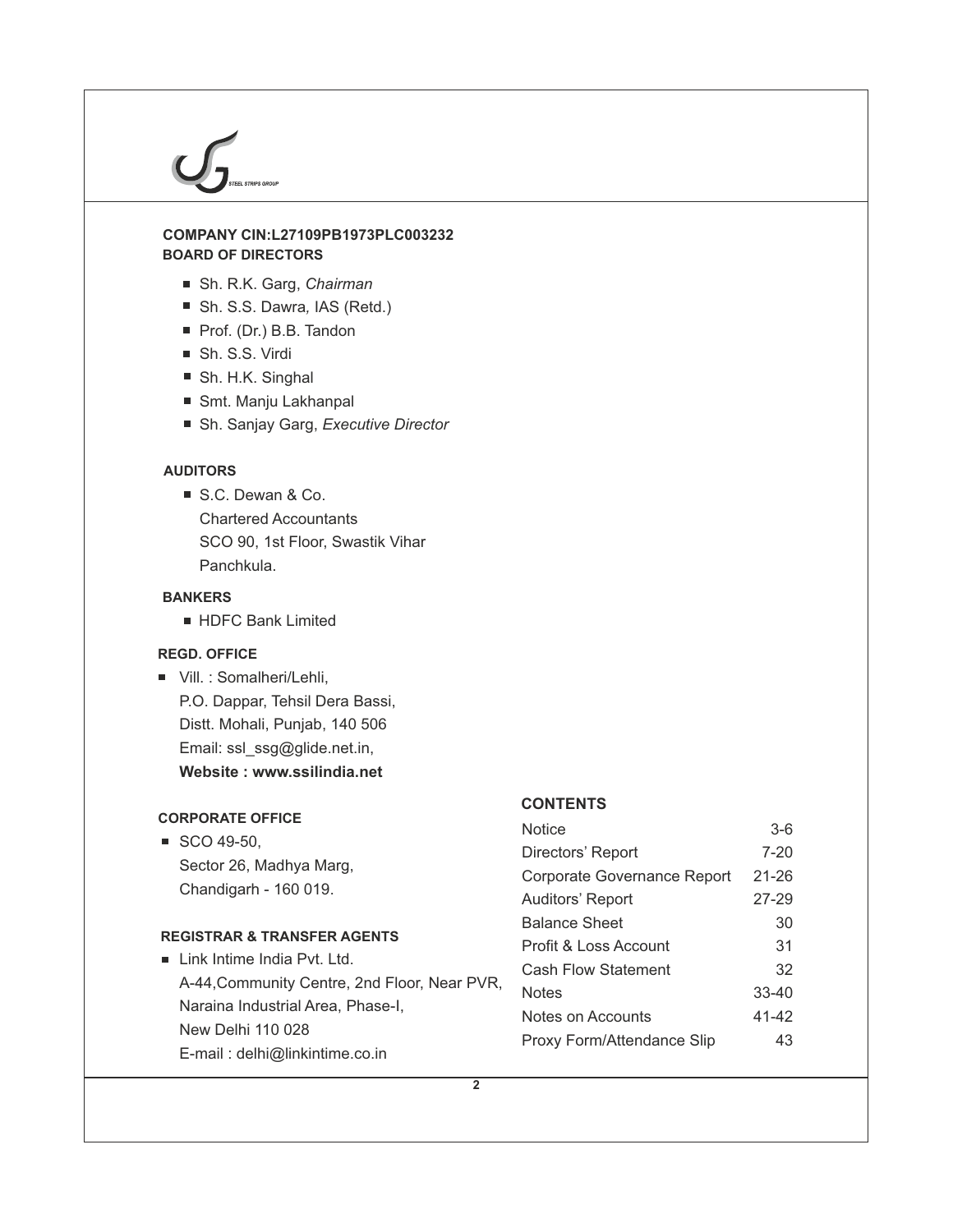# **STEEL STRIPS INFRASTRUCTURES LIMITED (CIN: L27109PB1973PLC003232)**

Regd. Office: Village Somalheri/Lehli P.O.Dappar, Tehsil Derrabassi, Distt. S.A.S Nagar Mohali (Punjab)-140506 Email: ssl\_ssg@glide.net.in, Website: www.ssilindia.net Phone: +91- 172-2793112., Fax: +91-172-2794834

# **NOTICE**

NOTICE is hereby given that the 42nd Annual General Meeting of the Shareholders of the Company shall be held as scheduled below:

| Day & Date | Wednesday, 30th day of September, 2015                          |
|------------|-----------------------------------------------------------------|
| Time       | 3.00P.M.                                                        |
| Venue      | Company's Regd. Office at Village Somalheri/Lehli, P.O. Dappar. |
|            | Tehsil Dera Bassi, Distt. S.A.S Nagar, Mohali (Punjab)          |

to transact the following business:

## **ORIDINARY BUSINESS:**

- 1. To receive, consider and adopt the Financial Statements of the Company for the year ended March 31, 2015 including audited Balance Sheet as at March 31, 2015 and the Statement of Profit & Loss for the year ended on that date and the Reports of Directors' and Auditors' thereon.
- 2. To appoint a Director in place of Sh. Humesh Kumar Singhal (DIN: 00044328), who retires by rotation and being eligible, offers himself for re-appointment.
- 3. To ratify the appointment of Auditors and in this regard to consider and if thought fit, to pass with or without modification, the following Resolution as an Ordinary Resolution:

**"RESOLVED THAT** pursuant to the provisions of Section 139(1) of the Companies Act, 2013 and Rules framed thereunder, as amended from time to time, the Company hereby ratifies the appointment of M/s S. C. Dewan & Co., Chartered Accountants (Firm's Registration No. 000934N), as Auditors of the Company to hold office from the conclusion of this Annual General Meeting (AGM) till the conclusion of the 43rd Annual General Meeting of the Company to be held in the year 2016, at such remuneration plus service tax, out of pocket expenses, travelling expenses, etc; as may be mutually agreed between the Board of Directors of the Company and the Auditors."

# **SPECIAL BUSINESS**

4. To consider, and, if thought fit, to pass, with or without modification(s), if any, the following Resolution as an **Ordinary Resolution:**

**"RESOLVED THAT** pursuant to the provisions of Sections 149, 150 & 152 and other applicable provisions, if any, of the Companies Act, 2013 (**"ACT"**) and the Rules made there under read with Schedule IV to the Act, as amended from time to time and Clause 49 of the Listing Agreement, **Smt. Manju Lakhanpal (DIN:07130592),** who was appointed as additional Non-Executive Director of the Company has submitted a declaration that she meets the criteria of independence as provided in Section 149(6) of the Act and is eligible for appointment, and in respect of whom the Company has received a notice in writing from a member proposing her candidature for the office of the Director, be and is hereby appointed as an Independent Director of the Company with effect from 14.03.2015 to 13.03.2020, not liable to retire by rotation."

By Order of the Board of Directors

Place: Chandigarh **SANJAY GARG** Date: 13.08.2015 EXECUTIVE DIRECTOR DIN-00030956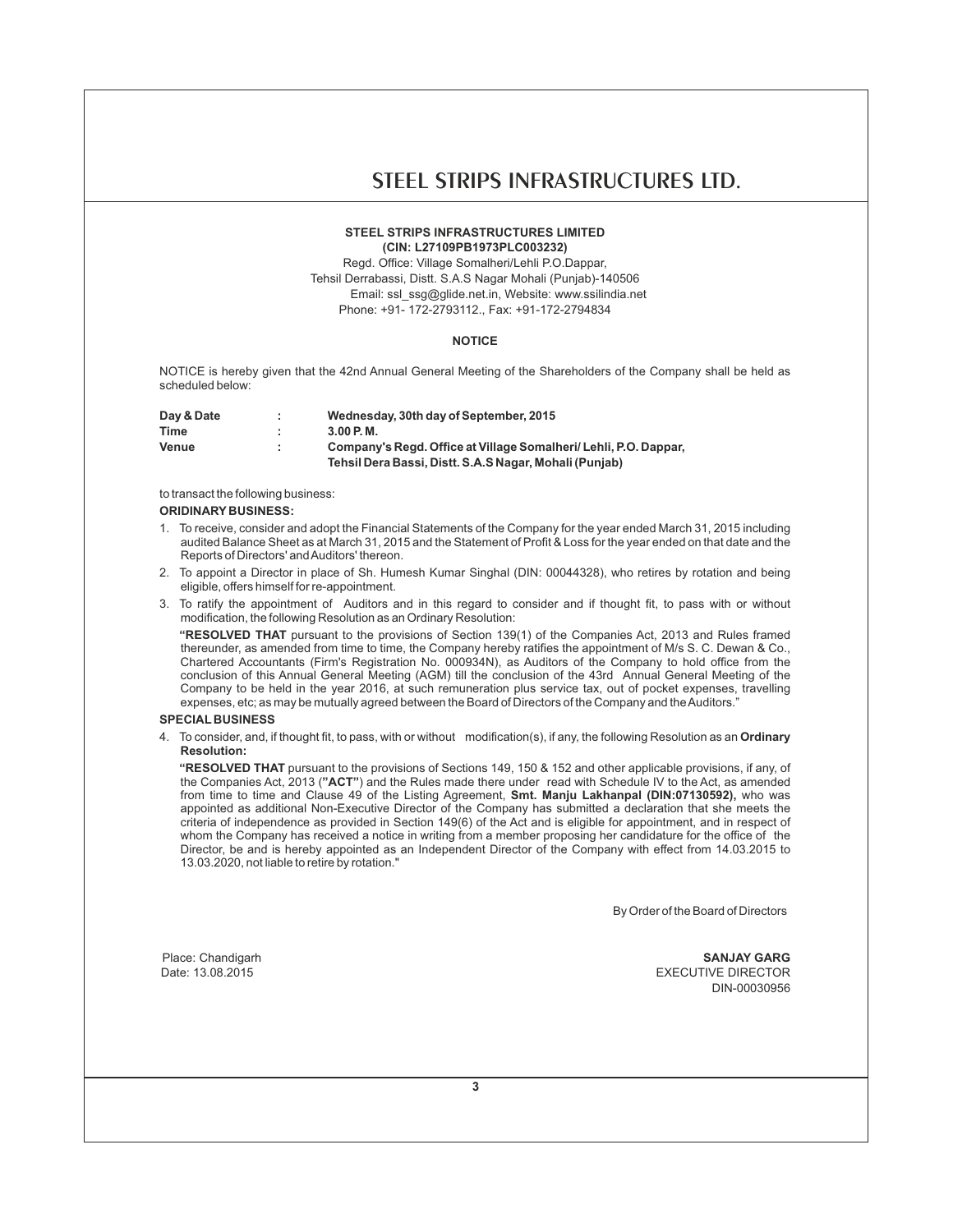# **NOTES:**

- 1. The Explanatory Statement pursuant to the provisions of Section 102 of the Companies Act, 2013 and rules made thereunder, relating to the Special business to be transacted at the Meeting is annexed hereto. The relevant details of Directors seeking appointment/re-appointment at this Annual General Meeting of the Company are also annexed.
- **2. A member entitled to attend and vote at the Annual General Meeting is entitled to appoint a proxy to attend and vote on a poll instead of himself/herself and the proxy so appointed need not be a member of the Company. The instrument of Proxy in order to be effective, should be deposited at the Registered Office of the Company, duly completed and signed, not less than 48 hours before the commencement of the meeting. A Proxy form is sent herewith.**

Aperson can act as a proxy on behalf of the members not exceeding fifty and holding in the aggregate not more than ten percent of the total share capital of the Company carrying voting rights. Amember holding more than ten percent of the total share capital of the Company carrying voting rights may appoint a single person as proxy and such person shall not act as a proxy for any other person or shareholder.

During the period beginning 24 hours before the time fixed for the commencement of the meeting and ending with the conclusion of the meeting, a member would be entitled to inspect the proxies lodged at any time during the business hours of the Company, provided that not less than three days of notice in writing is given to the Company

- 3. Corporate Members intending to send their authorized representative to attend the meeting are requested to send to the Company, a certified copy of the Board resolution authorizing their representative to attend and vote on their behalf at the meeting.
- 4. The members are requested to bring duly filled attendance slip alongwith their copy of Annual Report at the Meeting.
- 5. In case of joint holders attending the meeting, only such joint holder who is higher in the order of the names will be entitled to vote.
- 6. The Register of Members and Share Transfer Books of the Company will remain closed from **23.09.2015 to 30.09.2015** (both days inclusive).
- 7. The Securities and Exchange Board of India (SEBI) has mandated the submission of Permanent Account Number (PAN) by every participant in securities market. Members holding shares in electronic form are, therefore, requested to submit the PAN to their Depository Participants with whom they are maintaining their demat accounts. Members holding shares in physical form can submit their PAN details to the Company or Registrar and Share Transfer Agent.
- 8. Electronic copy of the Annual Report for 2014-15 is being sent to all the members whose email IDs are registered with the Company/Depository Participants(s) for communication purposes. For members who have not registered their email address, physical copies of the Annual Report for 2014-15 are being sent by the permitted mode.
- **9. Members who have not registered their e-mail addresses so far are requested to register their e-mail addresses with Registrar and Share Transfer Agents of the Company/ Depository Participant (s), for receiving all communication including Annual Report, Notices, Circulars, etc from the Company electronically.**
- 10. Members may also note that the Notice of the Annual General Meeting and the Annual Report for 2014-15 will also be available on the Company's website for their download. The physical copies of the aforesaid documents will also be available at the Company's Registered Office for inspection during normal business hours on working days.
- 11. The Company is maintaining the "INVESTORS SERVICE CELL" at its Head Office at SCO 49-50, Sector 26, Madhya Marg, Chandigarh 160019.
- 12. Members having any queries relating to Annual Report are requested to send their queries at least seven days before the date of the Meeting.
- 13. **Voting through electronic means**
	- A. In compliance with provisions of Section 108 of the Companies Act, 2013 and Rule 20 of the Companies (Management and Administration) Rules, 2014, the Company is pleased to provide members facility to exercise their right to vote at the Annual General Meeting (AGM) by electronic means and the business may be transacted through e-Voting Services provided by Central Depository (Services) India Limited (CDSL).

#### **Steps for e-voting**

- (i) **The voting period begins on September 25, 2015 at 9.00 a.m. and will end on September 29, 2015 at 5.00 p.m.** During this period shareholders' of the Company, holding shares either in physical form or in dematerialized form, as **on 22nd September, 2015** (cut-off date), may cast their vote electronically. The evoting module shall be disabled by CDSL for voting thereafter. The members are requested to note that once vote on a resolution is cast electronically, he shall not be allowed to change it subsequently.
- (ii) Shareholders who have already voted prior to the meeting date would not be entitled to vote at the meeting venue.
- (iii) The shareholders should log on to the e-voting **www.evotingindia.com**
- (iv) Click on shareholders
- (v) Now Enter your User ID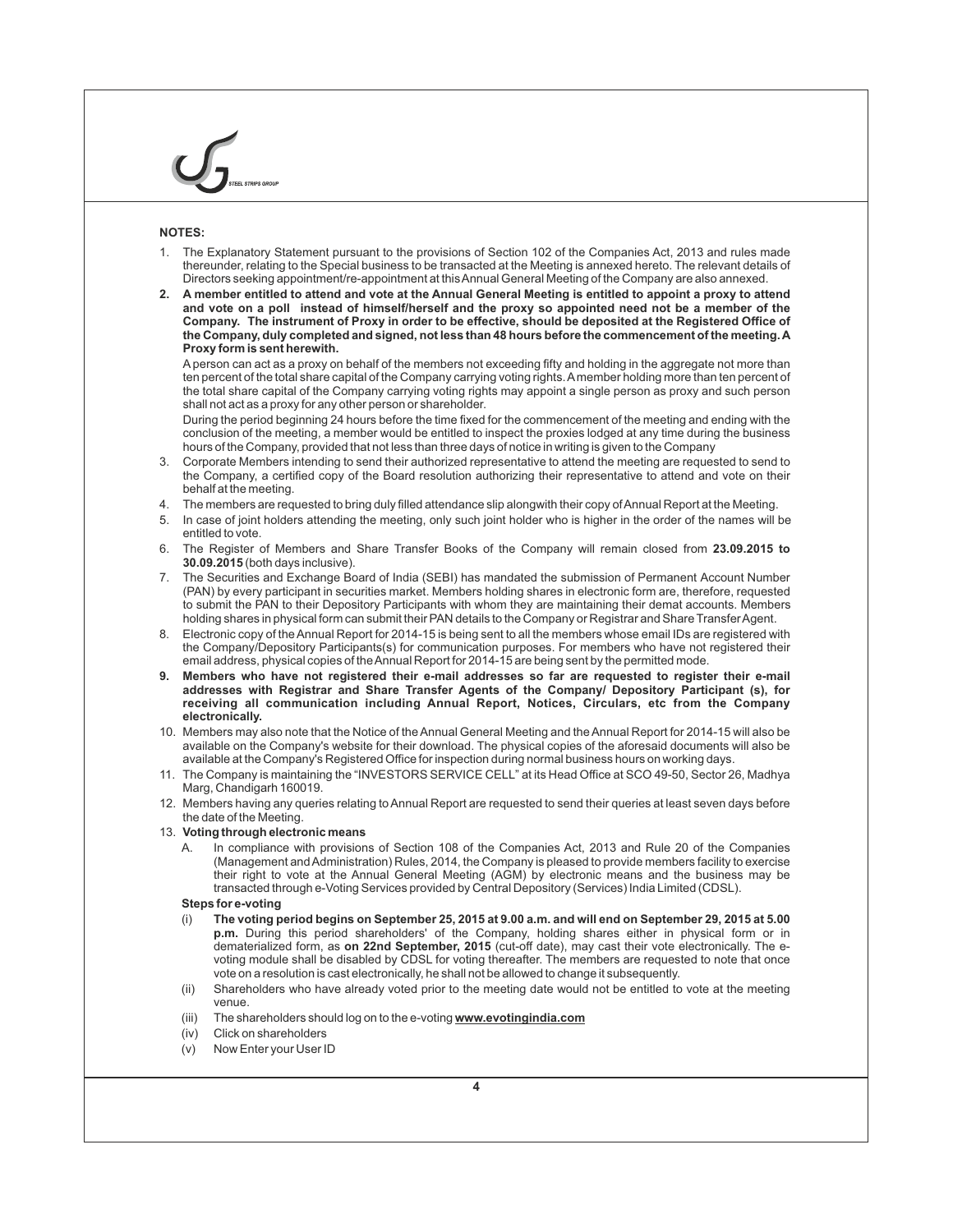- a. For CDSL: 16 digits beneficiary ID
- b. For NSDL: 8 Character DPID followed by 8 Digits Client ID
- c. Members holding shares in Physical Form should enter Folio Number registered with the Company
- (vi) Next enter the Image Verification as displayed and Click on Login.
- (vii) If you are holding shares in Demat form and had logged on to **www.evotingindia.com** and voted on an earlier voting of any Company, then your existing password is to be used.
- (viii) If you are a first time user follow the steps given below:

|                                                 | For Members holding shares in Demat Form and Physical Form                                                                                                                                                                                                                                                                                                                                                                                                                                                                                                                                                                                                                                          |
|-------------------------------------------------|-----------------------------------------------------------------------------------------------------------------------------------------------------------------------------------------------------------------------------------------------------------------------------------------------------------------------------------------------------------------------------------------------------------------------------------------------------------------------------------------------------------------------------------------------------------------------------------------------------------------------------------------------------------------------------------------------------|
| PAN <sup>*</sup>                                | Enter your 10 digit alpha-numeric *PAN issued by Income Tax Department (Applicable<br>for both demat shareholders as well as physical shareholders)<br>Members who have not updated their PAN with the Company/Depository<br>Participant are requested to use the first two letters of their name and the last 8<br>digits of the Sequence number which is printed on attendance slip in the PAN<br>field.<br>In case the Sequence number is less than 8 digit enter the applicable number<br>of 0's before the number after the first two characters of the name in CAPITAL<br>letters. For example, if your name is Ramesh Kumar with Sequence number 1<br>then enter RA00000001 in the PAN field |
| Dividend Bank Details OR Date<br>of Birth (DOB) | Enter the Dividend Bank Details or Date of Birth (in dd/mm/yyyy format) as recorded in<br>your demat account or in the Company records in order to login<br>If the details are not recorded with the depository or Company please enter the<br>member id / folio number in the Dividend Bank details field, as mentioned in<br>instruction (v).                                                                                                                                                                                                                                                                                                                                                     |

- (ix) After entering these details appropriately, click on "SUBMIT" tab.
- (x) Members holding shares in physical form will then reach directly the Company selection screen. However, members holding shares in demat form will now reach 'Password Creation' menu wherein they are required to mandatorily enter their login password in the new password field. Kindly note that this password is to be also used by the demat holders for voting for resolutions of any other Company on which they are eligible to vote, provided that Company opts for e-voting through CDSL platform. It is strongly recommended not to share your password with any other person and take utmost care to keep your password confidential.
- (xi) For Members holding shares in physical form, the details can be used only for e-voting on the resolutions contained in this Notice.
- (xii) Click on the EVSN for the relevant Company name on which you choose to vote i.e. Steel Strips Infrastructures Limited".
- (xiii) On the voting page, you will see "RESOLUTION DESCRIPTION" and against the same the option "YES/ NO" for voting. Select the option YES or NO as desired. The option "YES" implies that you assent to the Resolution and option "NO" implies that you dissent to the Resolution.
- (xiv) Click on the "RESOLUTIONS FILE LINK" if you wish to view the entire Resolution details.
- (xv) After selecting the resolution you have decided to vote on, click on "SUBMIT". A confirmation box will be displayed. If you wish to confirm your vote, click on "OK", else to change your vote, click on "CANCEL" and accordingly modify your vote.
- (xvi) Once you "CONFIRM" your vote on the resolution, you will not be allowed to modify your vote.
- (xvii) You can also take out print of the voting done by you by clicking on "Click here to print" option on the Voting page. (xviii) If Demat account holder has forgotten the changed password then enter the User ID and the image verification code and click on Forgot Password & enter the details as prompted by the system.
- (xix) **Note for Non-Individual Shareholders and Custodians:**
	- Non-Individual shareholders (i.e. other than Individuals, HUF, NRI etc.) and Custodians are required to log on to **www.evotingindia.com** and register themselves as Corporate.
	- A scanned copy of the Registration Form bearing the stamp and sign of the entity should be emailed to **helpdesk.evoting@cdslindia.com.**
	- After receiving the login details they have to create a compliance user using admin login and password. The compliance user would be able to link the account(s) which they wish to vote on.
	- The list of accounts should be mailed to **helpdesk.evoting@cdslindia.com** and on approval of the accounts they would be able to cast their vote.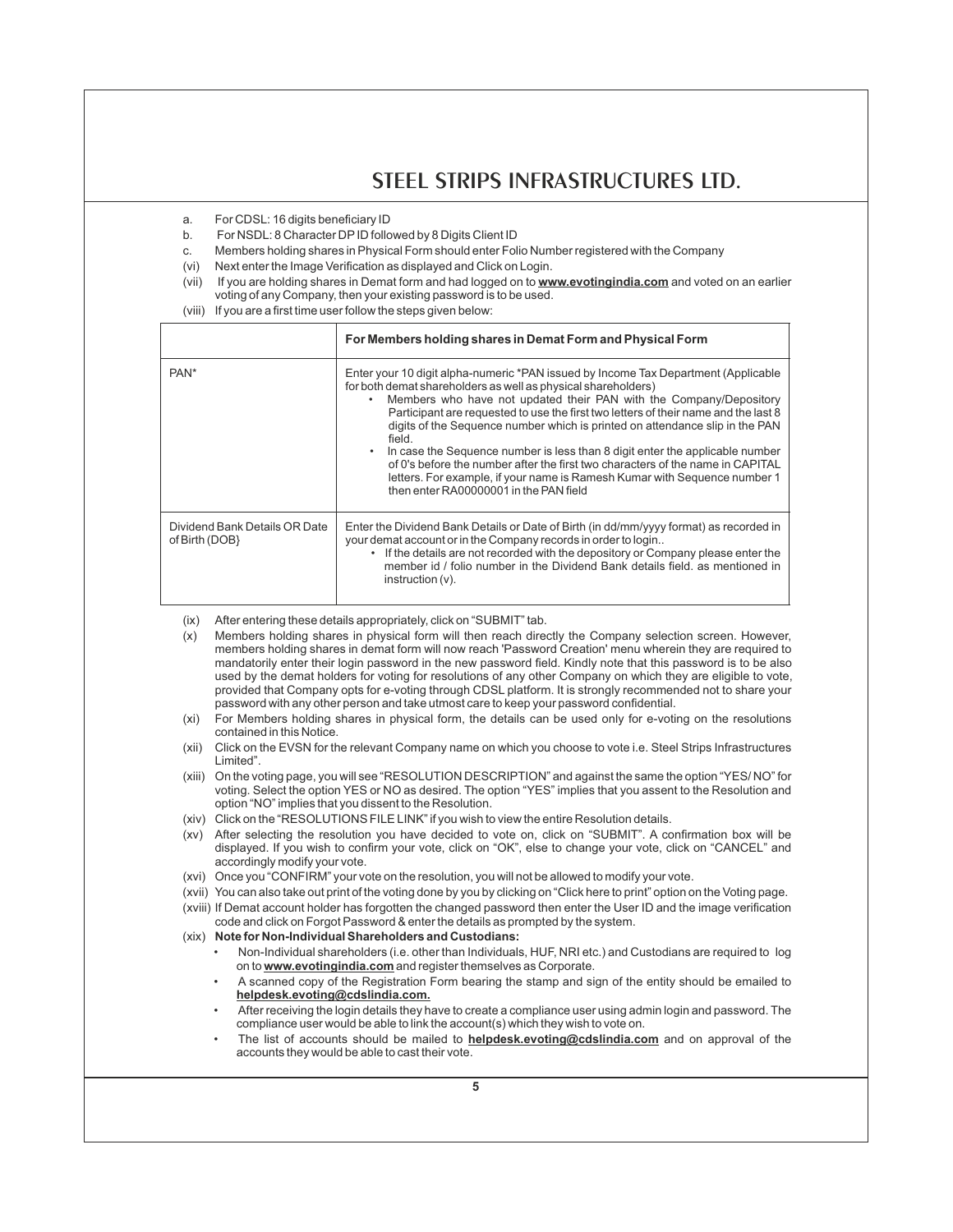- A scanned copy of the Board Resolution and Power of Attorney (POA) which they have issued in favour of the Custodian, if any, should be uploaded in PDF format in the system for the scrutinizer to verify the same.
- Any person, who acquires shares of the Company and become Member of the Company after dispatch of the Notice and holding shares as on the cut-off date i.e. 22nd September 2015 may follow the same instructions as mentioned above for e-Voting.

In case you have any queries or issues regarding e-voting, you may refer the Frequently Asked Questions ("FAQs") and e- voting manual available at **www.evotingindia.com** under help section or write an email to **helpdesk.evoting@cdslindia.com**

- (xx) The Board of Directors has appointed Mr. S.K.Sikka, Practicing Company Secretary (ICSI Membership No. FCS- 4241 and CP No.3582) to scrutinize the e-voting process in a fair and transparent manner.
- (xxi) The Scrutinizer shall within a period not exceeding two (2) working days from the conclusion of the e-voting period unblock the votes in the presence of at least two witnesses not in employment of the Company and make a Scrutinizer's Report of the votes cast in favour or against, if any, forthwith to the Chairman of the Company.
- (xxii) The Results shall be declared on or after the AGM of the Company within two days. The Results declared along with the Scrutinizer's Report shall be placed on the Company's website and on the website of CDSL within two (2) days of passing of the resolutions at the AGM of the Company and communicated to the Bombay Stock Exchange.
- 14. Relevant documents referred to in the notice and the explanatory Statement are open for inspection by members at the registered office of the Company on all working days during Normal business hours (09:30 am to 5.30 pm) upto and including the date of meeting.

By Order of the Board of Directors

Place: Chandigarh **SANJAYGARG** Date: 13.08.2015 EXECUTIVE DIRECTOR DIN-00030956

# **EXPLANATORYSTATEMENT PURSUANT TO SECTION 102 OF THE COMPANIES ACT, 2013 ITEM NO. 4**

The Board of Directors of the Company had appointed Smt. Manju Lakhanpal as Additional Director of the Company w.e.f 14/03/2015. In accordance with the provisions of Section 161 of the companies Act,2013, Smt. Manju Lakhanpal shall hold office upto the date of forthcoming Annual General Meeting of the Company and is eligible to be appointed as an Independent Director for a term upto five years. The Company has received notice under Section 160 of the Companies Act,2013 from the member signifying her candidature as an Independent Director of the Company.

The Board of Directors has recommended the appointment of Smt. Manju Lakhanpal as Independent Director with effect from 14.03.2015 to 13.03.2020.

The Company has received a declaration from Smt. Manju Lakhanpal that she meet the criteria of independence as provided under section 149 (6) of the Act. In the opinion of the Board, Smt. Manju Lakhanpal fulfil the conditions specified in the Act and Rules framed thereunder for appointment as independent Director and she is independent of the Management. Smt. Manju Lakhanpal is not disqualified from being appointed as Director in terms of section 164 of the Companies Act, 2013 and she has given her consent to act as Director.

The terms and conditions of appointment of the above Director shall be open for inspection by the Members at the registered office of the Company during normal business hours on any working days.

Smt. Manju Lakhanpal, IRS, had held various prestigious positions including as Chief Commissioner, Income Tax. She possessed appropriate skills, experience and knowledge of management and other disciplines related to the Company's business. She is also Director in Steel Strips Ltd., SAB Industries Ltd. and Steel Strips Industries Ltd.

None of the Directors or Key Managerial Personnel of the Company or their respective relatives except Smt. Manju Lakhanpal are concerned or interested (financially or otherwise), in this resolution.

The Board recommends the ordinary resolution mentioned at Item No. 4 of the accompanying Notice for approval of the members.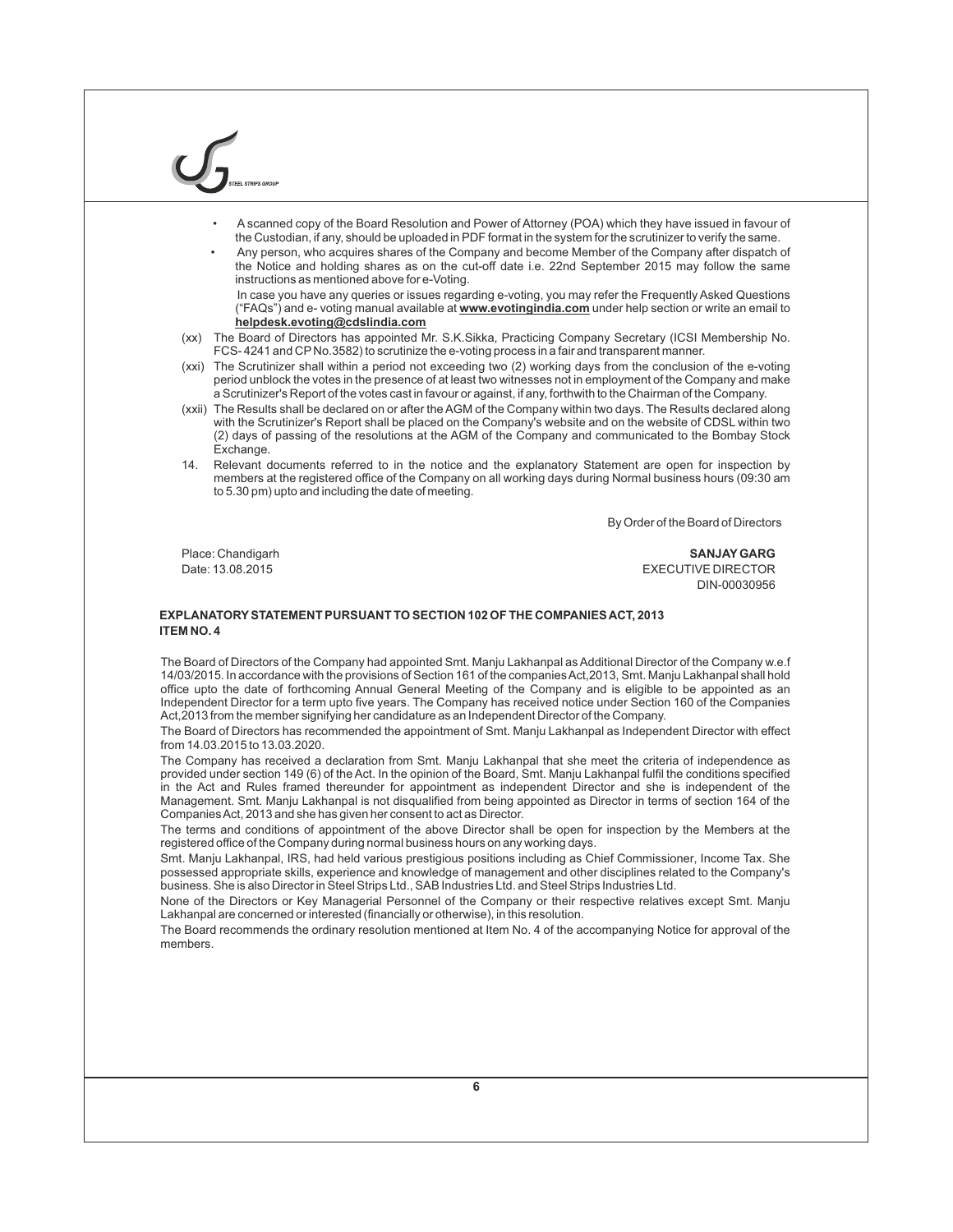# **DIRECTORS' REPORT**

To The Members,

Your Directors are pleased to present the 42nd Annual Report of the Company together with Audited Accounts for the financial year ended 31st March, 2015.

 $(\bar{z}$  in Lacs)

## **FINANCIAL HIGHLIGHTS**

|                                                           |        | 11.111 - 400 <i>1</i> |
|-----------------------------------------------------------|--------|-----------------------|
| Particulars<br>2013-14                                    |        | 2014-15               |
| Revenue from operations and<br>other Income               | 420.29 | 428.04                |
| Gross Profit / (Loss)                                     | 137.12 | 150.05                |
| Interest. & Financial Charges                             | 86.80  | 101.12                |
| Depreciation                                              | 14.80  | 14.67                 |
| Profit/(Loss) before tax after<br>interest & depreciation | 35.52  | 34.26                 |
| <b>Prior Period Adjustments</b>                           | (6.93) | (12.91)               |
| Profit/(Loss) before tax                                  | 42.45  | 47.17                 |
| <b>Tax Expense</b>                                        | (2.60) | (1.99)                |
| Profit/ (Loss) for the year<br>oftor toy                  | 45.05  | 49.16                 |

after tax

During the year under review, the gross revenue of the Company has reduced to  $\overline{3}$ .420.29 Lacs as against ₹.428.04 Lacs during the previous year. The Company earned gross profit of  $\overline{\tau}$ .137.12 Lacs and net profit of ₹.45.05 Lacs as against gross profit of ₹.150.05 Lacs and net profit of  $\overline{\zeta}$ .49.16 Lacs respectively in the previous year. Slow down in Real Estate business led to decline in business.

# **FINANCIALSTATUS**

There is no change in the issued and subscribed capital of  $\bar{\zeta}$ .864.30 lacs. There are no equity shares with differential rights or sweat equity or ESOP or scheme of purchase of Company shares by employees or their trustees.

# **DIVIDEND**

As Company does not have any distributable profits computed under provisions of Companies Act, 2013, no dividend is being recommended.

# **FIXED DEPOSITS**

The Company has not accepted any fixed deposits during the year under review. The Company has complied with the directives covered under chapter V of the Companies Act, 2013 read with Companies (Acceptance of Deposits) Rule, 2014 (as amended) as applicable with regard to the deposits accepted. There are no unpaid or unclaimed deposits of any previons years.

**MATERIAL CHANGES AND COMMITMENTS, IF ANY, AFFECTING THE FINANCIAL POSITION OF THE COMPANY**

There are no significant and material changes occurred subsequent to the close of the financial year to which the Financial Statements relate and upto the date of report that would impact the going concern status of the Company and its future operations.

# **CORPORATE SOCIAL RESPONSIBILITY AND GOVERNANCE COMMITTEE**

Since the Company does not have net profits in any financial year in accordance with Section 197/ 198 of the Companies Act, 2013, the Company is not required to undertake any activity under CSR Rules.

# **SUBSIDIARY COMPANY**

There is no subsidiary Company reportable under Section 129(3) of the Companies Act, 2013.

# CORPORATE GOVERNANCE REPORT-**DISCLOSURE REQUIREMENTS**

The Company is continuously taking steps to attain higher levels of transparency, accountability and equity in order to enhance customer satisfaction and stakeholders' value. The Company not only complies with the regulatory requirements but is also responsive to the stakeholders' as well as customers' needs. The Company already has an Audit Committee, a Stakeholder Relationship Committee and Nomination and Remuneration Committee duly constituted by the Board to look after various activities. The Corporate Governance practices followed by the Company are enclosed as Annexure to this report.

# **EXTRACT OF THE ANNUAL RETURN**

The extract of the annual return as provided under Section 92(3) of the Act, in Form MGT-9, which forms part of the Board's report. **(Annexure-4)**

# **DIRECTORS' RESPONSIBILITYSTATEMENT**

Pursuant to Section 134(5) of the Companies Act, 2013, the Directors' confirm that :

- a. in the preparation of the annual accounts for the year ending 31st March, 2015, the applicable accounting standards had been followed along with proper explanation relating to material departures;
- b. the Directors had selected such accounting policies and applied them consistently and made judgments and estimates that are reasonable and prudent so as to give a true and fair view of the state of affairs of the Company at the end of the financial year and of the profit and loss of the Company for that period;
- c. the Directors had taken proper and sufficient care for the maintenance of adequate accounting records in accordance with the provisions of this Act for safeguarding the assets of the Company and for preventing and detecting fraud and other irregularities;
- d. the Directors had prepared the annual accounts on a going concern basis; and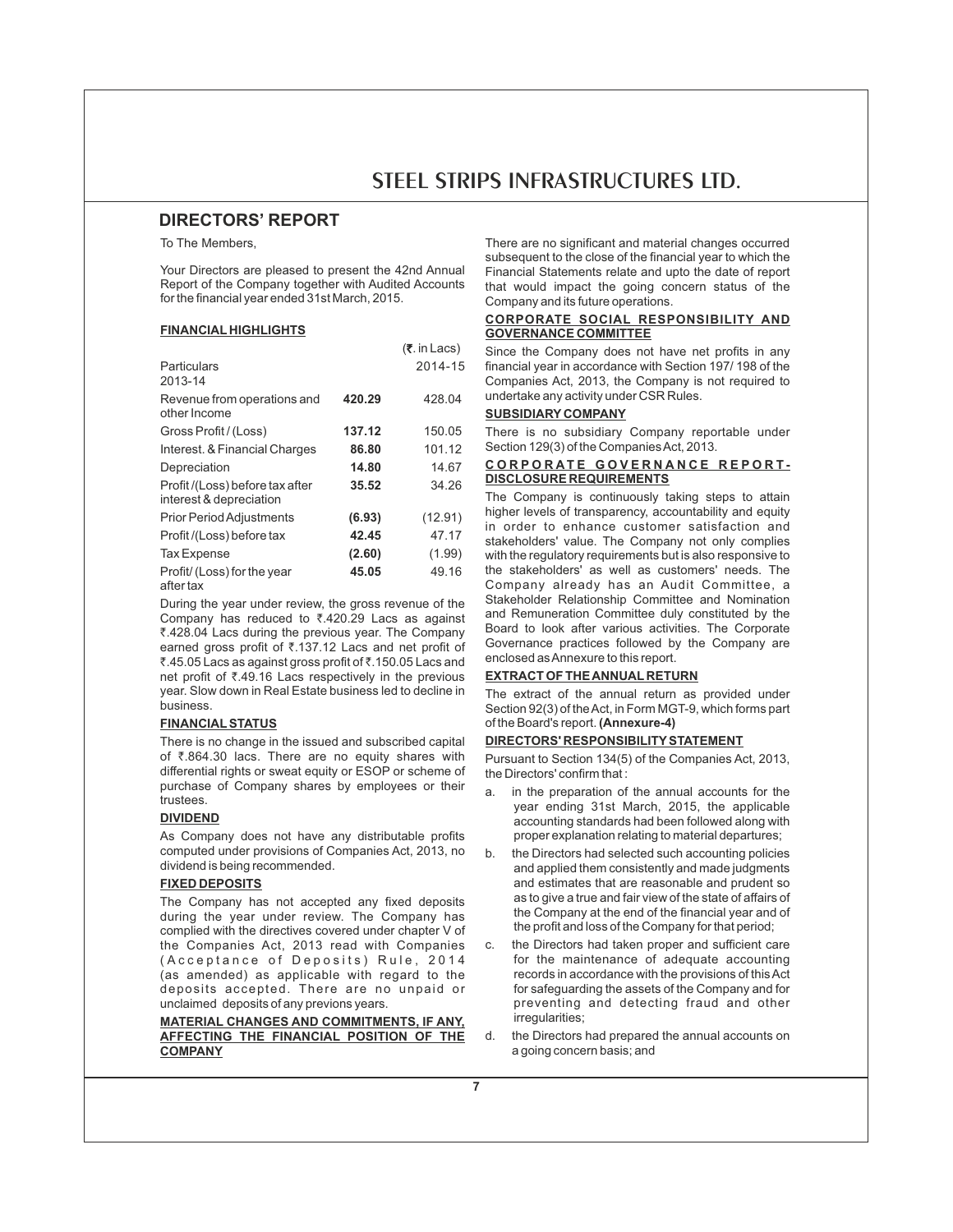- the Directors had laid down internal financial control to be followed by the Company and that such internal financial controls are adequate and were operating effectively.
- f. the Directors had devised proper systems to ensure compliance with the provisions of all applicable laws and that such systems were adequate and operating effectively.

# **INTERNAL FINANCIAL CONTROL SYSTEMS AND THEIR ADEQUACY**

The internal control systems and processes of the Company cover operational efficiency, accuracy and promptness in financial reporting, compliance with laws and regulations and development of mature, disciplined and effective processes. The processes are also designed to meet the goals of cost, schedule, functionality and quality, thus resulting in higher levels of customer satisfaction. An independent Audit Committee of the Board reviews the addequacy of internal controls.

# **DIRECTORS**

#### **A) Changes in Directors and Key Managerial Personnel**

Since the last Annual General Meeting, following changes have taken place in the Board of Directors.

Smt. Manju Lakhanpal has been appointed as an Independent Director on 14.03.2015.

As per the provisions of Companies Act, 2013, Shri Humesh Kumar Singhal, Director, retires by rotation at the forthcoming Annual General Meeting and being eligible offers himself for re-appointment.

#### **B) Declaration by an Independent Director(s) and reappointment, if any**

A declaration by Independent Directors stating that he/ they meet the criteria of independence as provided in sub-section (6) of Section 149 of the Companies Act, 2013 has been taken at the time of their appointment.

# **C) Formal Annual Evaluation of Board**

The Board of Directors has carried out an annual evaluation of its own performance, Board committees and individual directors pursuant to the provisions of the Act and the corporate governance requirements as prescribed by Securities and Exchange Board of India ("SEBI") under Clause 49 of the Listing Agreements ("Clause 49").

The performance of the Board was evaluated by the Board after seeking inputs from all the directors on the basis of the criteria such as the Board composition and structure, effectiveness of board processes, information and functioning, etc.

The performance of the committees was evaluated by the Board after seeking inputs from the committee members on the basis of the criteria such as composition of committees, effectiveness of committee meetings, etc. The Board and the Nomination and Remuneration Committee ("NRC") reviewed the performance of the individual directors on the basis of the criteria such as the contribution of the individual director to the Board and committee meetings like preparedness on the issue to be discussed, meaningful and constructive contribution and inputs in meetings etc. In addition, the Chairman was

also evaluated on the key aspects of his role.

In a separate meeting of Independent Directors, performance of non-independent directors, performance of the board as a whole and performance of the Chairman was evaluated, taking into account the views of executive directors and non-executive directors, The same was discussed in the Board meeting that followed the meeting of the Independent Directors, at which the performance of the Board, its committees and individual directors was also discussed.

#### **NUMBER OF MEETINGS OF THE BOARD OF DIRECTORS**

During the year under review, 4 Board Meetings were held, one each on 30th May 2014, 14th August 2014, 13th November 2014 and 14th February 2015.

#### **POLICY ON DIRECTORS' APPOINTMENT AND REMUNERATION AND OTHER DETAILS**

The Company's policy on Directors' appointment and remuneration and other matters provided in Section 178(3) of the Act has been disclosed in the corporate governance report, which forms part of the Directors' Report.

# **AUDIT COMMITTEE**

The Audit & Compliance Committee comprises of two Non-executive Independent Directors viz. Shri S S Virdi, Prof.(Dr.) B B Tandon and Shri H K Singhal. During the year, the committee held four meetings. Other details of the Audit Committee are included in the Corporate Governance Report which forms part of this report.

The Board had accepted all recommendation of the Audit Committee.

#### **D ETA ILS OF ESTA B LIS H M E N T OF VIGIL MECHANISM/ WHISTLE BLOWER POLICY FOR DIRECTORS AND EMPLOYEES**

The Company has formulated and published a Whistle Blower Policy to provide vigil mechanism for employees including Directors of the Company to report genuine concerns. The provisions of this Policy are in line with the provisions of Section 177(9) of the Act and the revised Clause 49 of the Listing Agreement.

There are no cases reported during the year.

## **NOMINATION AND REMUNERATION COMMITTEE**

The committee has been constituted to review and recommend compensation payable to the whole-time directors including Chairman and senior management of the Company. The committee reviews the overall compensation structure and policies of the Company with a view to attract, retain and motivate employees, reviewing compensation levels of the Company vis-à-vis other Companies and industry in general.

#### **PARTICULARS OF LOANS, GUARANTEES OR INVESTMENTS UNDER SECTION 186**

There were no Loans/ Guarantee given or Investments made by the Company during the year.

# **P A R T I C U L A R S O F C O N T R A C T S O R ARRANGEMENTS WITH RELATED PARTIES:**

The particulars of every contract or arrangements entered into by the Company with related parties referred to in Sub-section (1) of Section 188 of the Companies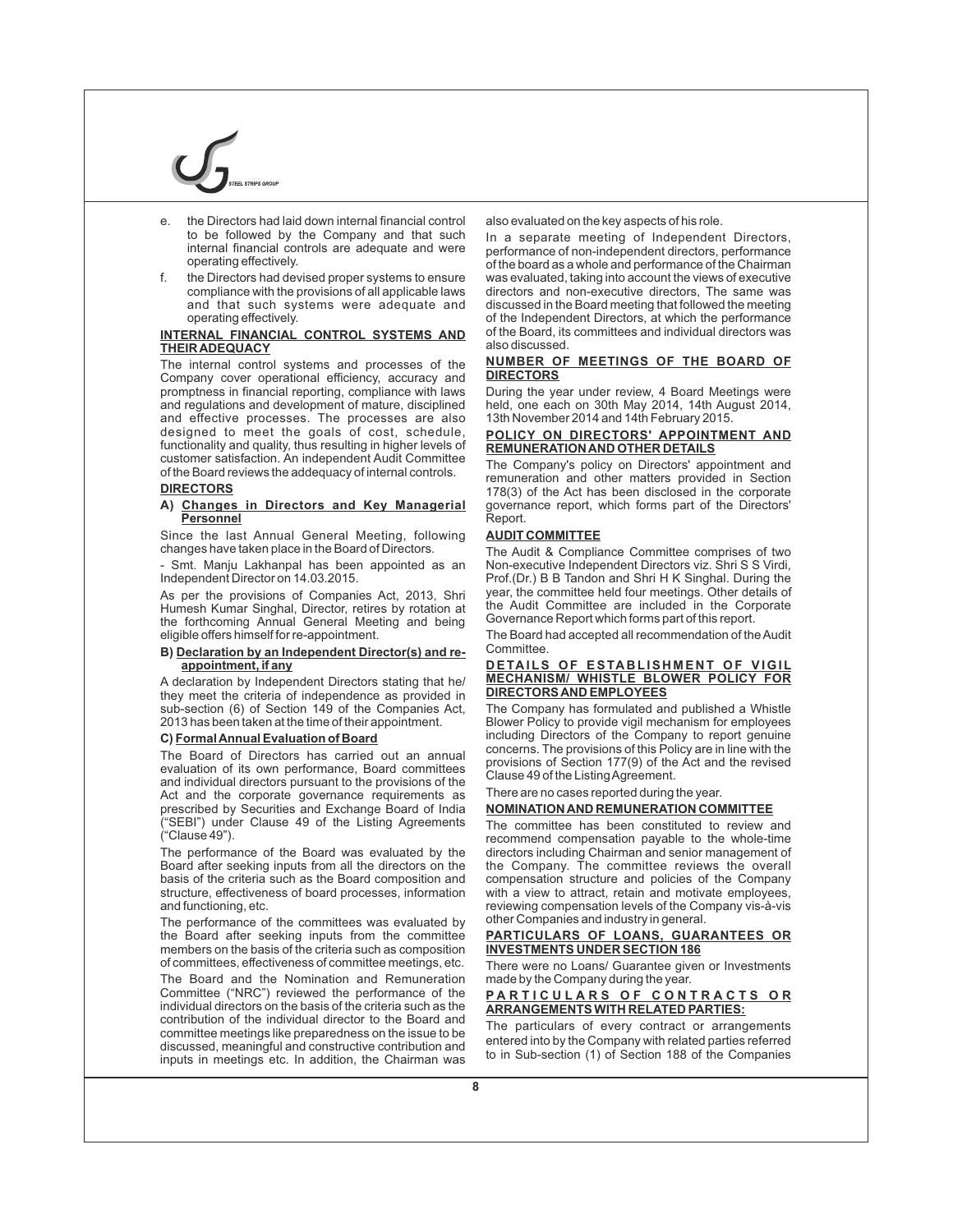Act, 2013 pursuant to Section 134(3)(h) of the Act read with rule 8(2) of the Companies (Accounts) rules 2014, including certain arms length transactions under third proviso thereto have been disclosed in the financial statements and are enclosed in Form No. AOC-2 and the same forms part of this report. **(Annexure-1)**

# **RISK MANAGEMENT POLICY**

The Company has policy to regularly review the repayment schedule of Banks, Creditors and Statutory dues etc. and manage its cash flow activity from time to time. As such the Company suffers no risk, if any, which may threaten the existence of the Company.

# **MANAGEMENT DISCUSSION AND ANALYSIS**

Your Company is engaged in Infrastructure, Real Estate, Trading and Commission business. A detailed report on Management Discussion and Analysis pursuant to Clause 49 of the Listing Agreement is annexed to this report. **(Annexure-5)**

# **AUDITORS**

As per the Provisions of Section 139 of Companies Act, 2013, M/s S.C. Dewan & Co., Chartered Accountants, were appointed as Statutory Auditors of the Company to hold office till the conclusion of Annual General Meeting to be held in the calendar year 2017(subject to ratification of their appointment at every AGM). The Company has received a certificate from them pursuant to Companies (Audit & Auditors) Rules 2014 read with Section 139 & 141 of the Companies Act, 2013, confirming their eligibility for reappointment, and that they were not disqualified for reappointment.

# **A U D ITOR S' R EPOR T A N D SE C R ETA R I A L AUDITORS' REPORT**

The Auditors' Report and Secretarial Auditors' Report do not contain any qualifications, reservations or adverse remarks. Report of Secretarial Auditor is attached as an annexure which forms part of this report. **(Annexure-2)**

# **LISTING OF SHARES**

Equity shares of the Company are listed and traded regularly on Mumbai Stock Exchange. Listing fee to the BSE has been paid in pursuance to clause 38 of the listing agreement.

# **DEMATERIALISATION**

The equity shares of your Company are being compulsorily traded in dematerialized form. As on 31st March 2015, a total of 7056030 equity shares, representing 81.64% of equity share capital have been dematerialized and 4046 shareholders are holding shares in dematerialized form.

# **INSURANCE**

All the assets of the Company have been adequately insured.

# **PARTICULARS OF EMPLOYEES**

Relations with the employees during the period under review continued to be peaceful and harmonious.

## **MANAGERIAL REMUNERATION**

The information required under Section 197 of the Act read with rule 5 of the Companies (Appointment and remuneration of managerial personnel) rules 2014 is enclosed with this report. **(Annexure-3)**

The Board expresses deep appreciation of all sections of employees for their support and for making efforts to increase efficiency and growth of the Company.

# **INDUSTRIAL RELATIONS**

Industrial relations continued to be cordial during the year under review.

# HEALTH, SAFETY AND ENVIRONMENT **PROTECTION**

Our Company has complied with all the applicable health & Safety standards, environment laws and labour laws and has been taking all necessary measures to protect the environment and provide workers a safe work environment. Our Company is committed for continual improvement in Health & Safety aswell as Environmental performance by involving all the employees to provide a Safety& healthy work environment to all its employees.

# **DISCLOSURE AS PER SEXUAL HARASSMENT OF WOMEN AT WORK PLACE (PREVENTION, PROHOBITION AND REDRESSAL) ACT, 2013**

The Company has zero tolerance for sexual harassment at workplace and has adopted a policy against sexual harassment in line with the provisions of Sexual Harassment of Women at Workplace (Prevention, Prohibition and Redressal) Act, 2013 and the rules framed thereunder.

During the financial year 2014-15, the Company has not received any complaint on sexual harassment and hence no complaints remain pending as on 31st March, 2015.

# **CONSERVATION OF ENERGY, TECHNOLOGY A B SOR PTION A N D FOR EIGN EX C H A NGE EARNINGS AND OUTGO**

Information in accordance with the provisions of Section 134(3)(m) of the Companies Act, 2013 regarding Conservation of Energy, Technology Absorption and Foreign Exchange Earnings and Outgo is not applicable as the Company did not have any manufacturing facility during the period under consideration. There were no foreign exchange earnings/ outgo during the period.

#### **ACKNOWLEDGEMENT**

Your Directors acknowledge with gratitude the assistance, co-operation and support received by the Company from Banks, Statutory/ Govt. Bodies, Customers and Shareholders of the Company.

For and on behalf of BOARD OF DIRECTORS

Place: CHANDIGARH Date : 30.05.2015 **H.K.SINGHAL**  DIRECTOR DIN-00044328

**SANJAY GARG** EXECUTIVE DIRECTOR DIN-00030956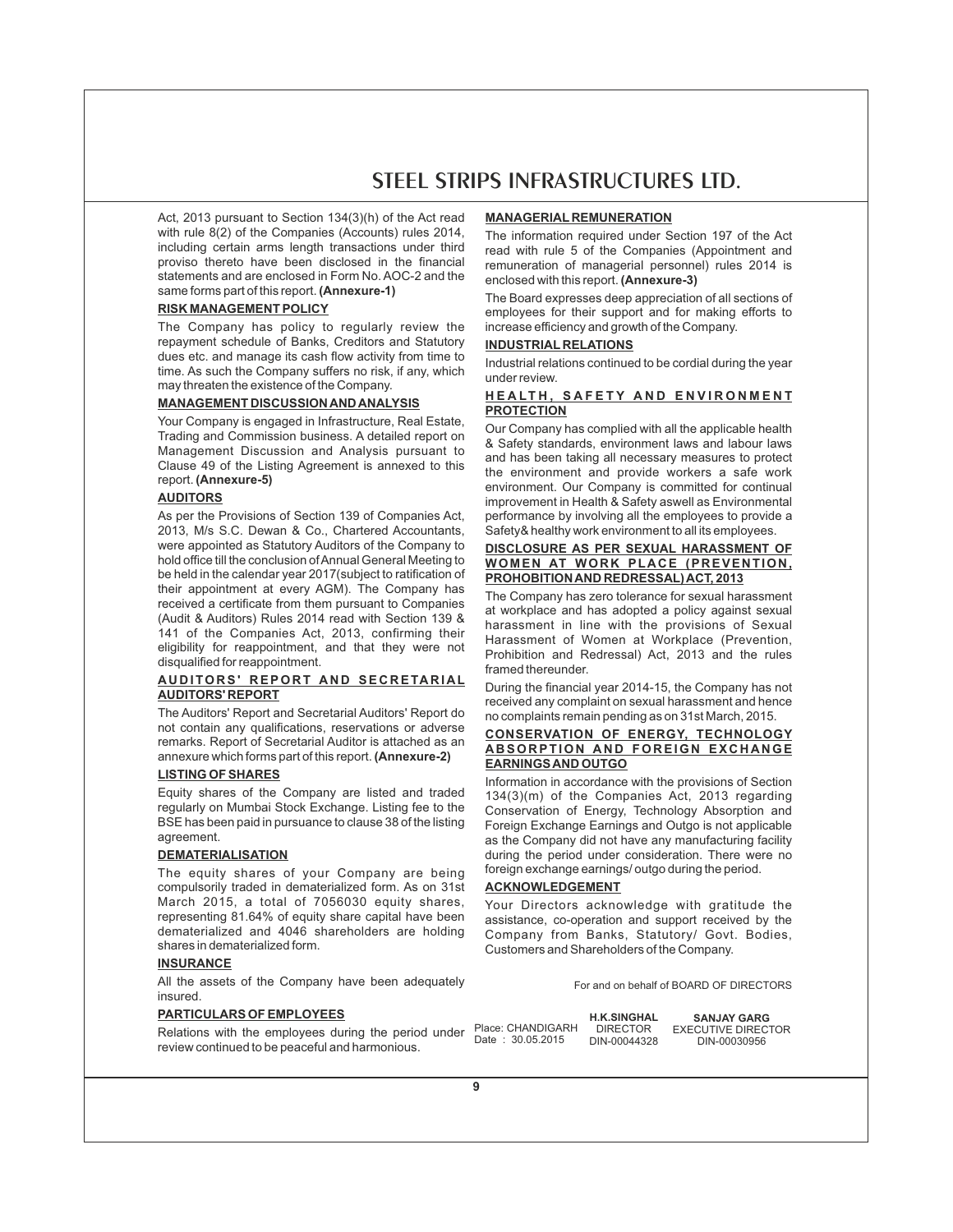# **ANNEXURE-1**

# **FORM NO. AOC -2**

# **(PURSUANT TO CLAUSE (H) OF SUB-SECTION (3) OF SECTION 134 OF THE ACT AND RULE 8(2) OF THE COMPANIES (ACCOUNTS) RULES, 2014.**

Form for Disclosure of particulars of contracts/arrangements entered into by the Company with related parties referred to in sub section (1) of section 188 of the Companies Act, 2013 including certain arms length transaction under third proviso thereto.

1. Details of contracts or arrangements or transactions not at Arm's length basis :- There were no contracts or arrangements or transaction entered into during the year ended 31st March 2015, which were not at arm's length.

|                |                                                                                                   | (1)                                                      | (2)                     | (3)                           | (4)                                     |
|----------------|---------------------------------------------------------------------------------------------------|----------------------------------------------------------|-------------------------|-------------------------------|-----------------------------------------|
| a)             | Name of Related party &<br>nature of Relationship                                                 | Ms. Priya Garg                                           | <b>SAB Udyog</b><br>Ltd | <b>Indian Acrylics</b><br>Ltd | Sh. Sanjay Garg                         |
|                |                                                                                                   | Daughter of Sh. R.K.<br>Garg, Chairman of the<br>Company | Associate<br>Concern    | Associate<br>Concern          | Executive<br>Director of the<br>Company |
| b)             | Nature of contracts/<br>arrangements/transaction                                                  | Rent Paid                                                | <b>Rent Paid</b>        | Loan/Advance<br>re covered    | Remuneration<br>paid                    |
| $\mathsf{C}$ ) | Duration of Contracts/<br>arrangements/transaction                                                | Upto Dec' 2021                                           |                         |                               |                                         |
| d)             | Salient terms of the<br>contracts or arrangement<br>or transaction including<br>the value, if any | 3000000/-                                                | 960000/-                | 15000000/-                    | 2167239/-                               |

2. Details of contracts or arrangements or transactions at Arm's length basis.

 $\rm ^{(1)}$ Appropriate approvals have been taken for related party transaction. Advance paid have been adjusted against billings.

# **ANNEXURE-2**

# **FORM NO. MR-3 SECRETARIAL AUDIT REPORT FOR THE FINANCIAL YEAR ENDED MARCH 31, 2015**

[Pursuant to Section 204(1) of the Companies Act, 2013 and Rule No. 9 of the Companies (Appointment and Remuneration of Managerial Personnel) Rules, 2014]

To, The Members, Steel Strips Infrastructures Ltd (CIN: L27109PB1973PLC003232)

I have conducted the secretarial audit of the compliance of applicable statutory provisions and the adherence to good corporate practices by Steel Strips Infrastructures Ltd (hereinafter called the Company). Secretarial Audit was conducted in a manner that provided me a reasonable basis for evaluating the corporate conducts/statutory compliances and expressing my opinion thereon.

Based on my verification of Company's books, papers, minute books, forms and returns filed and other records maintained by the Company and also the information provided by the Company, its officers, agents and authorized representatives during the conduct of secretarial audit, I hereby report that in my opinion, the Company has, during the audit period covering the financial year ended 31st March, 2015, complied with the statutory provisions listed hereunder and also that the Company has proper Board-processes and compliance mechanism in place to the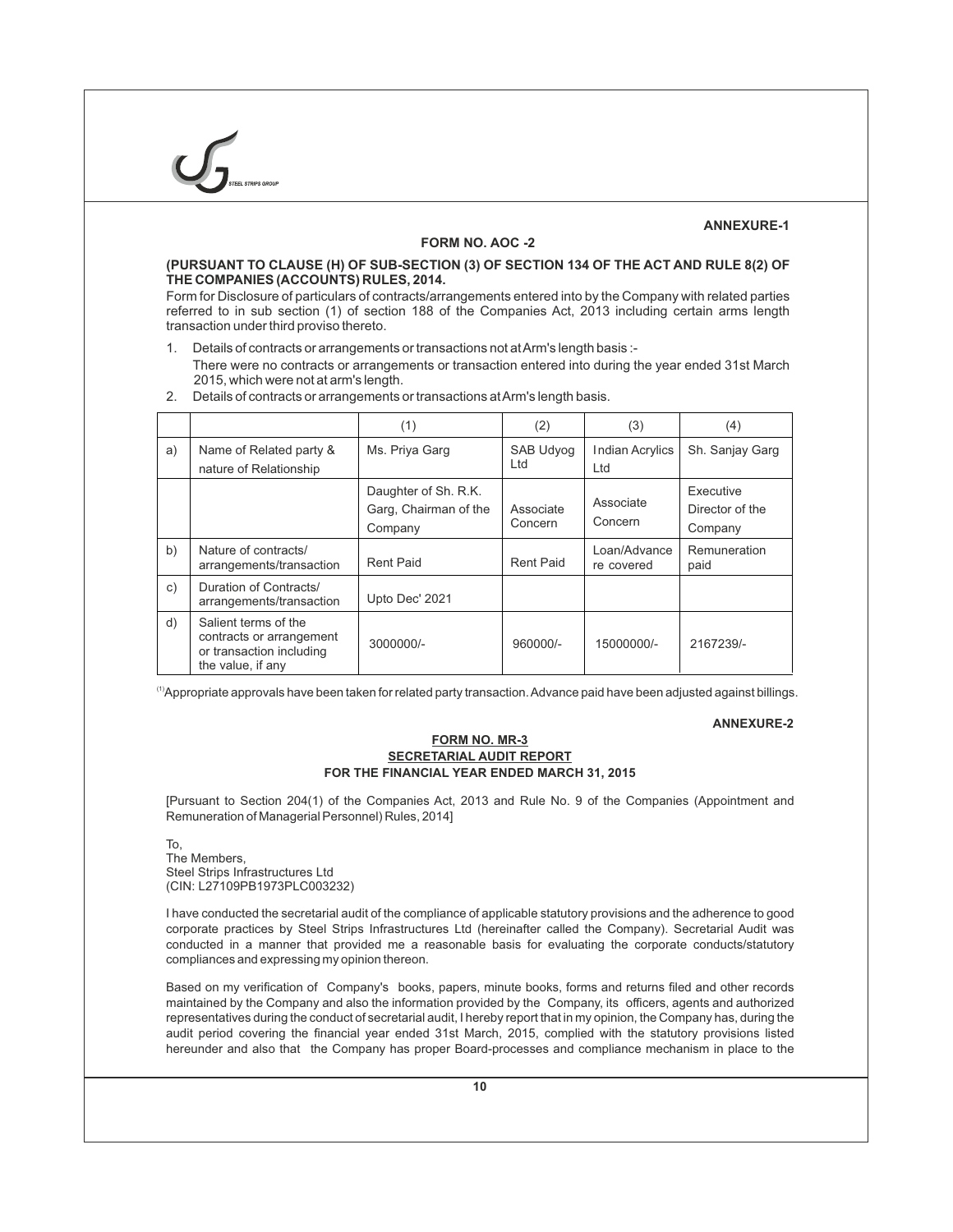extent, in the manner and subject to the reporting made hereinafter.

I have examined the books, papers, minute books, forms and returns filed and other records maintained by the Company for the financial year ended on 31 March, 2015 according to the provisions of:

- (1) The Companies Act, 2013 (the Act) and the rules made thereunder;
- $(2)$  The Securities Contracts (Regulation) Act, 1956 ('SCRA') and the rules made thereunder;<br>(3) The Depositories Act, 1996 and the Regulations and bye-laws framed thereunder:
- The Depositories Act, 1996 and the Regulations and bye-laws framed thereunder;
- (4) Foreign Exchange Management Act, 1999 and the rules and regulations made thereunder to the extent of Foreign Direct Investment, Overseas Direct Investment and External Commercial Borrowings;
- (5) The following Regulations and Guidelines prescribed under the Securities and Exchange Board of India Act, 1992 ('SEBIAct'):-
	- (a) The Securities and Exchange Board of India (Substantial Acquisition of Shares and Takeovers) Regulations, 2011;
	- (b) The Securities and Exchange Board of India (Prohibition of Insider Trading) Regulations, 1992;
	- (c) The Securities and Exchange Board of India (Issue of Capital and Disclosure Requirements) Regulations, 2009;
	- (d) The Securities and Exchange Board of India (Registrars to an Issue and Share Transfer Agents) Regulations, 1993 regarding the Companies Act and dealing with client;

(6) Other laws applicable to the Company as per the representation given by the Company.

I have also examined compliance with the applicable clauses of the following:

- (i) Secretarial Standards issued by The Institute of Company Secretaries of India.
- (Not applicable for the audit period)
- (ii) The Listing Agreements entered into by the Company with BSELimited.

During the period under review, the Company has complied with the provisions of the Act, Rules, Regulations, Guidelines, Standards, etc. mentioned above.

I further report that

The Board of Directors of the Company is duly constituted with proper balance of Executive Directors, Non-Executive Directors and Independent Directors. The changes in the composition of the Board of Directors that took place during the period under review were carried out in compliance with the provisions of the Act.

Adequate notice is given to all the Directors to schedule the Board Meetings, agenda and detailed notes on agenda were sent at least seven days in advance, and a system exists for seeking and obtaining further information and clarifications on the agenda items before the meeting and for meaningful participation at the meeting.

Decisions at the Board meetings, as represented by management, were taken unanimously.

I further report that there are adequate systems and processes in the Company commensurate with the size and operations of the Company to monitor and ensure compliance with applicable laws, rules, regulations and guidelines.

I further report that during the audit period, there were no instances of:

- (i) Public / Rights / Preferential issue of shares / debentures / sweat equity.<br>(ii) Redemption / buv-back of securities.
- Redemption / buy-back of securities.
- (iii) Merger / amalgamation / reconstruction etc.<br>(iv) Foreign technical collaborations.
- Foreign technical collaborations.

I further report that during the audit period, the Company has taken the following major decisions:

- (i) The Company has obtained approval of shareholders under Section 180(1)(a) of the Companies Act, 2013 by way of Special Resolution through Postal Ballot to create mortgage and/or charge on whole or substantially the whole of the Company's undertaking upto an amount as may be approved by the shareholders under Section 180(1) (c ) of the Companies Act, 2013.
- The Company has obtained approval of shareholders under Section 180(1) (c) of the Companies Act, 2013 by way of Special Resolution for borrowings upto ₹. 50 Crores.

|                   | Sushil K. Sikka   |
|-------------------|-------------------|
| Place: Chandigarh | Company Secretary |
| Date: 30.05.2015  | FCS4241           |
|                   | CP 3582           |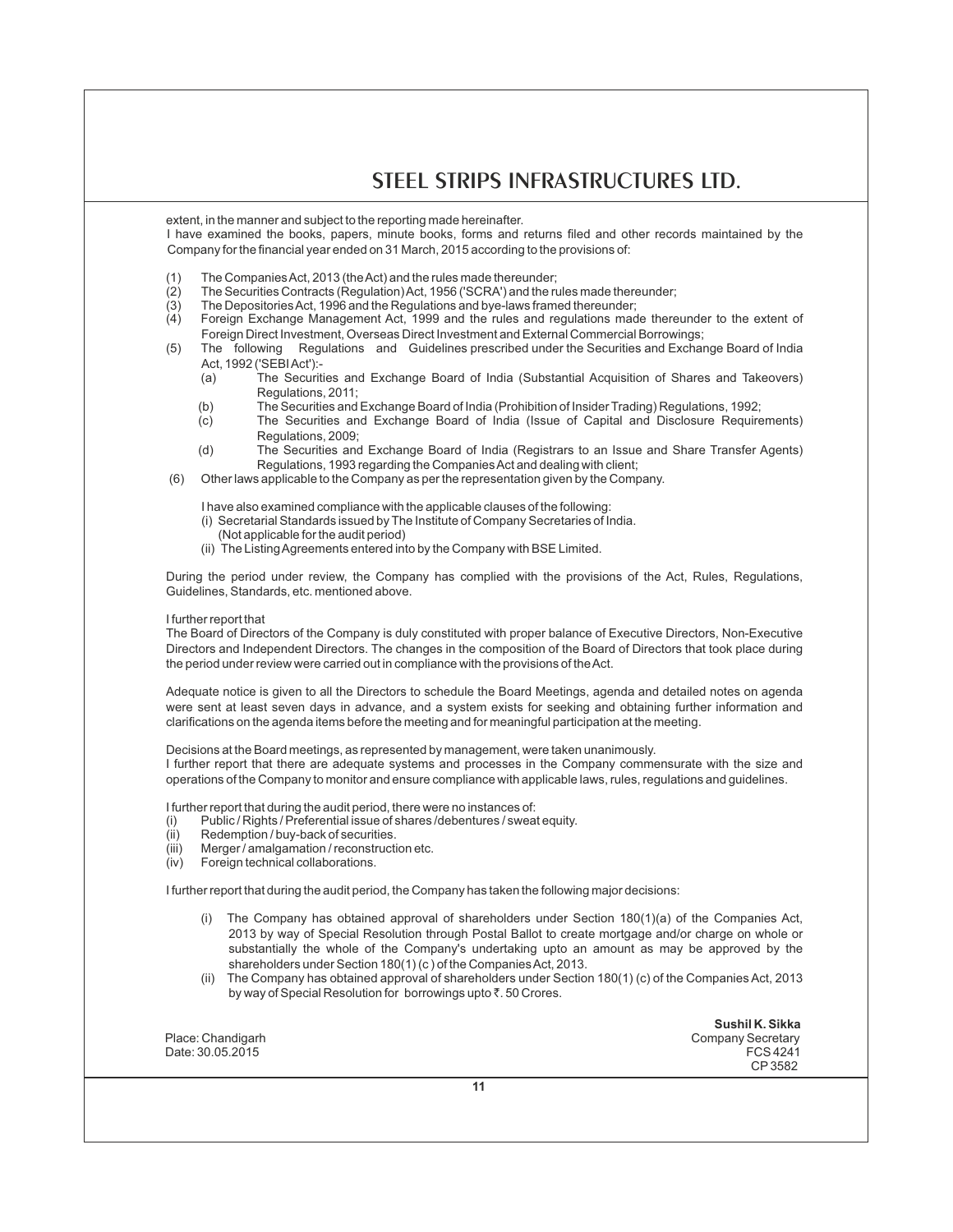# To,

The Members Steel Strips Infrastructures Ltd My report of even date is to be read along with this letter.

- 
- 1. Maintenance of Secretarial record is the responsibility of the management of the Company. My responsibility is to express as opinion on these secretarial records based on my audit.
- 2. I have followed the audit practices and process as were appropriate to obtain reasonable assurance about the correctness of the contents of the secretarial records. The verification was done on test basis to ensure that correct facts are reflected in secretarial records. I believe that the processes and practices, I followed provide a reasonable basis for my opinion.
- 3. I have not verified the correctness and appropriateness of financial records and Books of Accounts of the Company.
- 4. Wherever required, I have obtained the Management representation about the compliance of laws, rules and regulations and happening of events etc.
- 5. The compliance of the provisions of Corporate and other applicable laws, Rules, Regulations, standards is the responsibility of management. My examination was limited to the verification of procedures on test basis.
- 6. The Secretarial Audit report is neither an assurance as to the future viability of the Company nor of the efficacy or effectiveness with which the management has conducted the affairs of the Company.

Date: 30/05/2015

**Sushil K Sikka**<br>Place: Chandigarh **Sikka**<br>Company Secretary Company Secretary<br>FCS 4241 CP3582

**ANNEXURE-3**

**DETAILS PERTAINING REMUNERATION AS REQUIRED UNDER SECTION 197(2) OF THE COMPANIES ACT, 2013 READ WITH RULE 5(1) OF THE COMPANIES (APPOINTMENT AND REMUNERATION OF MANAGERIAL PERSONNEL) RULES 2014**

i) The ratio of the remuneration of each director to the median employee's remuneration of the Company for the financial year

| <b>Non Executive Directors</b> | Ratio to Median Remuneration |  |
|--------------------------------|------------------------------|--|
| Shri Rajinder Kumar Garg       | 0.15                         |  |
| Shri S. S. Dawra               | 0.07                         |  |
| Smt. Manju Lakhanpal           | 0.00                         |  |
| Shri B B Tandon                | 0.21                         |  |
| Shri S.S. Virdi                | 0.21                         |  |
| Shri H. K. Singhal             | 0.21                         |  |
| <b>Executive Directors</b>     |                              |  |
| Shri Sanjay Garg               | 16.04                        |  |

ii) The percentage increase in remuneration of each Director, Chief Financial Officer, Chief **Executive Officer, Company Secretary or Manager, if any, in the financial year;** None of the Directors have been given increase in remuneration except 8.84% to Sh. Sanjay Garg ED of the Company.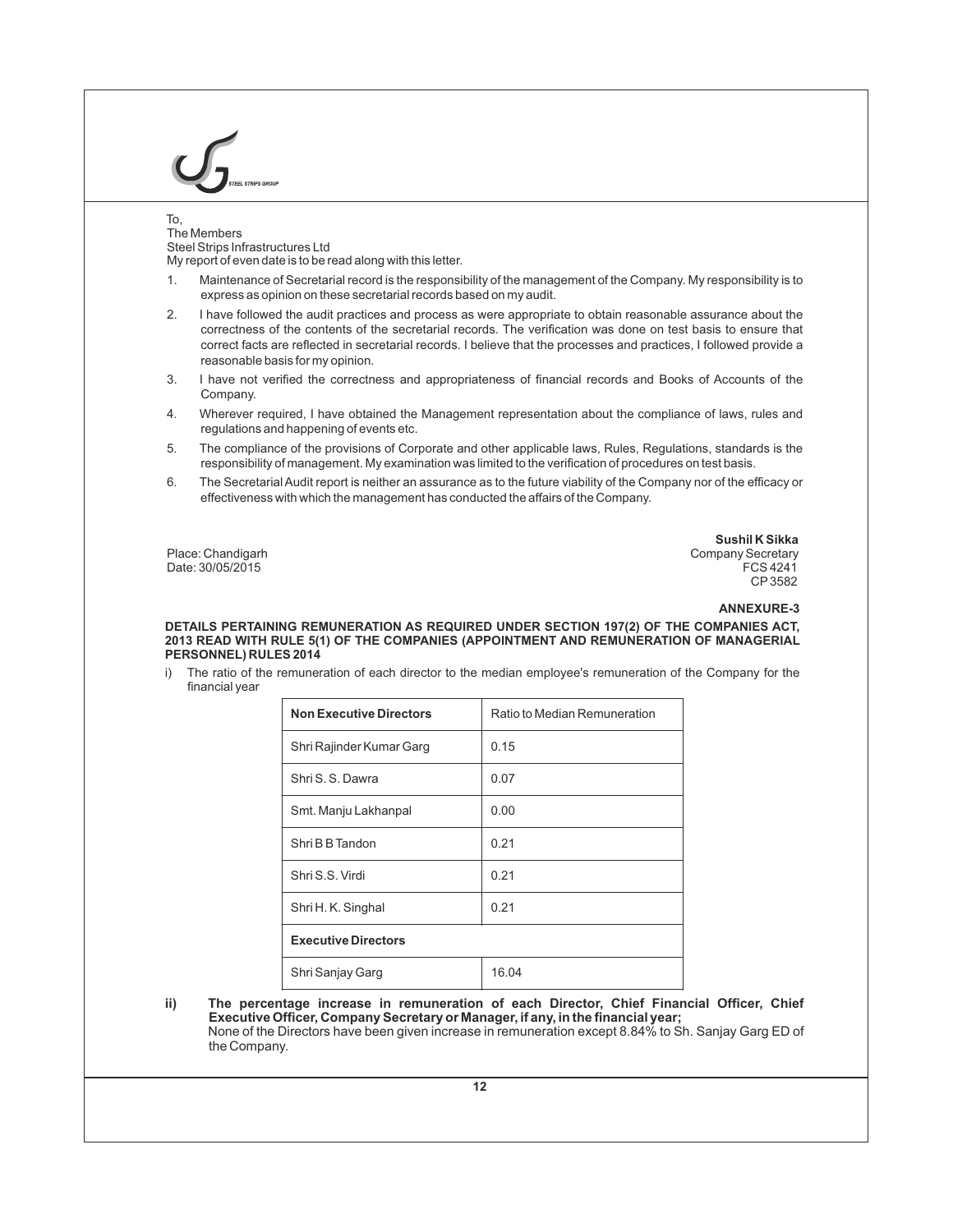- **(iii) The percentage increase in the median remuneration of employees in the financial year 2014-15.**  The Percentage increase in median remuneration of employee is 14.53%.
- **(iv) The number of permanent employees on the rolls of Company.**
- The number of permanent employees on the roll of Company as of 31st march 2015 was 6.
- **(v) The explanation on the relationship between average increase in remuneration and Company performance;**

Increase in the remuneration during the year is 5% to 15% based on individual performance. The profitability and performance of the Company is improved during the year.

**(vi) Comparison of the remuneration of the Key Managerial Personnel against the performance of the Company;**

| Aggregate Remuneration of KMP in FY-15 (Rupees in Lakhs) | 21.67  |
|----------------------------------------------------------|--------|
| Revenue (Rupees in Lakhs)                                | 420.59 |
| Remuneration of KMPs (As %age of Revenue)                | 5.16%  |
| Profit before tax (PBT) (Rupees in Lakhs) (Loss)         | 35.52  |
| Remuneration of KMP (As %age of PBT)                     | 61.01% |

**vii) Variations in the market capitalization of the Company, price earnings ratio as at the closing date**  of the current financial year and previous financial year, Percentage increase or decrease in the **market quotations of the shares of the Company in comparison to the rate at which the Company came out with the last public offer in case of listed companies,**

| <b>Particulars</b>                | March 31, 2015 | March 31, 2014 | $%$ change |
|-----------------------------------|----------------|----------------|------------|
| Market capitalization (INR Lakhs) |                |                |            |
| Market Price(BSE)                 | 4.46           | 5.26           |            |
| Price Earnings Ratio              |                |                |            |

**(viii) Average percentile increase already made in the salaries of employees other than the managerial personnel in the last financial year and its comparison with the percentile increase in the managerial remuneration and justification thereof and point out if there are any exceptional circumstances for increase in the managerial remuneration;**

Average annual increase during the year was around 7.70% and the average increase in managerial remuneration was 8.84%.

**ix) Comparison of the remuneration of the each Key Managerial Personnel against the performance of the Company;**

The increase in remuneration of Key Managerial Personnel is in line with performance and industry standards.

- **(x) The key parameters for any variable component of remuneration availed by the directors;** None of the Director is in receipt of any commission or variables from the Company.
- **(xi) The ratio of the remuneration of the highest paid director to that of the employees who are not directors but receive remuneration in excess of the highest paid director during the year;**  There is no employee in the Company who is paid higher than highest paid director.
- **(xii) Affirmation that the remuneration is as per the remuneration policy of the Company.** It is confirmed that the remuneration is paid as per the remuneration policy of the Company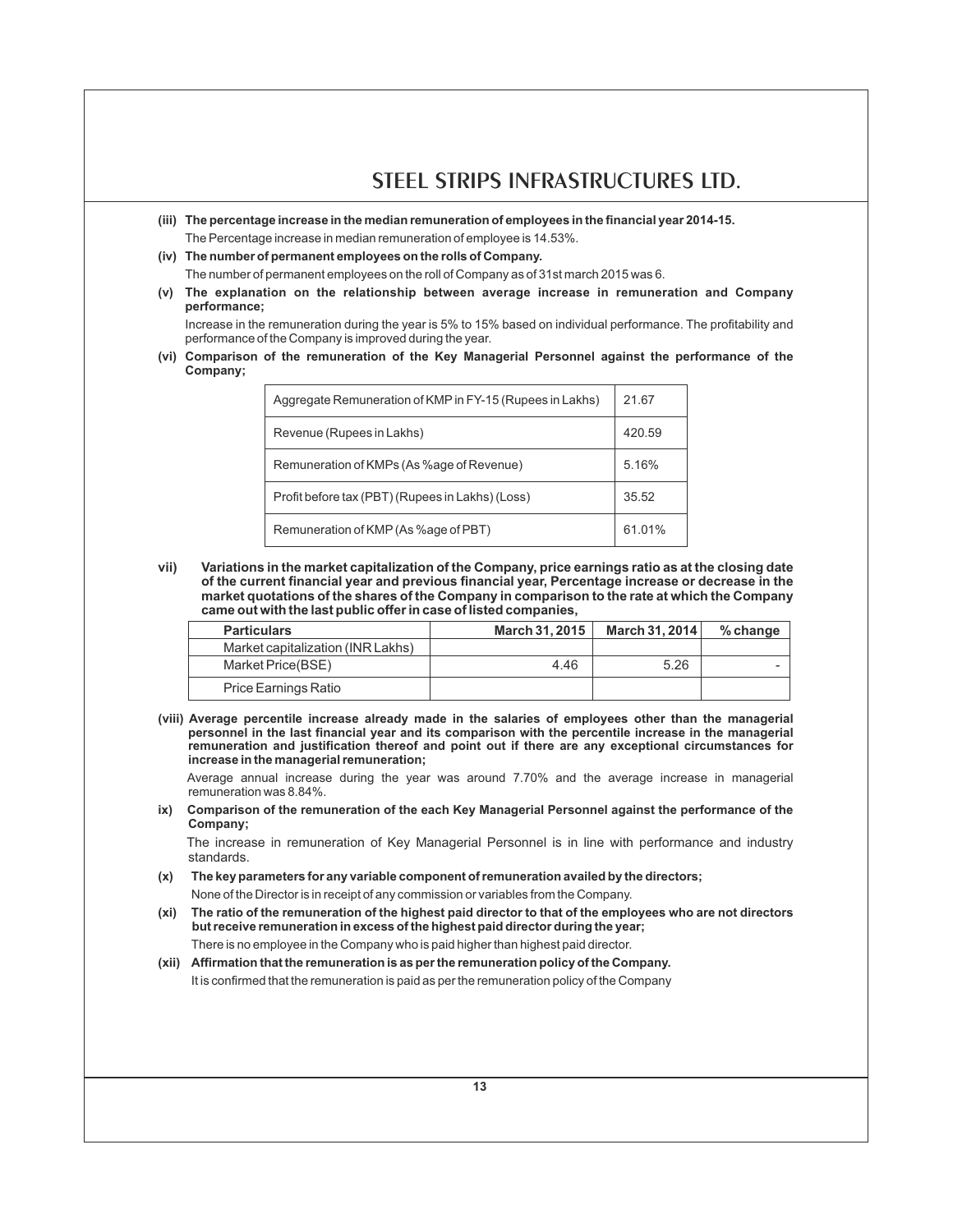# **ANNEXURE-4**

# **FORM NO. MGT 9 EXTRACT OF ANNUAL RETURN**

**As on financial year ended on 31.03.2015**

**Pursuant to Section 92 (3) of the Companies Act, 2013 and rule 12(1) of the Company (Management & Administration) Rules, 2014.**

# **I. REGISTRATION & OTHER DETAILS:**

| li.  | <b>CIN</b>                                                                         | L27109PB1973PLC003232                                                                                                                                                               |
|------|------------------------------------------------------------------------------------|-------------------------------------------------------------------------------------------------------------------------------------------------------------------------------------|
| lii. | <b>Registration Date</b>                                                           | 23/02/1973                                                                                                                                                                          |
|      | iii. Name of the Company                                                           | STEEL STRIPS INFRASTRUCTURES LIMITED                                                                                                                                                |
| iv.  | Category/Sub-category of the Company                                               | <b>PUBLIC LIMITED</b>                                                                                                                                                               |
| V.   | Address of the Registered office &<br>contact details                              | VILLAGE SOMALHERI/ LEHLI, P.O. DAPPAR,<br>TEHSIL DERABASSI, DISTT. MOHALI, PUNJAB-140506.<br>PH. +91-0172-2793112, FAX: +91-0172-2794834                                            |
| vi.  | Whether listed Company                                                             | <b>LISTED Company</b>                                                                                                                                                               |
|      | viil Name, Address & contact details of<br>the Registrar & Transfer Agent, if any. | M/S LINK INTIME INDIA PVT. LIMITED<br>A-44, COMMUNITY CENTRE, 2 <sup>ND</sup> FLOOR.<br>NEAR PVR, NARAINA INDUSTRIAL AREA, PH-1,<br><b>NEW DELHI 110028.</b><br>PH: 011-41410592-94 |

# **II. PRINCIPAL BUSINESS ACTIVITIES OF THE COMPANY** (All the business activities contributing 10 % or more of the total turnover of the Company shall be stated)

| <b>S. No.</b> | Name and Description of main                                                            | NIC Code of the        | % to total turnover of the |  |
|---------------|-----------------------------------------------------------------------------------------|------------------------|----------------------------|--|
|               | products/services                                                                       | <b>Product/service</b> | Company                    |  |
|               | Infrastructure, Real Estate,<br><b>Trading and Commission Agency</b><br><b>Business</b> | 9972                   | 100                        |  |

# **III. PARTICULARS OF HOLDING, SUBSIDIARY AND ASSOCIATE COMPANIES -**

The Company has no holding, subsidiary or associate Company holding at least twenty percent of total share capital of the Company.

# **IV . SHARE HOLDING PATTERN (Equity Share Capital Breakup as percentage of Total Equity)** (i) Category-wise Share Holding

| Category of<br>Shareholders                                                         |       | No. of Shares held at the beginning<br>of the year [As on 31-March-2014] |       |                                  |            | No. of Shares held at the end of the year<br>[As on 31-March-2015] |       |           |                |
|-------------------------------------------------------------------------------------|-------|--------------------------------------------------------------------------|-------|----------------------------------|------------|--------------------------------------------------------------------|-------|-----------|----------------|
|                                                                                     | Demat | Physical                                                                 | Total | $%$ of                           | Demat      | Physical                                                           | Total | $%$ of    | during         |
|                                                                                     |       |                                                                          |       | Total                            |            |                                                                    |       | Total     | the            |
|                                                                                     |       |                                                                          |       | Shares                           |            |                                                                    |       | Shares    | year           |
| A. Promoters<br>Indian<br>(1)<br>a) Individual/<br><b>HUF</b><br>b) Central<br>Govt | 66000 | $\overline{\phantom{a}}$<br>$\overline{\phantom{0}}$                     | 66000 | 0.76<br>$\overline{\phantom{0}}$ | 66000<br>٠ |                                                                    | 66000 | 0.76<br>- | $\blacksquare$ |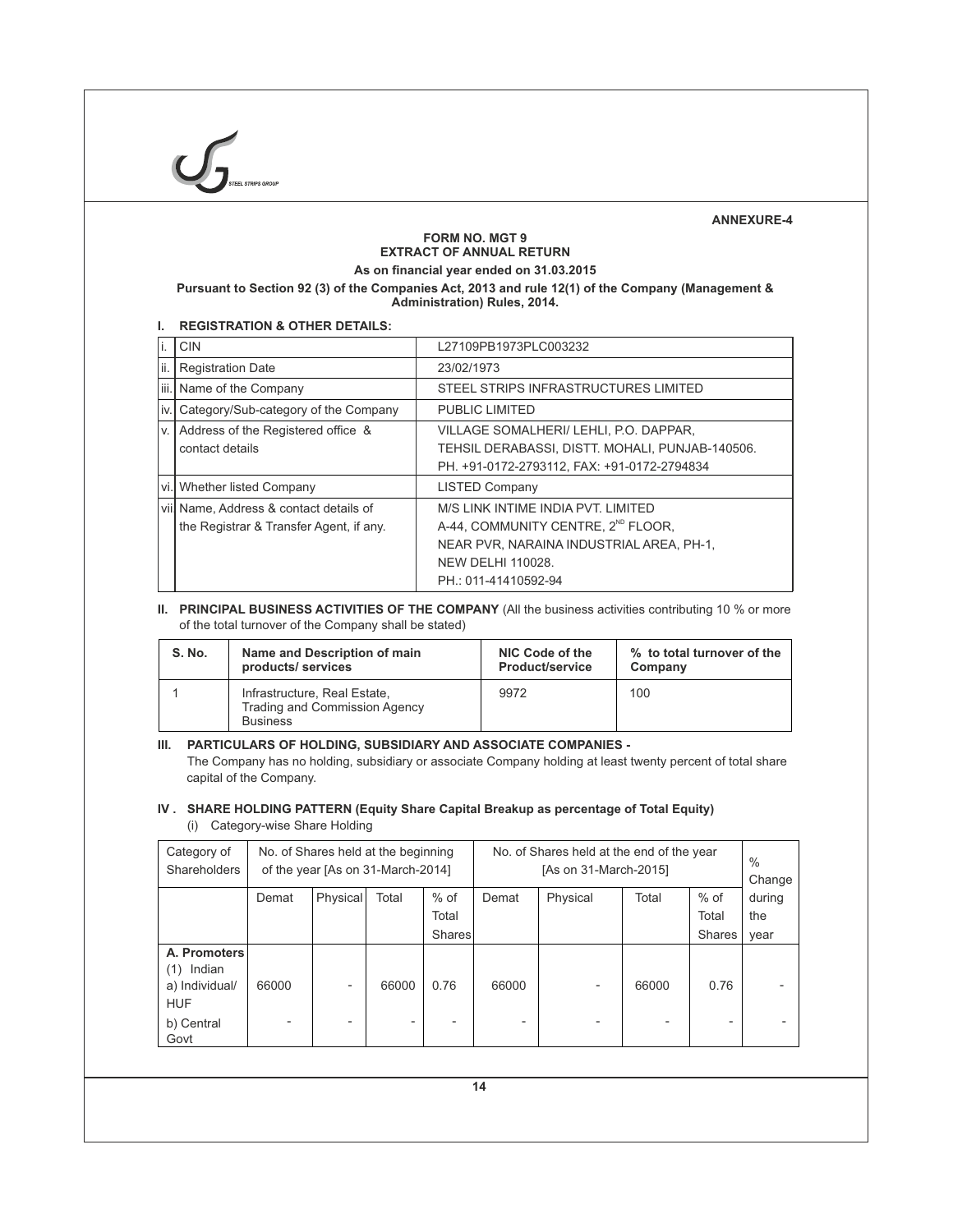|                                                                                                                              |            |         |         |           |         | SIEEL SIRIPS INFRASIRUCIURES LID. |         |       |        |
|------------------------------------------------------------------------------------------------------------------------------|------------|---------|---------|-----------|---------|-----------------------------------|---------|-------|--------|
| c) State<br>Govt(s)<br>d) Bodies<br>Corp.                                                                                    | 4260200    |         | 4260200 | 49.29     | 4260200 |                                   | 4260200 | 49.29 |        |
| e) Banks / FI                                                                                                                |            |         |         |           |         |                                   |         |       |        |
| 2) Foreign<br>Total<br>shareholding<br>of Promoter<br>$A(1) + A(2)$                                                          | 4326200    |         | 4326200 | 50.05     | 4326200 |                                   | 4326200 | 50.05 |        |
| B. Public<br>Shareholding<br>1. Institutions<br>a) Mutual                                                                    |            |         |         |           |         |                                   |         |       |        |
| Funds<br>b) Banks / Fl<br>c) Central<br>Govt<br>d) State<br>Govt(s)<br>e) Venture<br>Capital Funds                           | ÷,<br>2200 | 100     | 2300    | ٠<br>0.03 | 2200    | 100                               | 2300    | 0.03  |        |
| f) Insurance<br>Companies<br>g) Flls<br>h) Foreign<br>Venture<br><b>Capital Funds</b><br>i) Others<br>(specify)<br>Sub-total |            |         |         |           |         |                                   |         |       |        |
| $(B)(1)$ :-<br>2. Non -<br>Institutions<br>a) Bodies                                                                         | 2200       | 100     | 2300    | 0.03      | 2200    | 100                               | 2300    | 0.03  |        |
| Corp.<br>i) Indian<br>ii) Overseas<br>b) Individuals<br>i) Individual<br>shareholders<br>holding<br>nominal share            | 888317     | 3900    | 892217  | 10.32     | 940768  | 3900                              | 944668  | 10.93 | 0.61   |
| capital upto<br>₹. 1 lakh                                                                                                    | 1251698    | 1591370 | 2843068 | 32.89     | 1191592 | 1582700                           | 2774292 | 32.10 | (0.79) |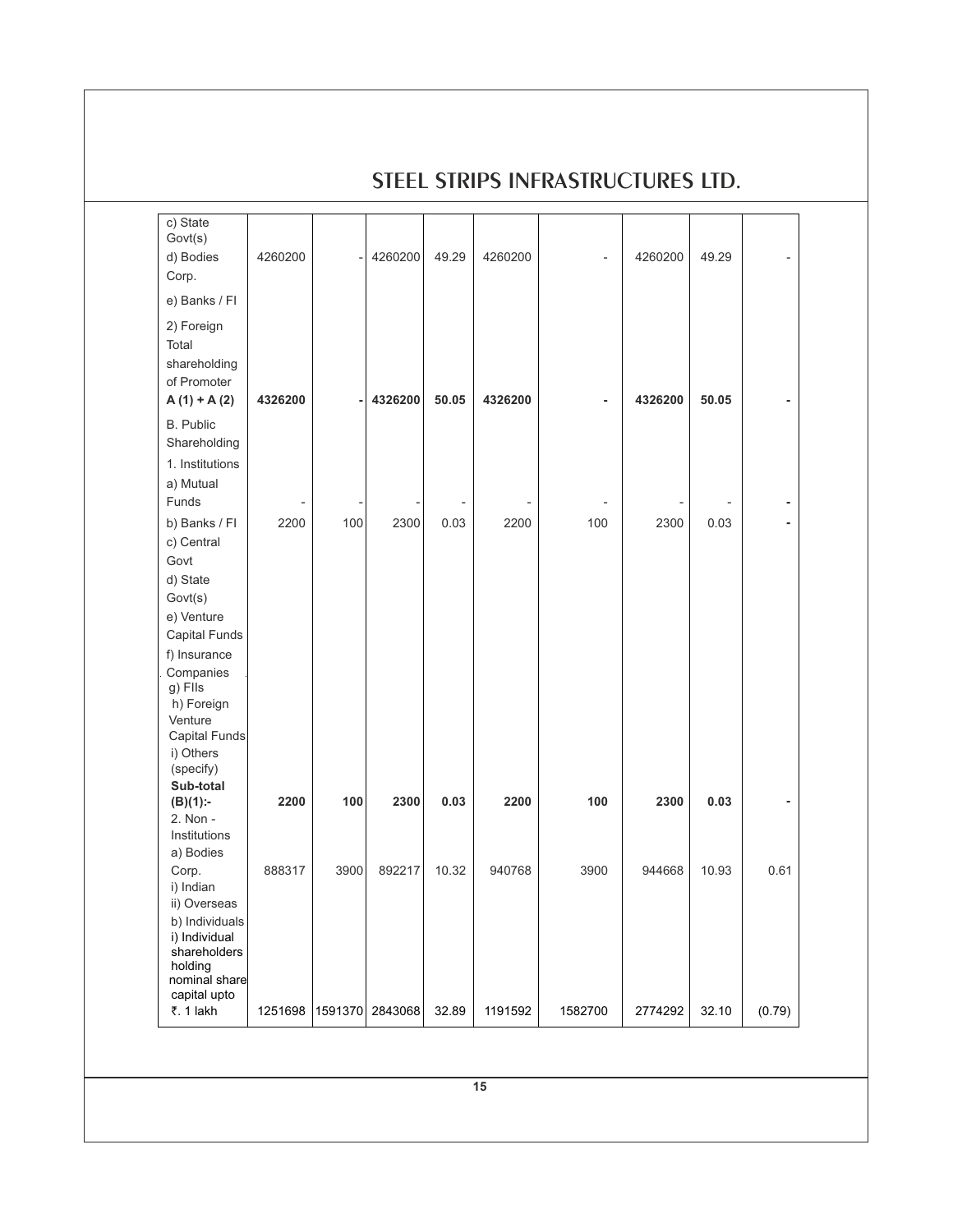# $\mathcal{G}_{\text{max}}$

| ii) Individual<br>shareholders<br>holding<br>nominal share<br>capital in<br>excess of |         |         |                 |        |         |                              |         |        |                |  |
|---------------------------------------------------------------------------------------|---------|---------|-----------------|--------|---------|------------------------------|---------|--------|----------------|--|
| ₹1 lakh                                                                               | 577691  |         | 577691          | 6.68   | 593240  | $\qquad \qquad \blacksquare$ | 593240  | 6.86   | 0.18           |  |
| c) Others                                                                             |         |         |                 |        |         |                              |         |        |                |  |
| (specify)                                                                             |         |         |                 |        |         |                              |         |        |                |  |
| Non Resident                                                                          |         |         |                 |        |         |                              |         |        |                |  |
| Indians                                                                               | 1224    | 300     | 1524            | 0.02   | 2030    | 300                          | 2330    | 0.03   | 0.01           |  |
| Overseas                                                                              |         |         |                 |        |         |                              |         |        |                |  |
| Corporate<br><b>Bodies</b>                                                            |         |         |                 |        |         |                              |         |        |                |  |
| Foreign<br><b>Nationals</b>                                                           |         |         |                 |        |         |                              |         |        |                |  |
| Clearing                                                                              |         |         |                 |        |         |                              |         |        |                |  |
| <b>Members</b>                                                                        |         |         |                 |        |         |                              |         |        |                |  |
| <b>Trusts</b>                                                                         |         |         |                 |        |         |                              |         |        |                |  |
| Foreign                                                                               |         |         |                 |        |         |                              |         |        |                |  |
| Bodies-D R                                                                            |         |         |                 |        |         |                              |         |        |                |  |
| Sub-total                                                                             |         |         |                 |        |         |                              |         |        |                |  |
| $(B)(2)$ :                                                                            | 2718930 |         | 1595570 4314500 | 49.92  | 2727630 | 1586870                      | 4314500 | 49.92  | $\blacksquare$ |  |
| <b>Total Public</b>                                                                   |         |         |                 |        |         |                              |         |        |                |  |
| Shareholding                                                                          |         |         |                 |        |         |                              |         |        |                |  |
| $(B)=(B)(1)+$                                                                         |         |         |                 |        |         |                              |         |        |                |  |
| (B)(2)                                                                                | 2721130 | 1595670 | 4316800         | 49.95  | 2729830 | 1586970                      | 4316800 | 49.95  | $\blacksquare$ |  |
| C. Shares                                                                             |         |         |                 |        |         |                              |         |        |                |  |
| held by                                                                               |         |         |                 |        |         |                              |         |        |                |  |
| Custodian                                                                             |         |         |                 |        |         |                              |         |        |                |  |
| for GDRs &<br><b>ADRs</b>                                                             |         |         |                 |        |         |                              |         |        |                |  |
| <b>Grand Total</b>                                                                    |         |         |                 |        |         |                              |         |        |                |  |
| $(A+B+C)$                                                                             | 7047330 |         | 1595670 8643000 | 100.00 | 7056030 | 1586970                      | 8643000 | 100.00 | ۰              |  |

# **(ii) Shareholding of Promoter**

| <b>SN</b> | <b>Shareholder's Name</b>             |                         | Shareholding at the beginning<br>of the year          |                                                                           |                         | Shareholding at the end of the<br>year    |                                                                 |                               |  |
|-----------|---------------------------------------|-------------------------|-------------------------------------------------------|---------------------------------------------------------------------------|-------------------------|-------------------------------------------|-----------------------------------------------------------------|-------------------------------|--|
|           |                                       | No. of<br><b>Shares</b> | $%$ of<br>total<br><b>Shares</b><br>of the<br>Company | %of<br><b>Shares</b><br>Pledged/<br>encum-<br>bered<br>to total<br>shares | No. of<br><b>Shares</b> | % of total<br>Shares of<br>the<br>Company | %of Shares<br>Pledged/<br>encumbe-<br>red<br>to total<br>shares | holding<br>during<br>the year |  |
| 1<br>2    | Shri R K Garg<br>Shri R K Garg & Sons | 4600                    | 0.05                                                  |                                                                           | 4600                    | 0.05                                      |                                                                 |                               |  |
|           | (HUF)                                 | 100                     | 0.00                                                  |                                                                           | 100                     | 0.00                                      | ۳                                                               |                               |  |
| 3         | Smt. Sunena Garg                      | 6500                    | 0.08                                                  | $\overline{\phantom{0}}$                                                  | 6500                    | 0.08                                      | $\overline{\phantom{0}}$                                        |                               |  |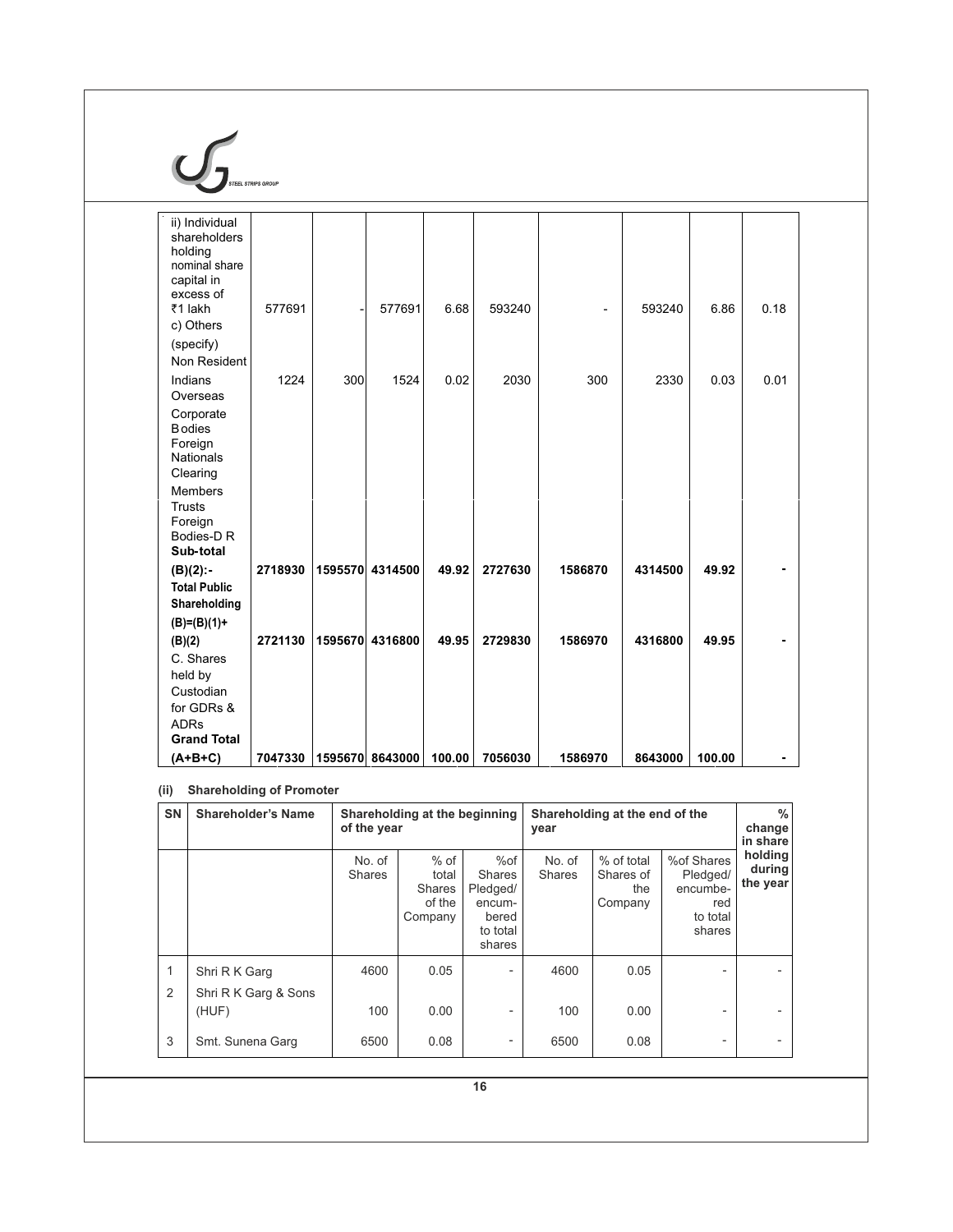| 4              |                                            |         |       |                          |         |       |   |  |
|----------------|--------------------------------------------|---------|-------|--------------------------|---------|-------|---|--|
|                | Shri Dheeraj Garg                          | 33300   | 0.39  |                          | 33300   | 0.39  |   |  |
| 5              | Ms. Priya Garg                             | 21500   | 0.25  |                          | 21500   | 0.25  |   |  |
| 6              | SAB Udyog Ltd.                             | 240300  | 2.78  | $\overline{\phantom{a}}$ | 240300  | 2.78  |   |  |
| $\overline{7}$ | SAB Industries Ltd.                        | 3900    | 0.05  | $\overline{\phantom{a}}$ | 3900    | 0.05  | - |  |
| 8              | <b>Steel Strips Industries</b><br>Ltd.     | 1000300 | 11.57 | $\overline{\phantom{a}}$ | 1000300 | 11.57 |   |  |
| 9              | Steel Strips Holding Pvt.<br>Ltd.          | 7600    | 0.09  |                          | 7600    | 0.09  |   |  |
| 10             | <b>Steel Strips Financiers</b><br>Pvt. Ltd | 501500  | 5.80  |                          | 501500  | 5.80  |   |  |
| 11             | Munak Investments Pvt.<br>Ltd.             | 1600    | 0.02  |                          | 1600    | 0.02  |   |  |
| 12             | Munak Financiers Pvt.<br>Ltd.              | 2900    | 0.03  |                          | 2900    | 0.03  |   |  |
| 13             | Malwa Holding Pvt. Ltd.                    | 800000  | 9.26  | $\overline{\phantom{0}}$ | 800000  | 9.26  |   |  |
| 14             | S J Mercantile Pvt. Ltd.                   | 750000  | 8.68  |                          | 750000  | 8.68  |   |  |
| 15             | S S Credits Pvt. Ltd.                      | 451600  | 5.23  |                          | 451600  | 5.23  |   |  |
| 16             | Munak International                        |         |       |                          |         |       |   |  |
|                | Pvt. Ltd.                                  | 500100  | 5.79  |                          | 500100  | 5.79  |   |  |
| 17             | <b>Steel Strips Mercantile</b>             |         |       |                          |         |       |   |  |
|                | Pvt. Ltd.                                  | 400     | 0.00  |                          | 400     | 0.00  |   |  |
|                | Total                                      | 4326200 | 5005  | $\overline{\phantom{0}}$ | 4326200 | 50.05 |   |  |

**(iii) Change in Promoters' Shareholding (please specify, if there is no change)**  There is no Change during the year.

| (iv) Shareholding Pattern of top ten Shareholders (Other than Directors, Promoters and Holders of GDRs and |
|------------------------------------------------------------------------------------------------------------|
| ADRs):                                                                                                     |

| <b>SN</b> | Top 10 Shareholders*              | Shareholding at the beginning<br>of the year 01.04.2014 |                                        | <b>Cumulative Shareholding end</b><br>of the year 31.03.2015 |                                     |
|-----------|-----------------------------------|---------------------------------------------------------|----------------------------------------|--------------------------------------------------------------|-------------------------------------|
|           |                                   | No. of shares                                           | % of total<br>shares of the<br>Company | No. of<br>shares                                             | % of total shares<br>of the Company |
| 1.        | Steel Strips Wheels Invt. Ltd.    | 400000                                                  | 4.63                                   | 400000                                                       | 4.63                                |
| 2.        | CIN Research Ltd.                 | 170000                                                  | 1.97                                   | 170000                                                       | 1.97                                |
| 3.        | K P Ostwal                        | 95000                                                   | 1.10                                   | 95000                                                        | 1.10                                |
| 4.        | <b>BJD Securities Private Ltd</b> | 82370                                                   | 0.95                                   | 148153                                                       | 1.71                                |
| 5.        | Bharat Jamnadas Dattani           | 82000                                                   | 0.95                                   | 82000                                                        | 0.95                                |
| 6.        | Bharati Bharat Dattani            | 53400                                                   | 0.62                                   | 58445                                                        | 0.67                                |
| 7.        | Bharat Jamnadas Dattani           | 43200                                                   | 0.50                                   | 43200                                                        | 0.50                                |
| 8.        | SCM Fintrade Pvt. Ltd.            | 37700                                                   | 0.44                                   | 37700                                                        | 0.44                                |
| 9.        | Harshvardhan Jain                 | 35000                                                   | 0.40                                   | 35000                                                        | 0.40                                |
| 10.       | Swadesh Bahl                      | 33291                                                   | 0.38                                   | 33291                                                        | 0.38                                |

\* The shares of the Company are traded on a daily basis and hence the date wise increase/ decrease in shareholding is not indicated, whenever applicable.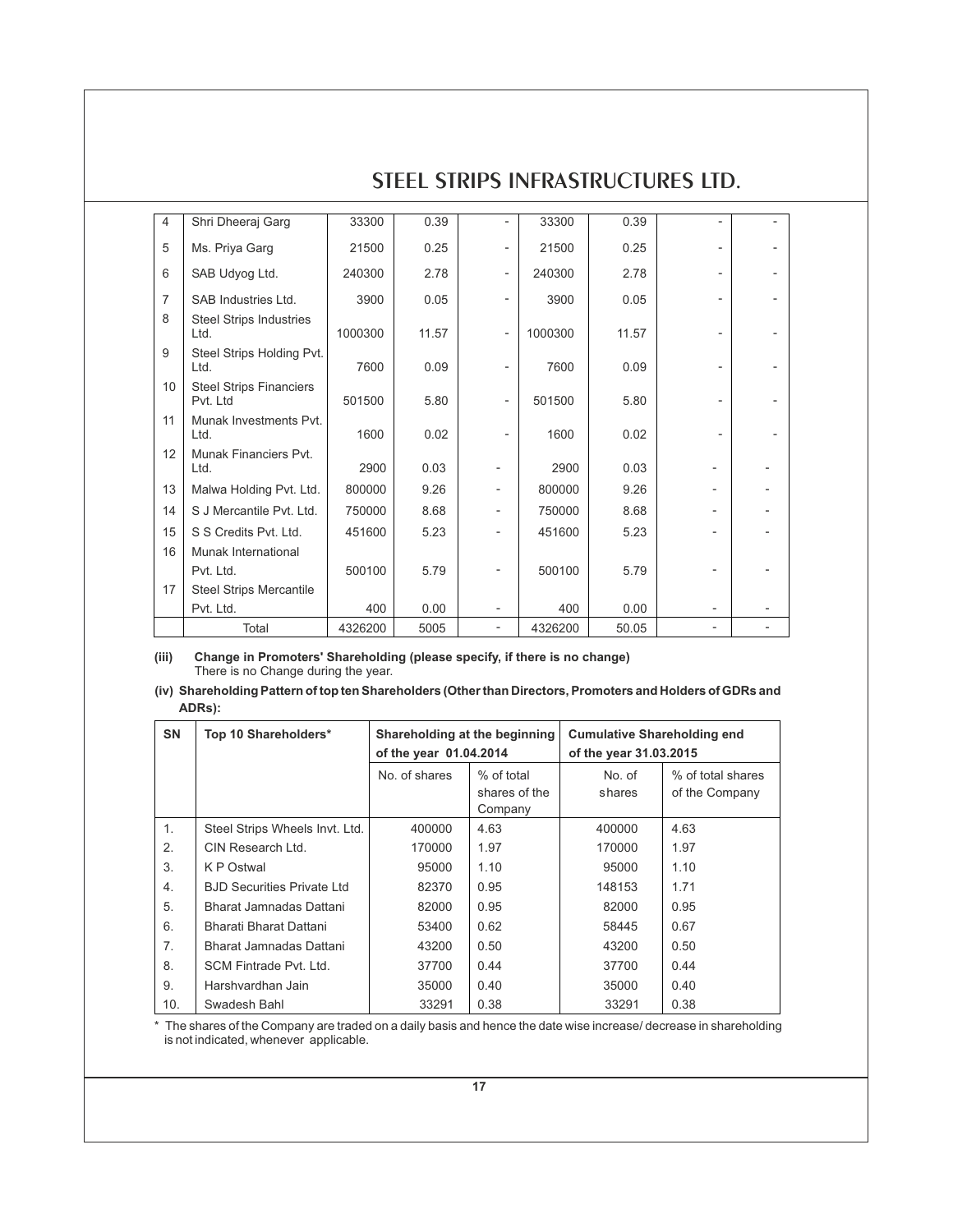| <b>STEEL STRIPS GROU</b> |
|--------------------------|

# **(v) Shareholding of Directors and Key Managerial Personnel:**

| <b>SN</b>     | Folio/Benificiary Account<br>No. | Name of the Share<br>Holder | Shareholding at the<br>beginning of the year |                                           | <b>Cumulative Shareholding</b><br>during the year |                                           |  |
|---------------|----------------------------------|-----------------------------|----------------------------------------------|-------------------------------------------|---------------------------------------------------|-------------------------------------------|--|
|               |                                  |                             | No. of<br>shares                             | % of total<br>shares of<br>the<br>Company | No. of<br>shares                                  | % of total<br>shares of<br>the<br>Company |  |
| $\mathbf 1$ . | IN300476-10368502                | Sh. R.K. Garg               | 4600                                         | 0.05                                      | 4600                                              | 0.05                                      |  |
|               |                                  |                             |                                              |                                           | 4600                                              | 0.05                                      |  |

# **V. INDEBTEDNESS**-Indebtedness of the Company including interest outstanding/accrued but not due for payment.

|                                                        | Secured Loans<br>excluding<br>deposits | Unsecured<br>Loans       | Deposits | Total<br>Indebtedness |
|--------------------------------------------------------|----------------------------------------|--------------------------|----------|-----------------------|
| Indebtedness at the beginning of<br>the financial year |                                        |                          |          |                       |
| i) Principal Amount                                    | 528.31                                 |                          | 184.50   | 712.81                |
| ii) Interest due but not paid                          |                                        |                          |          |                       |
| iii) Interest accrued but not due                      |                                        |                          |          |                       |
| Total (i+ii+iii)                                       | 528.31                                 |                          | 184.50   | 712.81                |
| Change in Indebtedness during the<br>financial year    |                                        |                          |          |                       |
| * Addition                                             |                                        | $\overline{\phantom{a}}$ |          |                       |
| * Reduction                                            | 70.44                                  | $\overline{a}$           | 184.50   | 254.94                |
| <b>Net Change</b>                                      | (70.44)                                | $\overline{\phantom{a}}$ | (184.50) | (254.94)              |
| Indebtedness at the end of the<br>financial year       |                                        |                          |          |                       |
| i) Principal Amount                                    | 457.87                                 |                          |          | 457.87                |
| ii) Interest due but not paid                          |                                        | -                        |          |                       |
| iii) Interest accrued but not due                      |                                        |                          |          |                       |
| Total (i+ii+iii)                                       | 457.87                                 |                          |          | 457.87                |

# **VI. REMUNERATION OF DIRECTORS AND KEY MANAGERIAL PERSONNEL-**

A. Remuneration to Managing Director, Whole-time Directors and/or Manager:

| SN. | <b>Particulars of Remuneration</b>                                                                                                                                      | Name of MD/WTD/ Manager | <b>Total Amount</b>   |
|-----|-------------------------------------------------------------------------------------------------------------------------------------------------------------------------|-------------------------|-----------------------|
|     |                                                                                                                                                                         | Shri Sanjay Garg (WTD)  |                       |
|     | Gross salary<br>(a) Salary as per provisions<br>contained in section 17(1) of the<br>Income-tax Act, 1961<br>(b) Value of perquisites u/s 17(2)<br>Income-tax Act, 1961 | 19,02,000<br>1,09,839   | 19,02,000<br>1,09,839 |
|     | (c) Profits in lieu of salary under<br>section 17(3) Income-tax Act, 1961                                                                                               |                         |                       |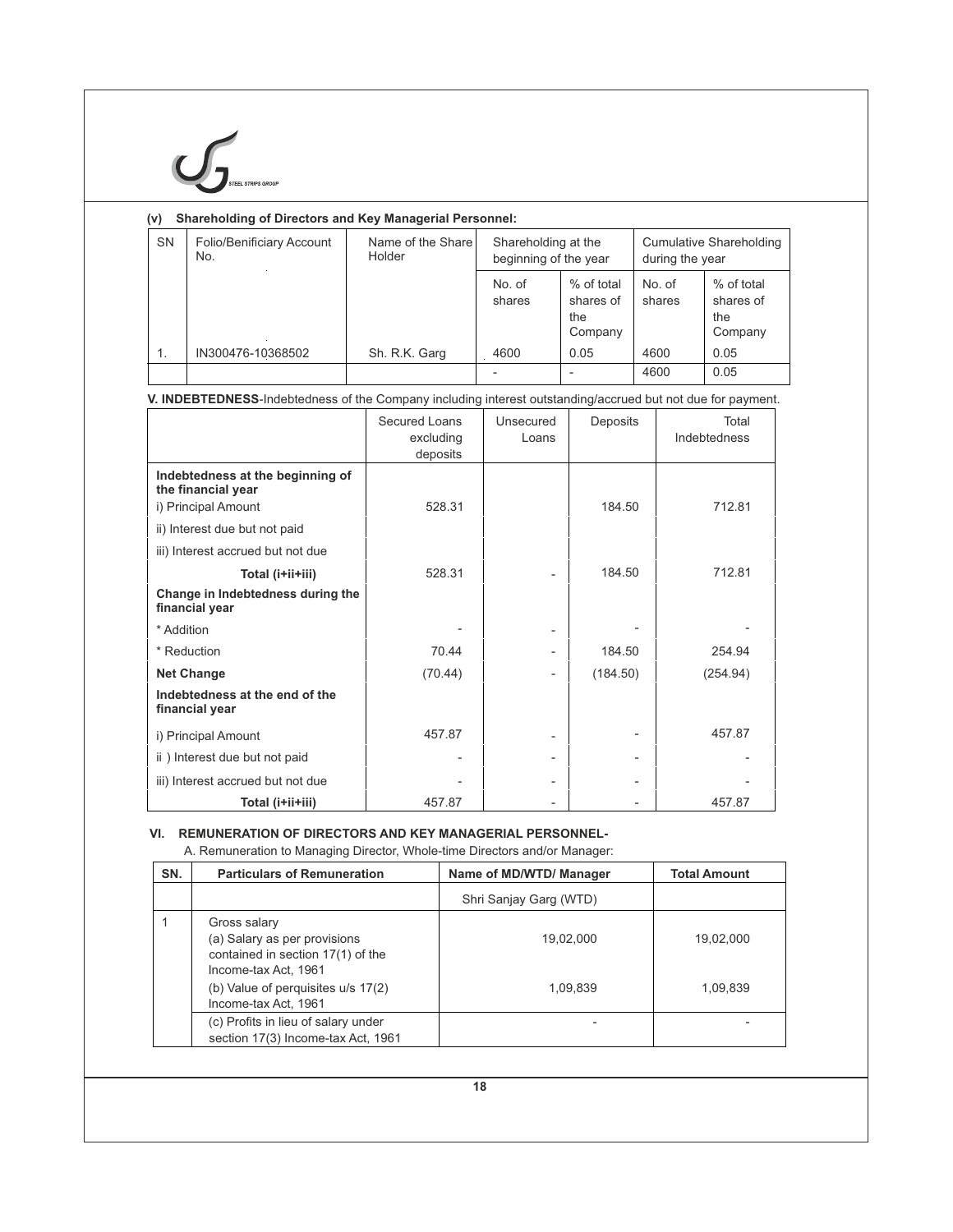| 2              | Stock Option           |            |            |
|----------------|------------------------|------------|------------|
| 3              | <b>Sweat Equity</b>    |            |            |
| $\overline{4}$ | Commission             |            |            |
|                | - as % of profit       |            |            |
|                | - others, specify      |            |            |
| 5              | Others, please specify |            |            |
|                | Total (A)              | 20,11,839  | 20,11,839  |
|                | Ceiling as per the Act | As Per Act | As Per Act |

# B. Remuneration to other directors

| SN.          | <b>Particulars of</b>                                            | <b>Name of Directors</b>         |                   |                    |                            |                   | <b>Total</b>        |               |
|--------------|------------------------------------------------------------------|----------------------------------|-------------------|--------------------|----------------------------|-------------------|---------------------|---------------|
|              | Remuneration                                                     |                                  |                   |                    |                            |                   |                     | <b>Amount</b> |
|              |                                                                  | Sh.<br>Rajinder<br>Kumar<br>Garg | Sh. S.S.<br>Virdi | Sh. B.B.<br>Tandon | Smt.<br>Manju<br>Lakhanpal | Sh. S.S.<br>Dawra | Sh. H.K.<br>Singhal |               |
| $\mathbf{1}$ | Independent<br><b>Directors</b>                                  |                                  |                   |                    |                            |                   |                     |               |
|              | Fee for attending<br>board<br>committee<br>meetings              | 20,000                           | 28,000            | 28,000             |                            | 10,000            | 28,000              | 1,14,000      |
|              | Commission                                                       |                                  |                   |                    |                            |                   |                     |               |
|              | Others, please<br>specify                                        |                                  |                   |                    |                            |                   |                     |               |
|              | Total (1)                                                        | 20,000                           | 28,000            | 28,000             |                            | 10,000            | 28,000              | 114,000       |
| 2            | Other Non-<br>Executive<br><b>Directors</b><br>Fee for attending |                                  |                   |                    |                            |                   |                     |               |
|              | board<br>committee<br>meetings                                   |                                  |                   |                    |                            |                   |                     |               |
|              | Commission                                                       |                                  |                   |                    |                            |                   |                     |               |
|              | Others, please<br>specify                                        |                                  |                   |                    | $\overline{\phantom{0}}$   |                   |                     |               |
|              | Total $(2)$                                                      |                                  |                   |                    | $\overline{\phantom{0}}$   |                   |                     |               |
|              | Total $(B)=(1+2)$                                                | 20,000                           | 28,000            | 28,000             | $\overline{a}$             | 10,000            | 28,000              | 1,14,000      |
|              | <b>Total Managerial</b>                                          |                                  |                   |                    |                            |                   |                     | 21,25,839     |
|              | Remuneration                                                     |                                  |                   |                    |                            |                   |                     |               |
|              | <b>Overall Ceiling</b><br>as per the Act                         | As Per<br>Act                    | As Per<br>Act     | As Per<br>Act      | As Per<br>Act              | As Per<br>Act     | As Per<br>Act       | As Per<br>Act |

**C. Remuneration to Key Managerial Personnel other than MD/ Manager/ WTD**  NIL

# **VII. PENALTIES / PUNISHMENT/ COMPOUNDING OF OFFENCES:**

There were no penalties, punishment or compounding of offences during the year ended March 31, 2015.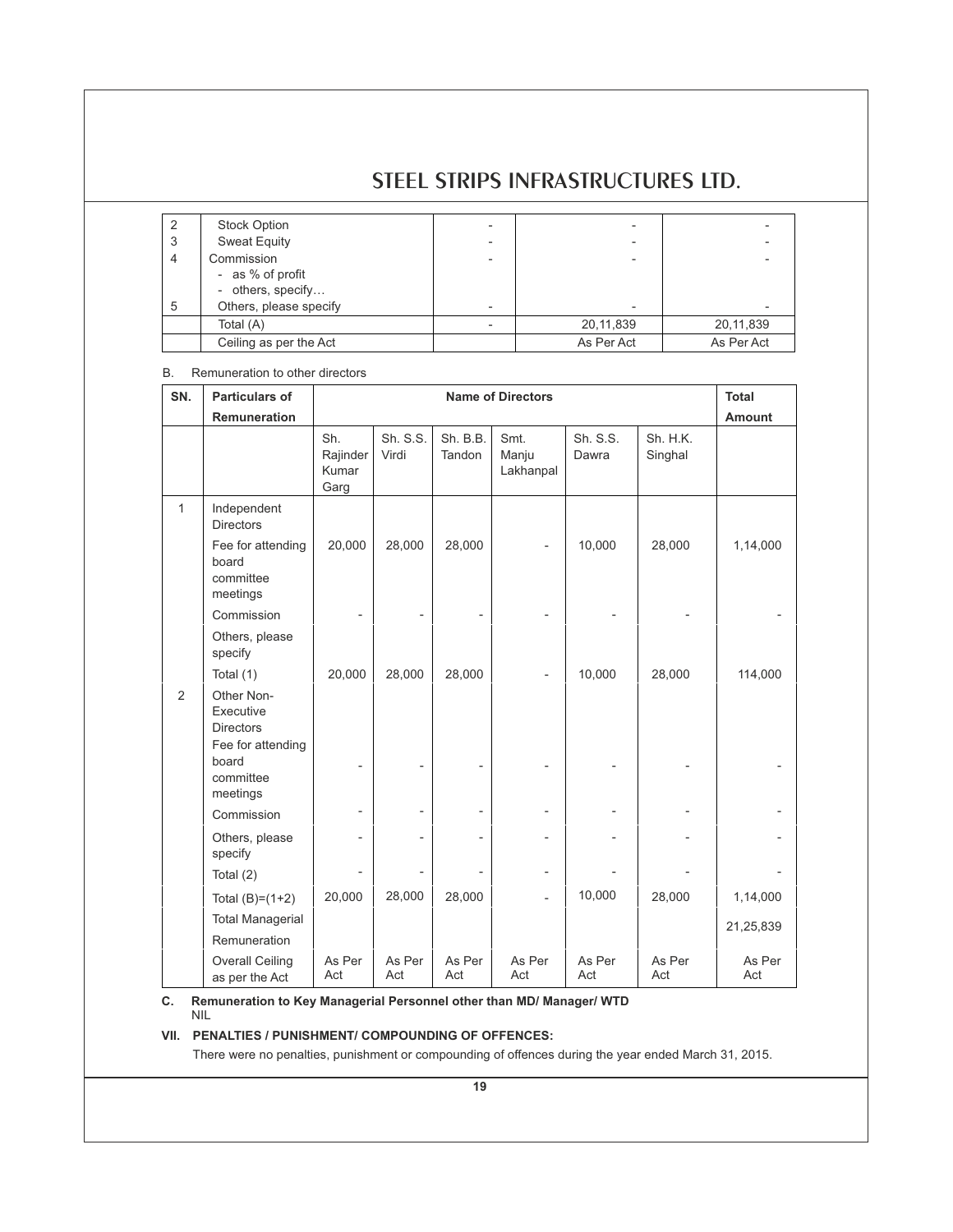

#### **MANAGEMENT DISCUSSION AND ANALYSIS**

# **ANNEXURE-5**

Indian real estate sector is one of the major parts of economy and plays a vital role in the development of country's infrastructure base. It is one of the major labour-intensive sector after agriculture which contributes about 6.3 per cent to India's Gross Domestic Product (GDP). The sector is going through a phase of metamorphosis, earlier it was totally an unorganized sector that gradually moved towards a more organized one. Size of this industry stands at \$121b.

Real estate industry has faced a lot of challenges in past few years. Firstly, real estate industry was hit by lower demand due to global slowdown. Secondly, Companies initiated huge number of projects keeping high future growth in mind which has lead to huge supply both ready and under-process. This demand & supply mismatch lead to stalling number of projects. Thirdly, heavy rise in construction charges resulted in high costs. Fourthly, high debt & high interest costs is further hurting badly.

In the third quarter of 2014, the sales volumes of houses plunged by 43 per cent to 11.8 million sq ft from 21.9 million sq ft in the same period previous year. Despite this, the annual rise in prices of residential units in the last eight quarters remained around 10 per cent. The fall in sales volume was maximum in the North Indian markets followed by Western India while the Southern Indian market witnessed a rise in sales. In metro cities, Bangalore reported the biggest gain with home sales increasing by 58 per cent, as against the same quarter last year while the National Capital Region (NCR) registered the smallest gain of 4 per cent.

#### Office Space Absorption

In 2014, the office space absorption improved to 29 million sq ft in 7 major cities - Delhi-NCR, Mumbai, Bengaluru, Chennai, Pune, Hyderabad and Kolkata, as compared to 28 million sq ft in 2013.

#### Retail Real Estate

Despite the slowdown, demand from international and domestic brands as well as retailers continued to strengthen. But supply grew at much rapid growth. Supply of Retail real estate in shopping malls in 2014 increased to 11.7 mn sq ft approx in the top seven major cities of the country as compared to 4.7 mn sqft in 2013 & 2.5 mn sqft in 2012, which is a Y-o-Ygrowth of whopping 149%.

#### Govt. Initiatives For The Sector

The Central Government has recently taken new initiatives during the last one year to give a boost to the Real Estate and Infrastructure Sector. A sum Rs one lac crore approx. is being allocated for development of 100 smart cities, 500 rejuvenated cities and 'Housing for All' mission. Tax benefits are being introduced to bring in FDI and local investment in the Sector.

The development of Real Estate requires substantial development in infrastructure which is good for our real estate business. The Company is continuously exploring various opportunities for growth. Barring unforeseen circumstances, the Company expects to achieve better results during the current year 2015-16. The long term objective of the Company is to be strong player in these segments.

# Cautionary Statement:

Statements in this report on Management Discussion and Analysis describing the Company's Objectives, projections, estimates, expectations or predictions may be "forward looking" within the meaning of applicable Securities laws and regulations. Actual results could differ materially from those expressed or implied.

> For and on behalf of BOARD OF DIRECTORS

| Place: CHANDIGARH                                                         | <b>H.K.SINGHAL</b><br><b>DIRECTOR</b>                                              | <b>SANJAY GARG</b><br><b>EXECUTIVE DIRECTOR</b> |
|---------------------------------------------------------------------------|------------------------------------------------------------------------------------|-------------------------------------------------|
| Date: 30.05.2015                                                          | DIN-00044328                                                                       | DIN-00030956                                    |
|                                                                           | DETAILS OF DIRECTORS SEEKING APPOINTMENT/ RE-APPOINTMENT IN ANNUAL GENERAL MEETING |                                                 |
| Name of Director (DIN)                                                    | Shri Humesh Kumar Singhal (DIN-00044328)                                           | Smt. Manju Lakhanpal                            |
| Date of Birth                                                             | 12/01/1951<br>21/02/2000                                                           | (DIN-07130592)<br>07/08/1947                    |
| Date of first Appointment                                                 | Sh. Humesh Kumar Singhal, a qualified                                              | 14/03/2015                                      |
| Qualification Experience in Specific functional                           | Chartered Accountant, has more than 40 years                                       | Smt. Manju Lakhanpal, IRS, had held various     |
| areas                                                                     | of wide and varied experience in the area of                                       | prestigious positions including as Chief        |
|                                                                           | Management and Corporate Finance.                                                  | Commissioner, Income Tax. She possessed         |
|                                                                           |                                                                                    | appropriate skills, experience and knowledge of |
|                                                                           |                                                                                    | management and other disciplines related to the |
|                                                                           | Indian Acrylics Ltd.<br>$\overline{\phantom{a}}$                                   | Company's business                              |
| List of companies in which outside Directorships                          | SAB Industries Ltd.<br>Indion Chemicals Ltd.<br>$\overline{\phantom{a}}$           | SAB Industries Ltd.<br>Steel Strips Ltd.<br>÷,  |
| held                                                                      | Steel Strips Ltd.                                                                  | Steel Strips Industries Ltd.<br>÷,              |
|                                                                           | SAB Udyog Ltd.<br>$\sim$                                                           |                                                 |
|                                                                           | Malwa Chemtex<br>$\sim$                                                            |                                                 |
|                                                                           | Udyog Ltd. etc.                                                                    |                                                 |
|                                                                           | Audit Committee, Share Transfer Committee                                          |                                                 |
|                                                                           | & Stakeholder Relationship Committee                                               | Nil                                             |
| Chairman/ Member of the Committee of Board<br>of Directors of the Company | Secretarial Committee, Audit Committee,<br>Nomination & Remuneration Committee and |                                                 |
|                                                                           | Stakeholder Relationship Committee of SAB                                          | Nil                                             |
| Chairman/ Member of the Committee of                                      | Industries Limited                                                                 |                                                 |
| Directors of other Companies in which he is a                             | Audit Committee. Sub-Committee.                                                    |                                                 |
| Director                                                                  | Nomination & Remuneration Committee and                                            |                                                 |
|                                                                           | Stakeholder Relationship Committee of Indian                                       |                                                 |
|                                                                           | <b>Acrylics Limited</b>                                                            |                                                 |
|                                                                           | Audit Committee, Share Transfer Committee                                          |                                                 |
|                                                                           | & Stakeholder Relationship Committee of<br>Steel Strips Ltd.                       |                                                 |
| No. of shares held in the Company                                         | Nil                                                                                | Nil                                             |
|                                                                           |                                                                                    |                                                 |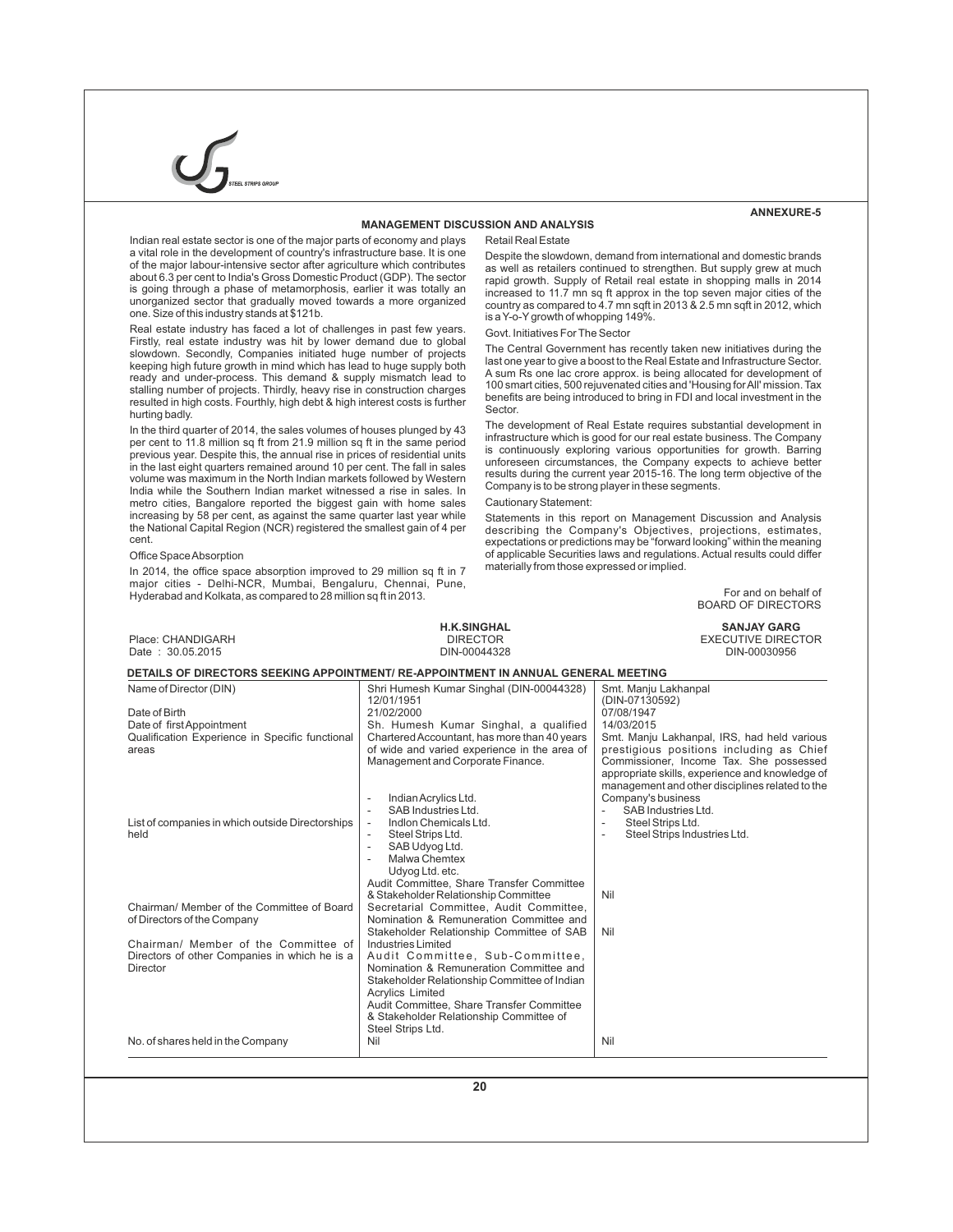# **REPORT ON CORPORATE GOVERNANCE**

The Company continuously strives to attain high levels of corporate performance, accountability, transparency, responsibility and fairness in all aspects of its operations. Transparency in all dealings and providing better services without compromising in any way on integrity and regulatory compliances have been the basic objectives of corporate governance in the Company.

The Company is in Compliance with the requirements stipulated under Clause 49 of the Listing agreement entered into with the stock Exchanges with regard to corporate governance.

# **BOARD OF DIRECTORS**

- i. As on March 31, 2015, the Company has seven Directors including a Non-Executive Chairman. Of the Seven Directors, five are Non-executive Directors of which, four are Independent Directors. The composition of the Board is in conformity with Clause 49 of the Listing Agreements entered into with the Stock Exchanges.
- ii. During the year under review, 4 Board Meetings were held, one each on 30th May 2014, 14th August 2014, 13th November 2014 and 14th February 2015 and the gap between two meetings did not exceed one hundred twenty days. The necessary quorum was present for all the meetings.
- iii. None of the Directors on the Board hold Directorship in more than ten Public Companies. Further, none of them is a member of more than ten Committees or Chairman of more than five Committees across all the Public Companies in which he is a Director. Necessary disclosures regarding Committee positions in other Public Companies as on March 31, 2015 have been made by the Directors.
- iv. Independent Directors are Non-executive Directors as defined under Clause 49(II)(B)(1) of the Listing Agreements entered into with Stock Exchanges. The maximum tenure of the Independent Directors is in compliance with the Companies Act, 2013 ("Act"). All the Independent Directors have confirmed that they meet the criteria as mentioned under Clause 49 of the Listing Agreement and Section 149 of the Act.
- v. The names and categories of the Directors on the Board, their attendance at Board Meetings held during the year and the number of Directorships and Committee Chairmanships/ Memberships held by them in other Public Companies as on March 31, 2015 are given herein below. Other Directorships do not include Directorships of Private Limited Companies, Section 8 Companies and of Companies incorporated outside India. Chairmanships/ Memberships of Board Committees include only Audit Committee and Stakeholders' Relationship Committee.

| Name of<br>Director and<br>Designation     | Category                                        | No. of Board<br>meetings held during<br>the year 2014-15 |                | Whether attended<br>last AGM held on 30th<br>September, 2014 | No. of Directorships in<br>other Public<br>Companies |                | No. of Committee<br>positions held in other<br>public Companies |        |
|--------------------------------------------|-------------------------------------------------|----------------------------------------------------------|----------------|--------------------------------------------------------------|------------------------------------------------------|----------------|-----------------------------------------------------------------|--------|
|                                            |                                                 | Held                                                     | Attended       |                                                              | Chairman                                             | Member         | Chairman                                                        | Member |
| Sh. R.K. Garg,<br>Chairman<br>DIN 00034827 | Promoter<br>Non-Executiv<br>e Director          | 4                                                        |                | <b>No</b>                                                    | 3                                                    | 3              |                                                                 |        |
| Sh. S S Virdi<br>DIN 00035408              | Non Executive<br>Independent<br><b>Director</b> | $\overline{4}$                                           | $\overline{4}$ | <b>No</b>                                                    |                                                      | 3              |                                                                 |        |
| Sh. Sanjay<br>Garg<br>DIN 00030956         | Executive<br>Director                           | 4                                                        | 4              | Yes                                                          |                                                      | $\overline{2}$ |                                                                 |        |

# **Detail of Board Meetings, Number of Directorships and Committee Memberships held by Directors**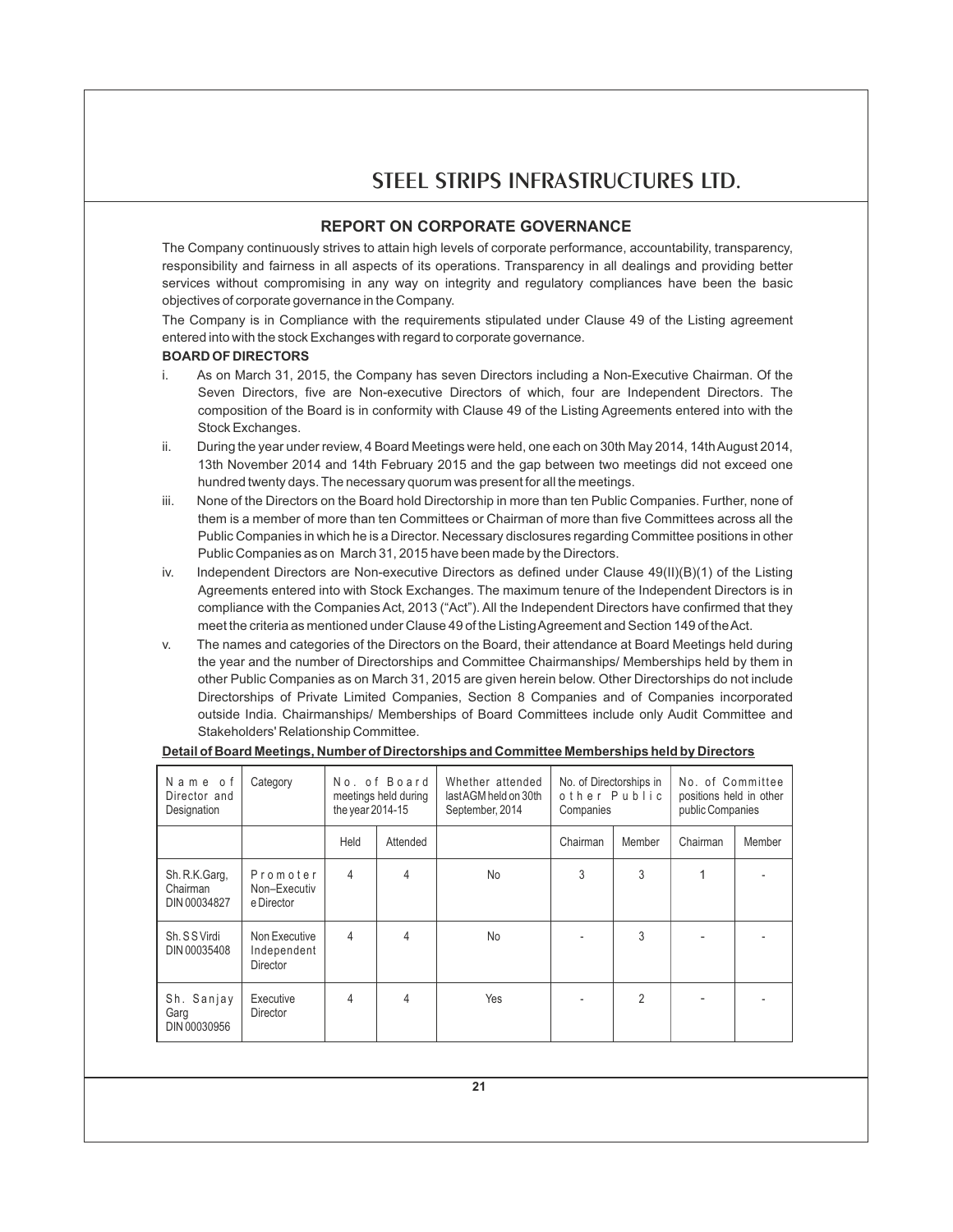

| Prof.(Dr.) B B<br>Tandon<br>DIN 00035266 | Non Executive<br>Independent<br>Director | $\overline{4}$ | 4              | No  | 2              |   |
|------------------------------------------|------------------------------------------|----------------|----------------|-----|----------------|---|
| Sh. S. S.<br>Dawra<br>DIN 00310987       | Non Executive<br>Independent<br>Director | $\overline{4}$ | $\overline{2}$ | No  | $\overline{2}$ |   |
| Sh. H. K.<br>Singhal<br>DIN 00044328     | Non Executive<br>Director                | $\overline{4}$ | 4              | Yes | 6              | 7 |
| *Smt. Manju<br>Lakhanpal<br>DIN 07130592 | Non Executive<br>Independent<br>Director | ٠              |                |     | 3              |   |

\*Smt. Manju Lakhanpal appointed as an Additional Independent Director w.e.f. 14.03.2015.

- i. During the year, a separate meeting of the Independent Directors was held inter-alia to review the performance of non-independent Directors and the Board as a whole. The Company has adopted a familiarization programme for the Independent Directors, which has been displayed on the website of the Company.
- ii. The Board periodically reviews compliance reports of all laws applicable to the Company and steps are taken to rectify the instances of non-compliance, if any.

# **COMMITTEES OF DIRECTORS**

The Board has constituted committees of Directors to deal with matters, which need quick decisions and timely monitoring of the activities falling within their terms of reference. The Board Committees are as follows:

## **AUDIT & COMPLIANCE COMMITTEE**

The Audit & Compliance Committee comprises of two Non-executive Independent Directors viz. Shri S S Virdi, Prof.(Dr.) B B Tandon and Shri H K Singhal. During the year, the committee held four meetings one each on 30th May 2014, 14th August 2014, 13th November 2014 and 14th February 2015

The terms of reference of the Audit & Compliance Committee are in accordance with Section 177 of the Companies Act, 2013 and paragraphs C&D of clause 49(II) of the Listing Agreement entered into with the Stock Exchanges and interalia include the following:

- a) Overseeing the Company's financial reporting process and ensuring correct, adequate and credible disclosure of financial information.
- b) Recommending appointment and removal of external auditors and fixing of their fees.
- c) Reviewing with management the annual financial statements with special emphasis on accounting policies and practices, compliance with accounting standards and other legal requirements concerning financial statements.
- d) Reviewing the adequacy of the Audit and Compliance function, including their policies, procedures, techniques and other regulatory requirements.
- e) Reviewing the adequacy of internal control systems and significant audit findings.
- f) Reviewing with the management, the quarterly financial statements before submission to the board for approval.
- g) Evaluation of internal financial controls and risk management systems
- h) To review the functioning of whistle blower mechanism.
- i) Carrying out any other function as is mentioned in terms of reference of the Audit Committee.

# **NOMINATION AND REMUNERATION COMMITTEE**

The Company had a Remuneration/ Compensation Committee of Directors. The Remuneration/ Compensation Committee of the Company has been merged, pursuant to the provisions of the Act and Clause 49 of the Listing Agreement. The Nomination and Remuneration Committee comprises of two Non executive Directors viz Shri S S Virdi, and Prof.(Dr.) B B Tandon, and Shri H K Singhal. The committee has been constituted to review and recommend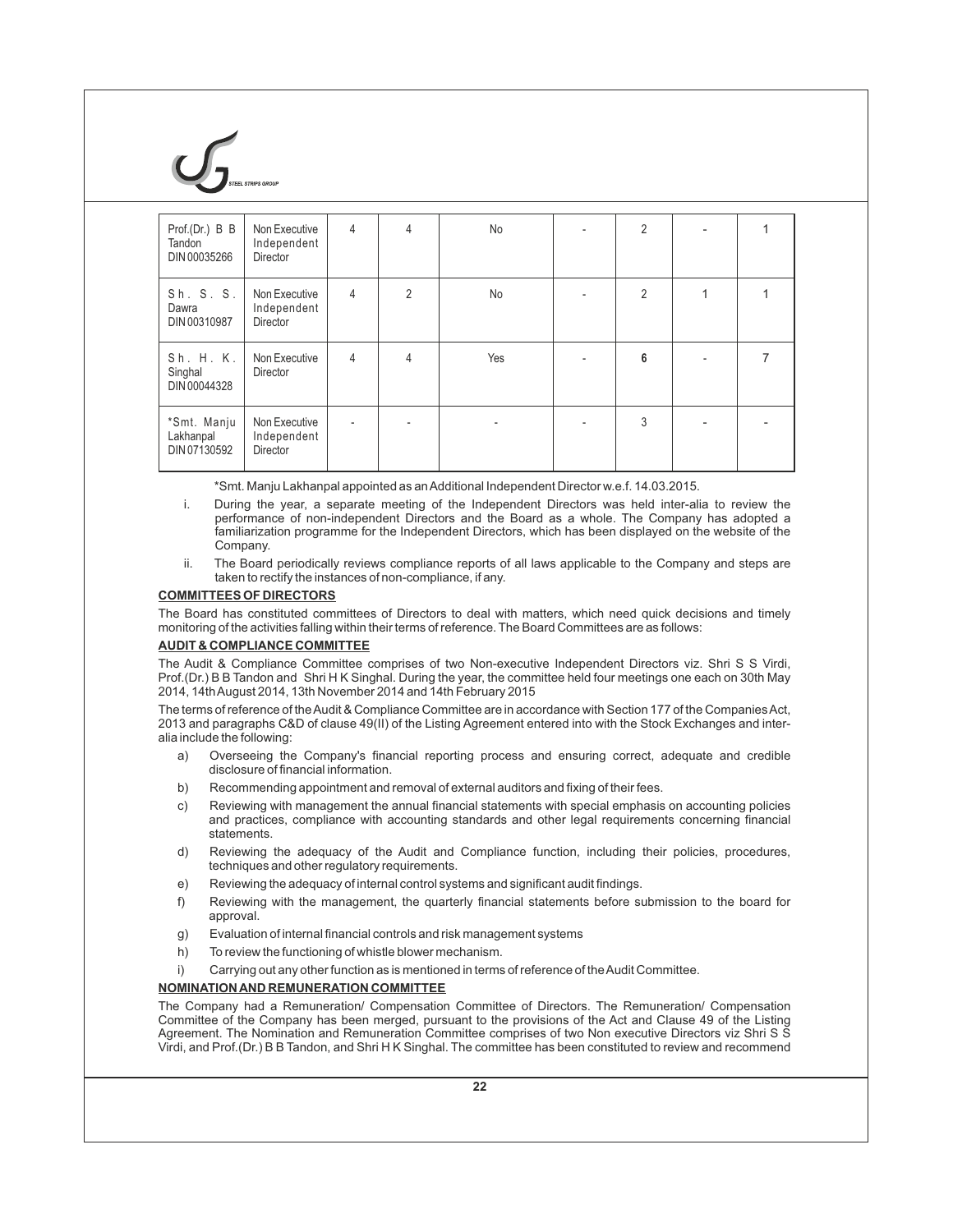compensation payable to the Whole-time Directors and Senior Management of the Company. The committee reviews the overall compensation structure and policies of the Company with a view to attract, retain and motivate employees, reviewing compensation levels of the Company vis-à-vis other Companies and industry in general in line with Remuneration Policy.

# **REMUNERATION POLICY**

The Company's Remuneration Policy is driven by the success and performance of the individual employees and the Company. Through its compensation programme, the Company endeavor to attract, retain, develop and motivate high performance workforce. The Company pays remuneration by way of salary, benefits, perks, perquisite and allowances to its employees.

# **REMUNERATION OF DIRECTORS**

Shri Sanjay Garg is Whole time Director of the Company. His particulars and details of remuneration paid is as under:

| Designation       | <b>Executive Director</b>                                         |
|-------------------|-------------------------------------------------------------------|
| Last appointed on | 01/04/2013                                                        |
| Term              | Five years                                                        |
| Salary            | ₹.1,00,000/- per month (in the Scale of 1,00,000-10,000-1,40,000) |
| <b>HRA</b>        | 35% of Basic Salary                                               |
| Special Allowance | ₹.10,000 per month                                                |

Perquisites: In addition to the above, the Executive Director enjoys the following perquisites:

-Contribution to Provident Fund @12% of the Basic Salary;

-Reimbursement of Medical Bills upto one months' basic salary in a year, or upto three months' salary in a period of three years;

-Gratuity not exceeding half month's basic salary for each completed year of service subject to the maximum as prescribed under the Gratuity Act;

-Earned Leave as per Company's Rules (Unavailed portion of the Earned Leave may be encashed at the end of the tenure);

- Chauffeur Driven Car and Telephone at residence for Official use (the private use of Car and telephone shall be billed by the Company to the appointee)

- Reimbursement of Club Fee subject to a maximum of one club (membership fee is not reimbursable).

The remuneration is in conformity with Schedule V of the Companies Act, 2013. Other non-executive Directors are paid sitting fee of Rs.5000/- for each Meeting of the Board, and Rs.2000/- for each Meeting of the Audit Committee thereof attended by them. The Company also reimbursed the out of pocket expenses incurred by the Directors for attending meetings.

# **EMPOYEES STOCK OPTION (ESOP)**

The Company does not have any employee stock option scheme.

**DETAILS OF EQUITYSHARES OF THE Company HELD BYTHE DIRECTORS AS ON 31ST MARCH 2015**

None of the Directors are holding shares of the Company except 4600 shares held by Shri R K Garg,

# **SECRETARIAL COMMITTEE**

The Secretarial Committee approves and monitors transfers, transmission, splitting and consolidation of shares of the Company. The Secretarial Committee is comprised of Shri Sanjay Garg, Executive Director, Prof.(Dr.) B B Tandon and Shri H. K. Singhal, Directors. The Secretarial Committee of the Company meets as often as required. The Committee met 11 times during the year.

# **STAKEHOLDERS RELATIONSHIP COMMITTEE**

The Company had a Secretarial Committee/ Investors Grievances Committee of Directors to look into redressal of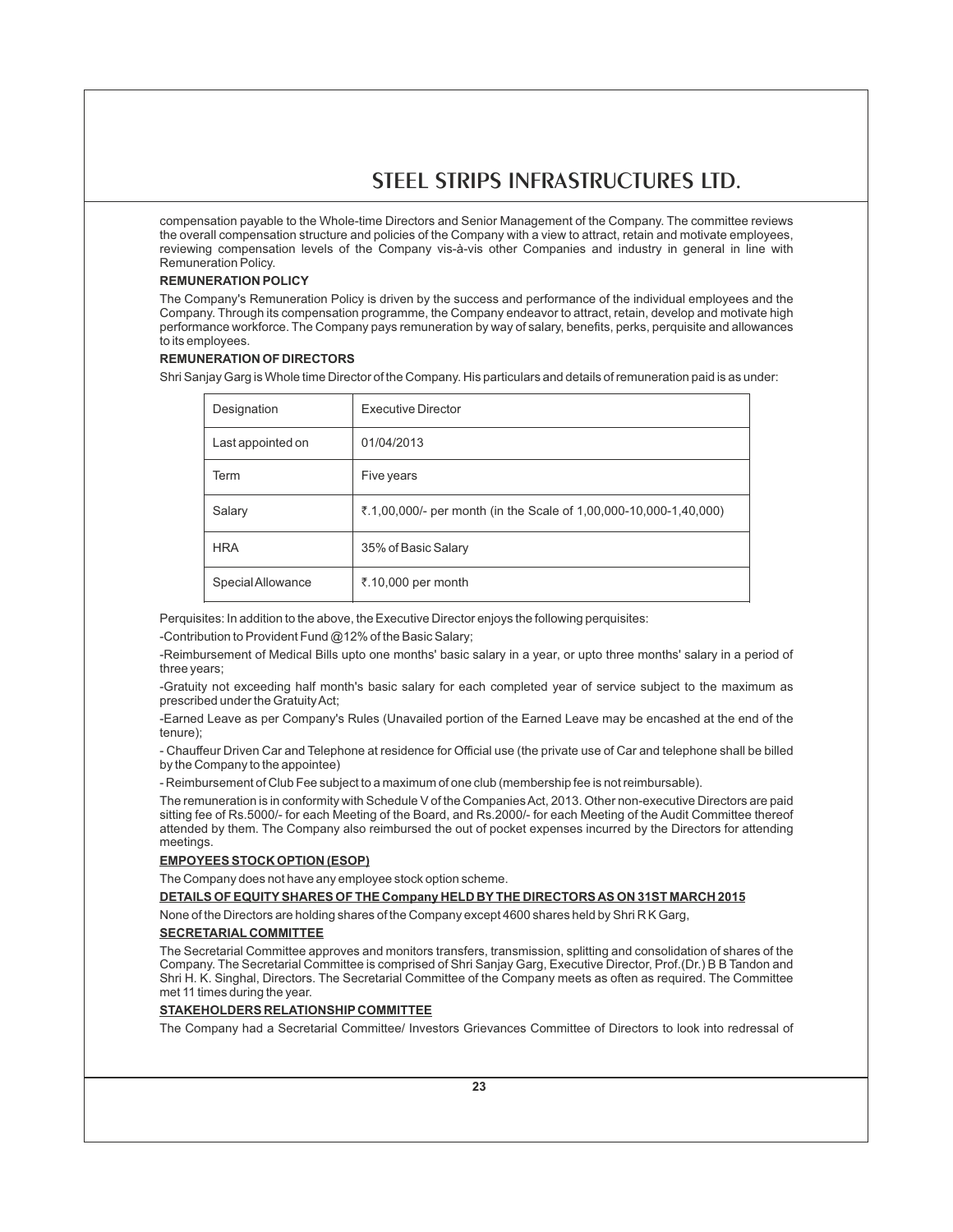complaints of investors etc. The nomenclature of the said committee was changed to Stakeholders Relationship Committee in the light of provisions of the Act and revised Clause 49 of the Listing Agreement. The Composition of Stakeholders and Relationship Committee, comprising of Prof.(Dr.) B B Tandon as Chairman, Shri H K Singhal and Shri S S Virdi, Directors. The Committee monitors redressal of complaints from shareholders relating to transfer of shares, non-receipt of balance sheet, dividends, dematerialization of shares etc. The Company has attended to most of the investor's grievances/ correspondence within a period of 10 days from the date of receipt, except in cases constrained by disputes or legal impediment.

Details of Complaints received and redressed:

| Opening Balance | Received during the year | Resolved during the year | Closing balance |  |
|-----------------|--------------------------|--------------------------|-----------------|--|
| <b>NIL</b>      |                          |                          | <b>NIL</b>      |  |

# **Name, Designation, Address & E-mail of Compliance Officer:**

Shri Humesh Kumar Singhal, Director & Compliance Officer

STEELSTRIPS INFRASTRUCTURES LIMITED

Corporate Office: S C O 49-50, Sector – 26,

Madhya Marg, Chandigarh-160019

Telephone No. 0172- 2793112, 2792385

E-mail: hksinghal@glide.net.in

# **GENERAL BODY MEETINGS**

Venues & time of previous meetings of shareholders, including three Annual General Meetings

| Nature of Meetings | Day       | Date       | Time       | Venue                                                                                          |
|--------------------|-----------|------------|------------|------------------------------------------------------------------------------------------------|
| AGM                | Tuesday   | 30.09.2014 | 3.00 p.m   | At Regd Office at Village Somalheri/Lehli, P.O.<br>Dappar, Tehsil Rajpura, Distt. Mohali (PB). |
| <b>AGM</b>         | Thursday  | 26.09.2013 | 11.00 a.m. | Same as above                                                                                  |
| <b>AGM</b>         | Wednesday | 26.09.2012 | 11.00 a.m. | Same as above                                                                                  |

No special resolutions were put through Postal Ballot during last year, as there was no such item, which required to be passed through Postal Ballot.

# **DISCLOSURES:**

- The transactions with the Companies, where the Directors of the Company were interested, were in the normal course of business and there were no materially significant related party transactions that might have had potential conflict with the interest of the Company at large. The Policy on dealing with Related Party Transactions as approved by the Board is posted on the website of the Company.
- The Company has framed a Whistle Blower Policy, details of which are available on the Company's website.
- Shri R K Garg is also the Chairman of Steel Strips Wheels Ltd., SAB Industries Ltd. Steel Strips Ltd., Managing Director of Indian Acrylics Ltd. and Director of Indlon Chemicals Ltd. The group, headed by Shri R K Garg & Family members, namely Shri R K Garg & Sons (HUF), Smt. Sunena Garg, Ms. Priya Garg and Shri Dheeraj Garg comprises of the following companies:

Indian Acrylics Ltd., SAB Industries Ltd., Steel Strips Wheels Ltd., Steel Strips Ltd., Steel Strips Infrastructures Ltd., Steel Strips Industries Ltd., Indlon Chemicals Ltd., SAB Developers Pvt. Ltd., Malwa Chemtex Udyog Ltd., S.S. Credits Pvt. Ltd., S.J. Mercantile Pvt. Ltd., Indian Acrylics Investments Ltd., Malwa Holdings Pvt. Ltd., Steel Strips Mercantile Pvt. Ltd., Steel Strips Financiers Pvt. Ltd., Steel Strips Holdings Pvt. Ltd., Munak International Pvt. Ltd., Munak Financiers Pvt. Ltd., Munak Investments Pvt. Ltd., S.A.B. Udyog Ltd., Chandigarh Developers Pvt. Ltd. and DHG Marketing Pvt. Ltd.

There were no penalties, strictures imposed on the Company by Stock Exchange or SEBI or any statutory authority on any matter related to Capital Markets during the last three years.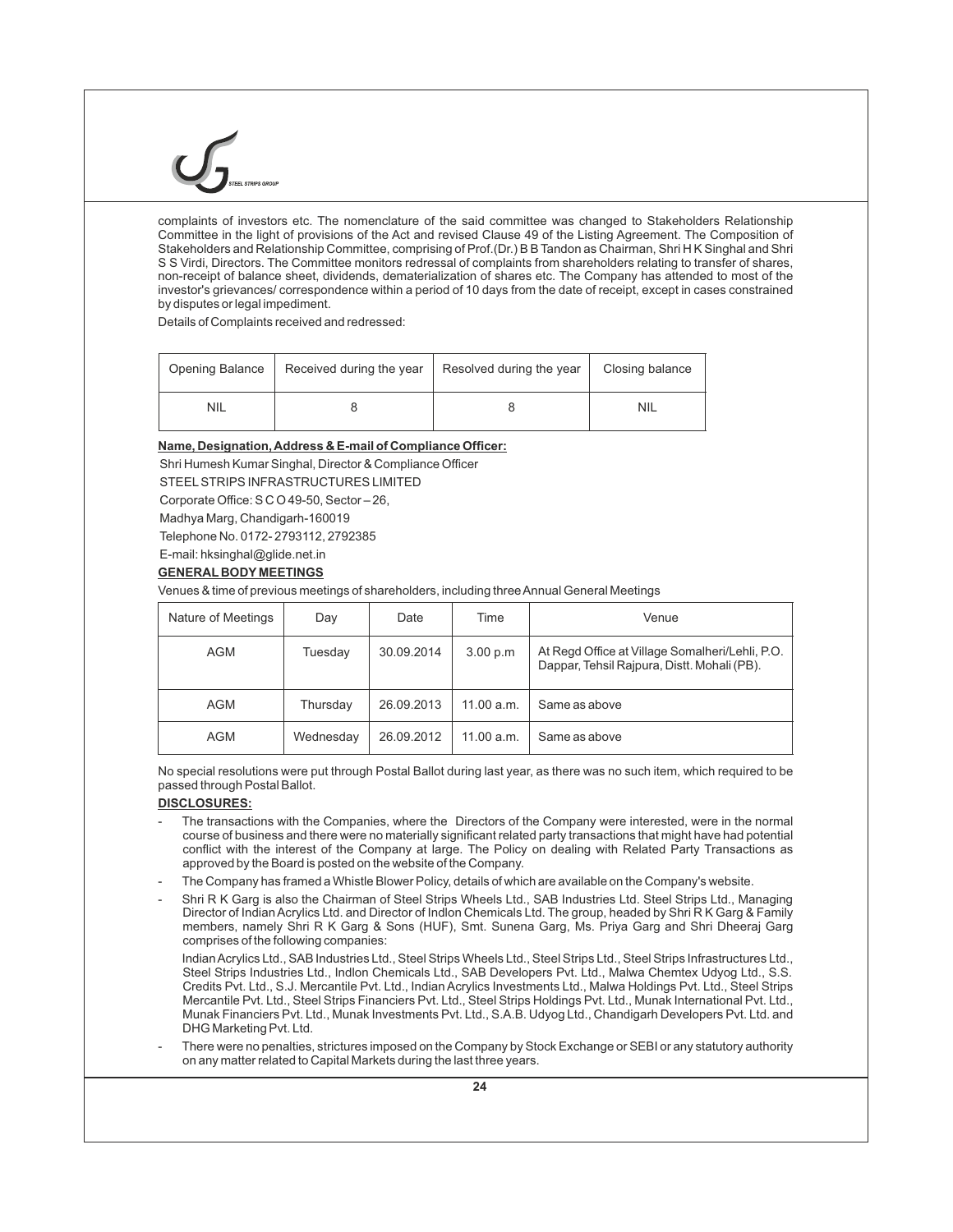# **INSIDER TRADING**

Pursuant to the requirements of SEBI (Prohibition of Insider Trading) Regulations, as amended, the Company has adopted a "Code of Conduct for Prevention of Insider Trading". Sh. H K Singhal, Director of the Company had been appointed as the Compliance Officer for this purpose. The Code is applicable to all such employees of the Company who are expected to have access to unpublished price sensitive information relating to the Company as well as all Directors.

#### **MEANS OF COMMUNICATION**

## **Quarterly Results:**

The quarterly financial results are regularly published in Financial Express/ Business Standard and Punjabi Tribune. All price sensitive information is made available at the earliest under intimation to Stock Exchanges.

**GENERALSHAREHOLDER INFORMATION**

Annual General Meeting: To be held on Wednesday the 30th day of September 2015

at 3.00 p.m., at Regd. Office of the Company.

# **FINANCIAL CALENDER (Tentative)**

Results for quarter ending June 2015 -- Second week of Aug., 2015 Results for quarter ending Sept. 2015 -- Second week of Nov., 2015 Results for quarter ending Dec. 2015 -- Second week of Feb., 2016

Results for quarter ending March 2016 -- Last week of May, 2016

| Date of Book Closure  |  |
|-----------------------|--|
| Dividend Payment Date |  |

From 23rd September 2015 to 30th September 2015 Not Applicable Scrip Code on BSE : 513173

# **STOCK MARKET DATA**

|              | <b>BOMBAY STOCK EXCHANGE</b> |                    |                      |                      |                   |  |  |
|--------------|------------------------------|--------------------|----------------------|----------------------|-------------------|--|--|
| <b>MONTH</b> | <b>MONTH'S HIGH</b>          | <b>MONTH'S LOW</b> | <b>NO. OF SHARES</b> | <b>NO. OF TRADES</b> | NET TURNOVER (₹.) |  |  |
| April-14     | 5.26                         | 4.28               | 12150                | 50                   | 58,794.00         |  |  |
| May-14       | 6.09                         | 5.23               | 9702                 | 84                   | 54,908.00         |  |  |
| June-14      | 6.20                         | 5.50               | 34044                | 174                  | 1,96,847.00       |  |  |
| July-14      | 5.81                         | 4.34               | 3618                 | 34                   | 16,926.00         |  |  |
| August-14    | 4.14                         | 3.10               | 4000                 | 17                   | 14,911.00         |  |  |
| September-14 | 3.47                         | 2.94               | 5127                 | 23                   | 15,738.00         |  |  |
| October-14   | 3.67                         | 2.86               | 1268                 | 23                   | 4,340.00          |  |  |
| November-14  | 3.63                         | 2.81               | 3603                 | 45                   | 11,138.00         |  |  |
| December-14  | 5.09                         | 3.58               | 11014                | 58                   | 53,670.00         |  |  |
| January-15   | 4.83                         | 3.40               | 2356                 | 41                   | 9,574.00          |  |  |
| February-15  | 3.57                         | 2.86               | 6750                 | 46                   | 21,136.00         |  |  |
| March-15     | 4.46                         | 2.88               | 24230                | 94                   | 83,868.00         |  |  |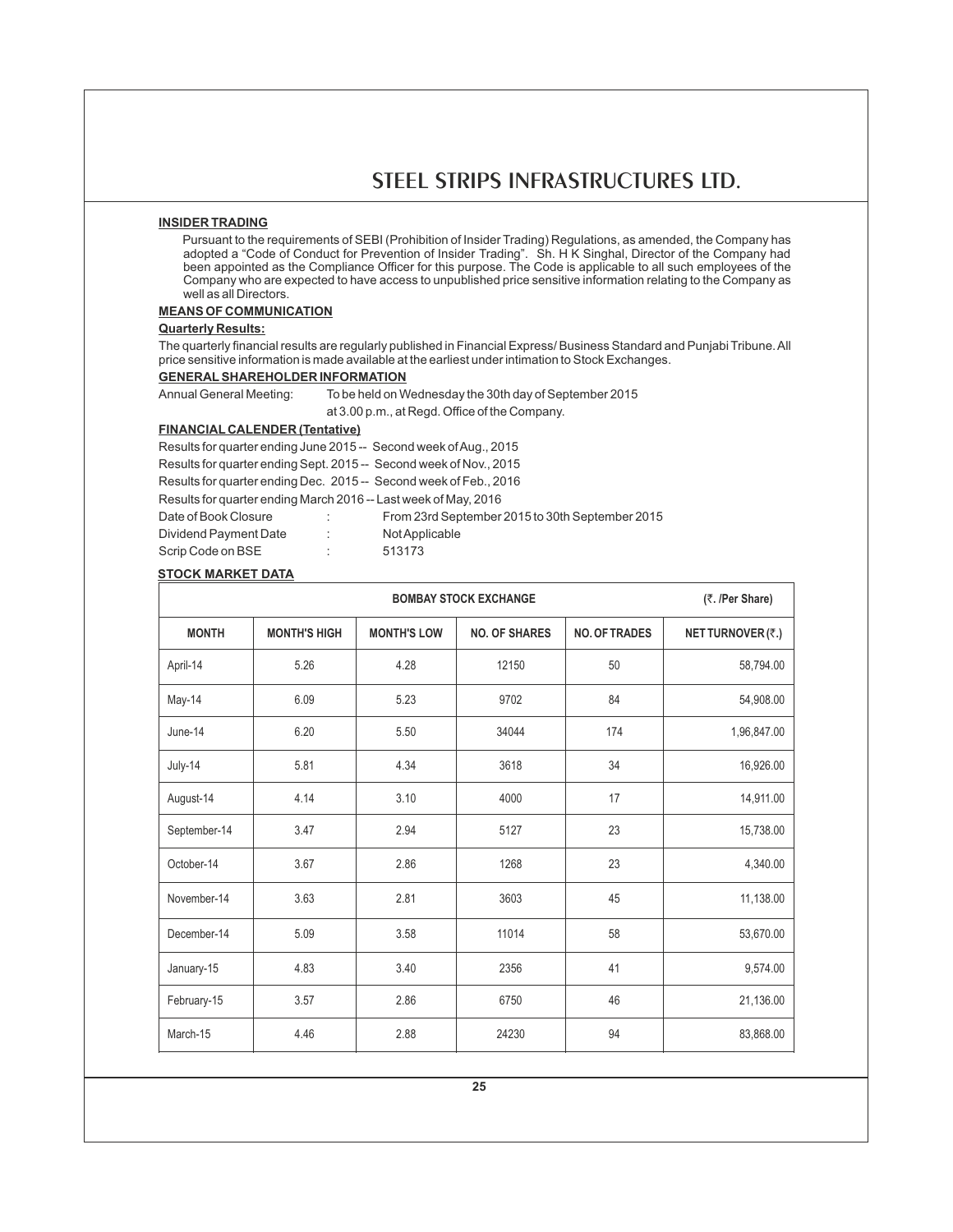

# **Shareholding Pattern as on 31st March, 2015**

| S.NO.         | <b>PARTICULARS</b>                           | <b>NO. OF SHARES</b> | (%)    |
|---------------|----------------------------------------------|----------------------|--------|
|               | Promoter & Persons Acting in Concert         | 4326200              | 50.05  |
| $\mathcal{P}$ | <b>Bodies Corporate</b>                      | 944668               | 10.93  |
| 3             | Financial Institutions, Banks & Mutual Funds | 2300                 | 0.03   |
| 4             | NRI's                                        | 2330                 | 0.03   |
| 5             | <b>General Public</b>                        | 3367502              | 38.96  |
|               | <b>TOTAL SHAREHOLDING</b>                    | 8643000              | 100.00 |

# **Distribution of shareholding as on 31st March 2015**

| Share holding of |                 |        | Shareholders  | Share Amount   |               |  |
|------------------|-----------------|--------|---------------|----------------|---------------|--|
| Face Value (₹.)  | Face Value (₹.) | Number | %age to Total | In $\bar{z}$ . | %age to Total |  |
| 10               | To 5000         | 13815  | 96.14         | 20568650       | 23.80         |  |
| 5001             | To 10000        | 312    | 2.17          | 2567940        | 2.97          |  |
| 10001            | To 20000        | 109    | 0.76          | 1668200        | 1.93          |  |
| 20001            | To 30000        | 35     | 0.24          | 911850         | 1.05          |  |
| 30001            | To 40000        | 13     | 0.09          | 475050         | 0.55          |  |
| 40001            | To 50000        | 18     | 0.13          | 838100         | 0.97          |  |
| 50001            | To 100000       | 27     | 0.19          | 1959410        | 2.27          |  |
| 100001           | and Above       | 40     | 0.28          | 57440800       | 66.46         |  |
|                  |                 | 14369  | 100.00        | 86430000       | 100.00        |  |

# **DEMATERIALIZATION OF SHARES AND LIQUIDITY:**

The Company's script forms part of the "Compulsory demat segment" for all investors. The Company has established connectivity with National Securities Depository Limited (NSDL) and Central Depository Services Limited (CDSL) through the Registrar M/s Link Intime India Pvt. Limited, 44, Community Centre, 2nd Floor, Naraina Industrial Area, Phase I, Near PVR Naraina, New Delhi 110028.

Phone: +911141410592-94, Fax- +911141410591, **Email:delhi@linkintime.co.in**

The Company has also appointed them as Common Agency to look after dematerialization of shares as well as for physical transfer of shares. Members are requested to address all their correspondence with the Registrar at the above address. As on 31st March 2015, 7056030 equity shares, representing 81.64% of equity share capital have been dematerialized and 4046 shareholders are holding shares in dematerialized form. Demat ISIN Number allotted to the Company by NSDL for equity shares is INE205F01016.

**CORPORATE IDENTIFICATION NUMBER (CIN):** L27109PB1973PLC003232

REGISTERED OFFICE: Village Somalheri/ Lehli, P.O. Dappar, Tehsil Rajpura, Distt. Mohali (PB)-140506.

**ADDRESS FOR CORRESPONDENCE:**

SCO 49-50, Sector 26, Madhya Marg, Chandigarh – 160 019. Phone No. 0172-2793112, 2792385, 2790979, Fax No. 0172- 2794834, 2790887

Designated E-Mail address for Investor Services: **ssl\_ssg@glide.net.in , Website : www.ssilindia.net** 

 For and on behalf of BOARD OF DIRECTORS

Place: CHANDIGARH Date : 30.05.2015

 **H.K.SINGHAL** DIRECTOR

**SANJAY GARG** EXECUTIVE DIRECTOR DIN-00044328 DIN-00030956

**26**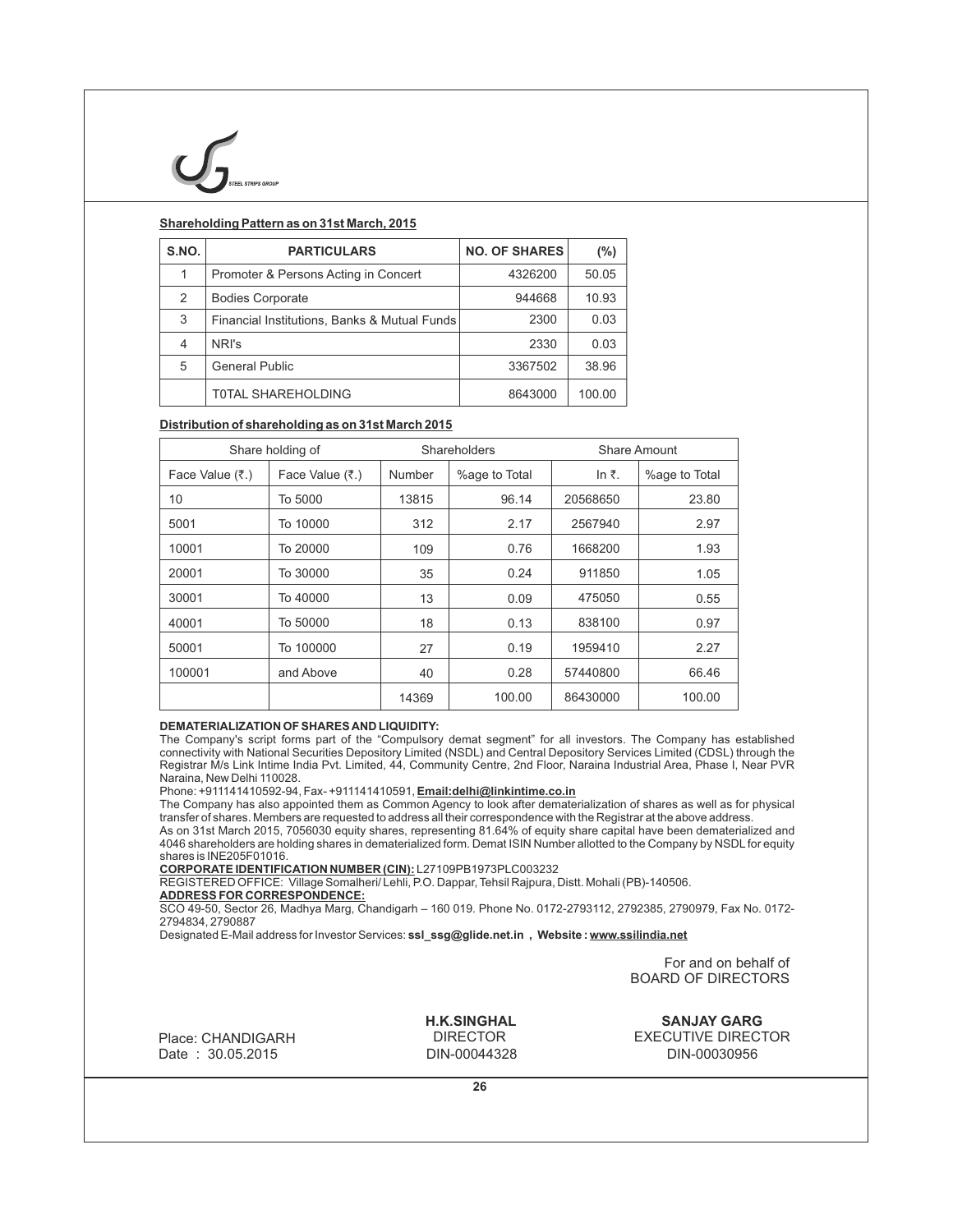# **AUDITORS' CERTIFICATE ON COMPLIANCE OF CONDITIONS OF CORPORATE GOVERNANCE**  UNDER CLAUSE 49 OF THE LISTING **AGREEMENT**

# CERTIFICATE OF CORPORATE GOVERNANCE

We have examined the Company's compliance of conditions of Corporate Governance by Steel Strips Infrastructures Limited for the year ended on  $31^{st}$ March 2015 as stipulated in Clause 49 of the Listing Agreement of the said Company with Stock Exchanges.

The compliance of conditions of Corporate Governance is the responsibility of the management. Our examination was limited to review of the procedures and implementation thereof, adopted by the Company for ensuring the compliance with the conditions of the Corporate Governance as stipulated in the said clause. It is neither an audit nor an expression of opinion on the financial statements of the Company.

On the basis of our review of the relevant records and documents maintained by the Company and furnished to us for review and the information and explanations given to us by the Company, we certify that the Company complied with the conditions of Corporate Governance as stipulated in Clause 49 of the above mentioned Listing Agreement with the Stock Exchanges

# For S.C. DEWAN & CO. CHARTERED ACCOUNTANTS

|                                  | <b>S.C. DEWAN</b> |
|----------------------------------|-------------------|
| Place: Chandigarh                | Partner           |
| Dated: 30 <sup>th</sup> May 2015 | M.No. 15678       |

# **DECLARATION REGARDING COMPLIANCE BY**  $THE$  **BOARD MEMBERS AND SENIOR MANAGEMENT PERSONNEL WITH COMPANY'S CODE OF CONDUCT**

This is to confirm that the Board has prescribed code of conduct for all the Board members and Senior Management of the Company, which is available on the website of the Company.

I confirm that the Company has in respect of the financial year ended 31st March 2015, received from its Board Members as well as senior management personnel, a declaration of compliance with the code of conduct as applicable to them.

For Steel Strips Infrastructures Ltd.

Chandigarh **SANJAY GARG**<br>30.05.2015 **Executive Director Executive Director** DIN-00030956

# **CEO'S/CFO'S Certificate TO WHOMSOEVER IT MAY CONCERN**

In Compliance to Clause 49 of the Listing Agreement We hereby certify that:

(1) We have reviewed financial statements and the cash flow statement for the year and that to the best of our knowledge and belief: -

- (i) these statements do not contain any materially untrue statement or omit any material fact or contain statements that might be misleading;
- (ii) these statements together present a true and fair view of the Company's affairs and are in compliance with existing accounting standards, applicable laws and regulations.
- (2) There are, to the best of their knowledge and belief, no transactions entered into by the Company during the year that are fraudulent, illegal or violative of the Company's Code of Conduct.
- (3) We accept responsibility for establishing and maintaining internal controls and that we have evaluated the effectiveness of the internal control systems of the Company and we have disclosed to the auditors and the Audit Committee, deficiencies in the design or operation of internal controls, if any, of which we are aware and the steps we have taken or propose to take to rectify these deficiencies.
- (4) There have been no:-
	- (i) significant changes in internal control during the year;
	- (ii) significant changes in accounting policies during the year and that the same have been disclosed in the notes to the financial statements; and
	- (iii) instances of significant fraud of which we have become aware and the involvement therein, if any, of the management or an employee having a significant role in the Company's internal control system.

For Steel Strips Infrastructures Ltd.

| Chandigarh |  |
|------------|--|
| 30.05.2015 |  |
|            |  |

**C.F.O. SANJAY GARG**<br>C.F.O. **Executive Directo Executive Director** DIN-00030956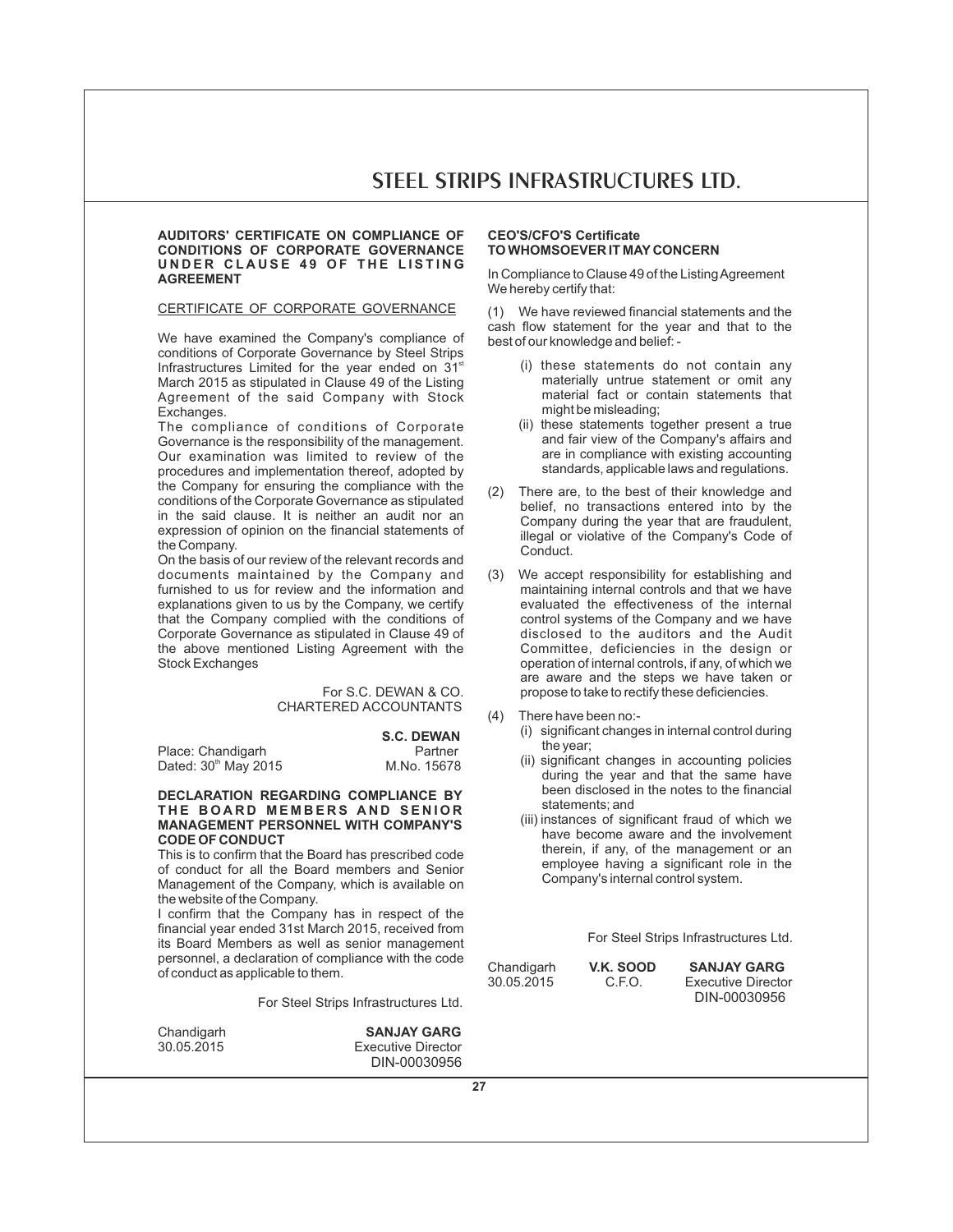# **AUDITORS' REPORT**

# To the Members of

# M/S STEELSTRIPS INFRASTRUCTURES LIMITED

## **Report on the Financial Statements**

1. We have audited the acCompanying financial statements of STEEL STRIPS INFRASTRUCTURES LIMITED ("the Company"), which comprise the Balance Sheet as at 31 March 2015*,* the Statement of Profit and Loss, the Cash Flow Statement for the year then ended, and a summary of the significant accounting policies and other explanatory information.

#### **Management's Responsibility for the Financial Statements**

2. The Company's Board of Directors is responsible for the matters stated in Section 134(5) of the Companies Act, 2013 ("the Act") with respect to the preparation of these financial statements, that give a true and fair view of the financial position, financial performance and cash flows of the Company in accordance with the accounting principles generally accepted in India, including the Accounting Standards specified under Section 133 of the Act, read with Rule 7 of the Companies (Accounts) Rules, 2014 (as amended). This responsibility also includes maintenance of adequate accounting records in accordance with the provisions of the Act for safeguarding the assets of the Company and for preventing and detecting frauds and other irregularities; selection and application of appropriate accounting policies; making judgments and estimates that are reasonable and prudent; and design, implementation and maintenance of adequate internal financial controls, that were operating effectively for ensuring the accuracy and completeness of the accounting records, relevant to the preparation and presentation of the financial statements that give a true and fair view and are free from material misstatement, whether due to fraud or error.

#### **Auditor's Responsibility**

- 3. Our responsibility is to express an opinion on these financial statements based on our audit.
- 4. We have taken into account the provisions of the Act, the accounting and auditing standards and matters which are required to be included in the audit report under the provisions of the Act and the Rules made thereunder.
- 5. We conducted our audit in accordance with the Standards on Auditing specified under Section 143(10) of the Act. Those Standards require that we comply with ethical requirements and plan and perform the audit to obtain reasonable assurance about whether the financial statements are free from material misstatement.
- 6. An audit involves performing procedures to obtain audit evidence about the amounts and the disclosures in the financial statements. The procedures selected depend on the auditor's judgment, including the assessment of the risks of material misstatement of the financial statements, whether due to fraud or error. In making those risk assessments, the auditor considers internal financial controls relevant to the Company's preparation of the financial statements that give a true and fair view in order to design audit procedures that are appropriate in the circumstances, but not for the purpose of expressing an opinion on whether the Company has in place an adequate internal financial controls system over financial

reporting and the operating effectiveness of such controls. An audit also includes evaluating the appropriateness of the accounting policies used and the reasonableness of the accounting estimates made by the Company's Directors, as well as evaluating the overall presentation of the financial statements.

7. We believe that the audit evidence we have obtained is sufficient and appropriate to provide a basis for our audit opinion on the financial statements.

# **Opinion**<br>8 In

In our opinion and to the best of our information and according to the explanations given to us, the aforesaid financial statements give the information required by the Act in the manner so required and give a true and fair view in conformity with the accounting principles generally accepted in India, of the state of affairs of the Company as at 31 March 2015, and its profit and its cash flows for the year ended on that date.

#### **Report on Other Legal and Regulatory Requirements**

- 9. As required by the Companies (Auditor's Report) Order, 2015 ("the Order") issued by the Central Government of India in terms of Section 143(11) of the Act, we give in the Annexure a statement on the matters specified in paragraphs 3 and 4 of the Order.
- 10. As required by Section143(3) of the Act, we report that:
- a. we have sought and obtained all the information and explanations which to the best of our knowledge and belief were necessary for the purpose of our audit;
- b. in our opinion, proper books of account as required by law have been kept by the Company so far as it appears from our examination of those books;
- c. the financial statements dealt with by this report are in agreement with the books of account;
- d. in our opinion, the aforesaid financial statements comply with the Accounting Standards specified under Section 133 of the Act, read with Rule 7 of the Companies (Accounts) Rules, 2014 (as amended);
- on the basis of the written representations received from the directors as on 31 March 2015 and taken on record by the Board of Directors, none of the directors is disqualified as on 31 March 2015 from being appointed as a director in terms of Section 164(2) of the Act;
- f. with respect to the other matters to be included in the Auditor's Report in accordance with Rule 11 of the Companies (Audit and Auditors) Rules, 2014, in our opinion and to the best of our information and according to the explanations given to us:
- the Company does not have any pending litigations which would impact its financial position.
- the Company did not have any long-term contracts including derivative contracts for which there were any material foreseeable losses;
- iii. there were no amounts which were required to be transferred to the Investor Education and Protection Fund by the Company.

 **for S.C. Dewan & Co. Chartered Accountants ICAI Firm Registration Number: 000934N**

Place Chandigarh **Partner**<br>
Date: 30.05.2015 **Partner** M. No. 015678 Date: 30.05.2015

 **S.C.Dewan**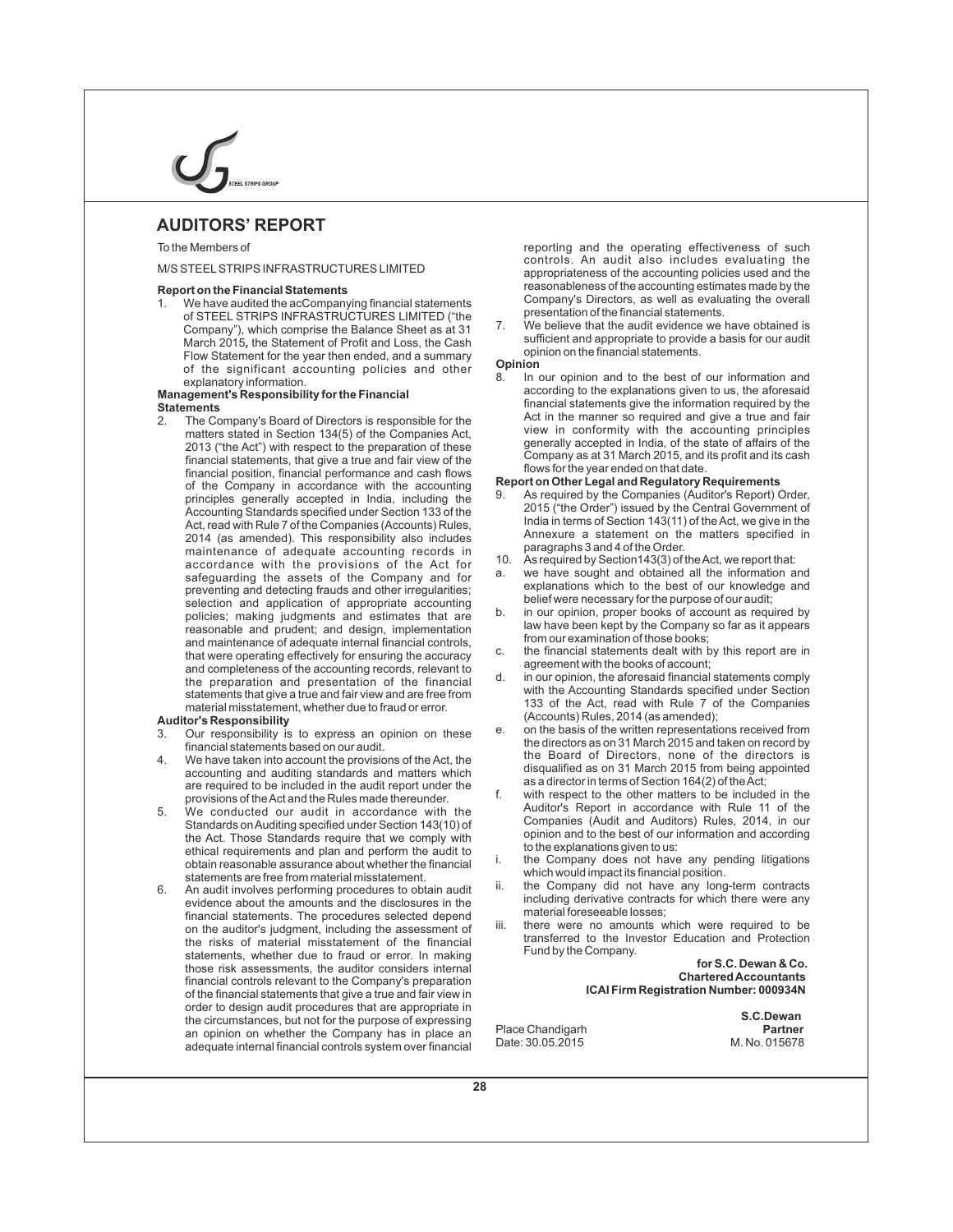# **ANNEXURE TO THE INDEPENDENT AUDITOR'S REPORT OF EVEN DATE TO THE MEMBERS OF STEEL STRIPS INFRASTRUCTURES LIMITED**,**ON THE FINANCIAL STATEMENTS FOR THE YEAR ENDED 31 MARCH 2015**

Based on the audit procedures performed for the purpose of reporting a true and fair view on the financial statements of the Company and taking into consideration the information and explanations given to us and the books of account and other records examined by us in the normal course of audit, we report that:

- (i) (a) The Company has maintained proper records showing full particulars, including quantitative details and situation of fixed assets.
	- (b) The fixed assets have been physically verified by the management during the year and no material discrepancies were noticed on such verification. In our opinion, the frequency of verification of the fixed assets is reasonable having regard to the size of the Company and the nature of its assets.
- $(ii)(a)$  The management has conducted physical verification of inventory at reasonable intervals during the year.
	- (b) The procedures of physical verification of inventory followed by the management are reasonable and adequate in relation to the size of the Company and the nature of its business.
	- (c) The Company is maintaining proper records of inventory and no material discrepancies between physical inventory and book records were noticed on physical verification.
- (iii) The Company has not granted any loan, secured or unsecured to companies, firms or other parties covered in the register maintained under Section 189 of the Act. Accordingly, the provisions of clauses 3(iii)(a) and 3(iii)(b) of the Order are not applicable.
- (iv) In our opinion, there is an adequate internal control system commensurate with the size of the Company and the nature of its business for the purchase of inventory and fixed assets and for the sale of goods and services. During the course of our audit, no major weakness has been noticed in the internal control system in respect of these areas
- (v) The Company has not accepted any deposits within the meaning of Sections 73 to 76 of the Act and the Companies (Acceptance of Deposits) Rules, 2014 (as amended). Accordingly, the provisions of clause 3(v) of the Order are not applicable.
- (vi) To the best of our knowledge and belief, the Central Government has not specified maintenance of cost records under subsection (1) of Section 148 of the Act, in respect

of Company's products/ services. Accordingly, the provisions of clause 3(vi) of the Order are not applicable.

- (vii)(a) The Company is regular in depositing undisputed statutory dues including provident fund, employees' state insurance, incometax, sales-tax, wealth tax, service tax, duty of customs, duty of excise, value added tax, cess and other material statutory dues, as applicable, with the appropriate authorities. Further, no undisputed amounts payable in respect thereof were outstanding at the yearend for a period of more than six months from the date they become payable.
	- (b) There are no dues in respect of income-tax, sales-tax, wealth tax, service tax, duty of customs, duty of excise, value added tax and cess that have not been deposited with the appropriate authorities on account of any dispute.
	- (c) There were no amounts which were required to be transferred to the Investor Education and Protection Fund by the Company
- (viii) In our opinion, the Company has no accumulated losses at the end of the financial year and it has not incurred cash losses in the current and the immediately preceding financial year.
- (ix) In our opinion, the Company has not defaulted in repayment of dues to any financial institution or a bank or to debentureholders during the year.
- (x) The Company has not given any guarantees for loans taken by others from banks or financial institutions. Accordingly, the provisions of clause 3(x) of the Order are not applicable.
- (xi) In our opinion, the Company has applied the term loans for the purpose for which these loans were obtained.
- (xii) No fraud on or by the Company has been noticed or reported during the period covered by our audit.

# **For S.C. Dewan & Co. Chartered Accountants ICAI Firm Registration Number: 000934N**

Date: 30.05.2015 **S.C. Dewan** Place : Chandigarh **Place : Chandigarh Partner** 

M. No. 015678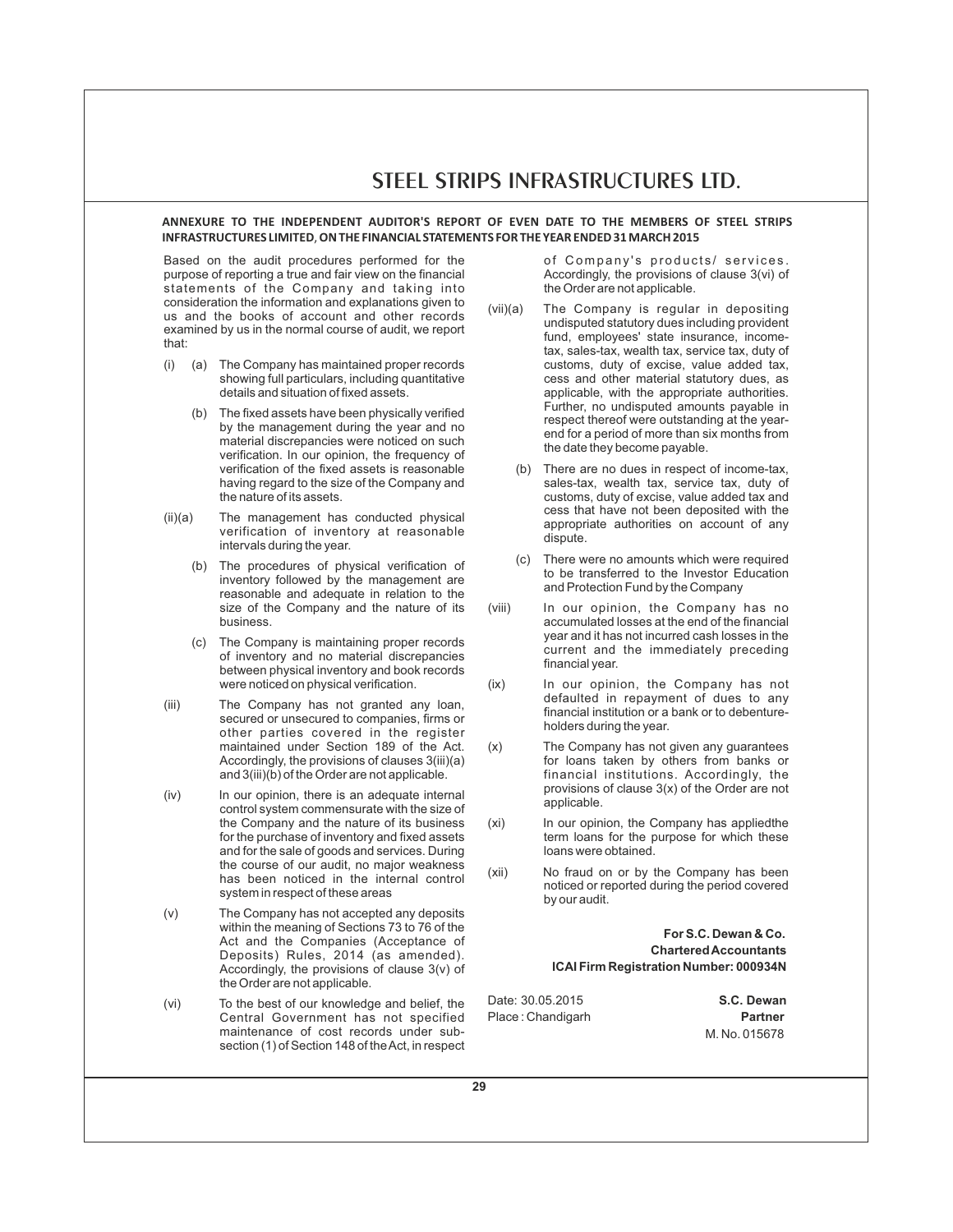**BALANCE SHEET AS AT 31ST MARCH, 2015**

 $\overline{U}$ 

**IPS GROUP** 

| <b>PARTICULARS</b>                                                    | <b>NOTE NO.</b>              | <b>AS ON</b><br>31.03.2015<br>(5) | AS ON<br>31.03.2014<br>$(\overline{\xi})$ |
|-----------------------------------------------------------------------|------------------------------|-----------------------------------|-------------------------------------------|
| <b>I. EQUITY AND LIABILITIES</b>                                      |                              |                                   |                                           |
| (1) Shareholders's Funds                                              | 1                            |                                   |                                           |
| (a) Share Capital                                                     |                              | 8,64,30,000                       | 8,64,30,000                               |
| (b) Reserve and Surplus                                               |                              | 1,23,54,887                       | 81,79,240                                 |
| (c) Money received against share warrants                             |                              |                                   |                                           |
| (2) Share application money pending allotment                         |                              |                                   |                                           |
| (3) Non-Current Liabilities                                           | $\overline{2}$               |                                   |                                           |
| (a) Long-term borrowings                                              |                              | 3,83,61,577                       | 6,44,01,834                               |
| (b) Deferred tax Liabilitis (Net)                                     |                              | 1,55,612                          | 4, 16, 118                                |
| (c) Other Long term liabilities                                       |                              | 97,80,125                         | 92,73,943                                 |
| (d) Long term Provisions                                              |                              |                                   |                                           |
| (4) Current Liabilities                                               | 3                            |                                   |                                           |
| (a) Trade payables                                                    |                              | 20,46,579                         | 24,16,977                                 |
| (b) Other current liabilities                                         |                              | 1,06,34,905                       | 1,01,49,936                               |
| (c) Short term provisions                                             |                              | 3,30,000                          | 6,55,000                                  |
|                                                                       | <b>TOTAL</b>                 | 16,00,93,685                      | 18, 19, 23, 048                           |
| <b>II. ASSETS</b>                                                     |                              |                                   |                                           |
| (1) Non-current assets                                                |                              |                                   |                                           |
| <b>Fixed assets</b><br>(a)                                            | 4                            |                                   |                                           |
| Tangible Assets<br>(i)                                                |                              | 54,25,010                         | 73,73,312                                 |
| (ii) Intangible Assets                                                |                              |                                   |                                           |
| (iii) Capital Work-in-Progress                                        |                              |                                   |                                           |
| (iv) Intangible Assets under Development                              |                              |                                   |                                           |
| (b) Non-current investments                                           |                              | 3,33,62,525                       | 2,97,36,525                               |
| (c) Deferred Tax Assets (Net)                                         |                              |                                   |                                           |
| (d) Long term loans and advances                                      |                              | 13,29,842                         | 12,54,842                                 |
| (e) Other Non-current Assets                                          |                              |                                   |                                           |
| (2) Current assets                                                    | 5                            |                                   |                                           |
| (a) Current Investments                                               |                              |                                   |                                           |
| (b) Inventories                                                       |                              | 9,12,52,707                       | 9,13,70,707                               |
| (c) Trade receivables                                                 |                              | 52,45,135                         | 38,87,623                                 |
| (d) Cash and Bank Balances                                            |                              | 1,04,29,018                       | 37,94,942                                 |
| (e) Short-term loans and advances                                     |                              | 32, 17, 975                       | 3,71,28,515                               |
| (f) Other current assets                                              |                              | 98, 31, 473                       | 73,76,582                                 |
|                                                                       | <b>TOTAL</b>                 | 16,00,93,685                      | 18, 19, 23, 048                           |
|                                                                       |                              |                                   |                                           |
| Significant Accounting Policies Notes on Financial Statements 1 to 12 |                              |                                   |                                           |
| <b>NOTES ON ACCOUNTS</b><br><b>AUDITORS' REPORT</b>                   |                              | $12 \,$                           |                                           |
| Certified in terms of our separate report of even date annexed.       |                              |                                   |                                           |
|                                                                       | For S. C. Dewan & Co.        |                                   |                                           |
|                                                                       | <b>Chartered Accountants</b> |                                   | <b>S.S. DAWRA</b>                         |
|                                                                       | (Regn. No. 000934N)          |                                   | <b>B.B. TANDON</b>                        |
|                                                                       | <b>S.C. DEWAN</b>            |                                   | <b>H.K. SINGHAL</b>                       |
|                                                                       | Partner                      | <b>SANJAY GARG</b>                | <b>S.S VIRDI</b>                          |
| Place: CHANDIGARH                                                     | (M.No. 015678)               |                                   | <b>MANJU LAKHANPAL</b>                    |
| Dated: 30.05.2015                                                     |                              | <b>Executive Director</b>         | <b>Directors</b>                          |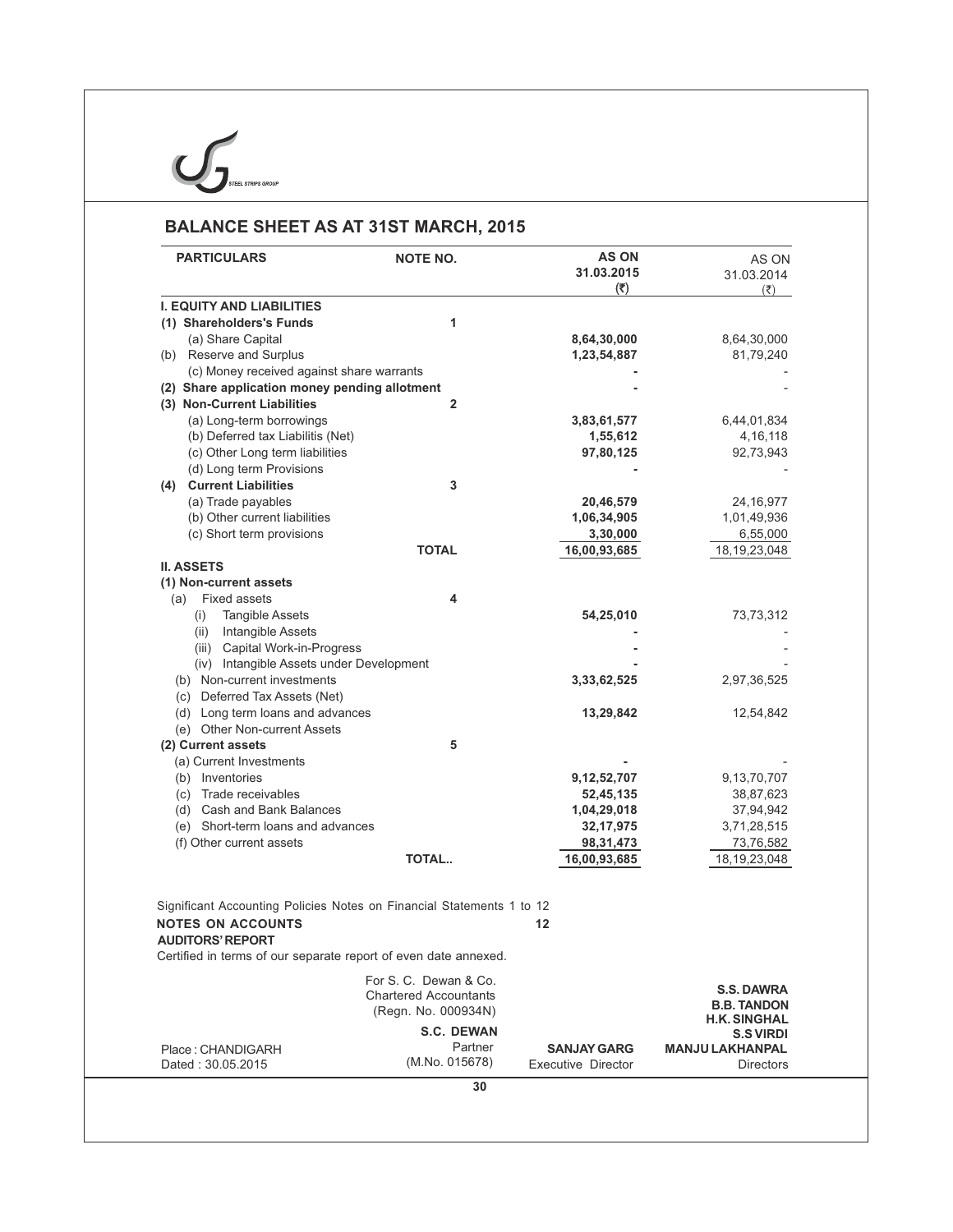|          | <b>PARTICULARS</b>                                                                                          | <b>NOTE NO.</b>                                                              | <b>AS ON</b><br>31.03.2015<br>(3)               | AS ON<br>31.03.2014<br>$(\overline{\xi})$                      |
|----------|-------------------------------------------------------------------------------------------------------------|------------------------------------------------------------------------------|-------------------------------------------------|----------------------------------------------------------------|
|          |                                                                                                             |                                                                              |                                                 |                                                                |
| I.<br>Ш. | Revenue from operations<br>Other Income                                                                     | 6<br>III. Total Revenue (I +II)                                              | 4,00,13,270<br>20,15,985<br>4,20,29,255         | 4, 15, 39, 253<br>12,64,340<br>4,28,03,593                     |
| IV.      | <b>EXPENSES:</b>                                                                                            |                                                                              |                                                 |                                                                |
|          | Cost of materials consumed                                                                                  |                                                                              |                                                 |                                                                |
|          | Purchase of Stock-in-Trade                                                                                  |                                                                              |                                                 |                                                                |
|          | Changes in inventories of finished goods, work<br>in-progress and Stock-in-Trade                            | 7                                                                            | 1,18,000                                        | 10,84,400                                                      |
|          | Employee benefit expense                                                                                    | 8                                                                            | 64,77,080                                       | 60,30,662                                                      |
|          | <b>Financial costs</b>                                                                                      | 9                                                                            | 86,80,134                                       | 1,01,11,986                                                    |
|          | Depreciation and amortization expense<br>Other expenses                                                     | 4(a)<br>10                                                                   | 14,80,619                                       | 1466746                                                        |
|          |                                                                                                             | <b>Total Expenses</b>                                                        | 2,17,21,390<br>3,84,77,223                      | 2,06,83,747<br>3,93,77,541                                     |
| V.       | Profit before exceptional and extraordinary<br>items and tax(III - IV)                                      |                                                                              | 35,52,032                                       | 34,26,052                                                      |
| VI.      | <b>Exceptional Items</b><br>VII. Profit before extra ordinary items and tax (V - VI)                        |                                                                              | 35,52,032                                       | 34,26,052                                                      |
|          | VIII. Extraordinary Items                                                                                   | 11                                                                           | (6,93,109)                                      | (12, 90, 721)                                                  |
| IX.      | Profit before tax (VII - VIII)                                                                              |                                                                              | 42,45,141                                       | 47, 16, 773                                                    |
| Х.       | Tax expense:                                                                                                |                                                                              |                                                 |                                                                |
|          | (1) Current tax                                                                                             |                                                                              | 3,30,000                                        | 6,55,000                                                       |
| XI.      | (2) Deferred tax<br>Profit(Loss) for the period from continuing operations                                  |                                                                              | (2,60,506)<br>41,75,647                         | (1,99,095)<br>42,60,868                                        |
| XII.     | Profit(Loss) from discontinuing operations                                                                  |                                                                              |                                                 |                                                                |
|          | XIII. Tax expenses of disontinuing operations                                                               |                                                                              |                                                 |                                                                |
|          | XIV. Profit(Loss) from discontinuing operations(after tax)                                                  |                                                                              |                                                 |                                                                |
|          | XV. Profit(Loss) for the period                                                                             |                                                                              | 41,75,647                                       | 42,60,868                                                      |
|          | EARNING PER EQUITY SHARE-BASIC AND DILUTED<br>Significant Accounting Policies Notes on Financial Statements |                                                                              | 0.48<br>1 to 12                                 | 0.49                                                           |
|          |                                                                                                             |                                                                              |                                                 |                                                                |
|          | <b>AUDITORS' REPORT</b><br>Certified in terms of our separate report of even date annexed.                  |                                                                              |                                                 |                                                                |
|          |                                                                                                             | For S. C. Dewan & Co.<br><b>Chartered Accountants</b><br>(Regn. No. 000934N) |                                                 | <b>S.S. DAWRA</b><br><b>B.B. TANDON</b><br><b>H.K. SINGHAL</b> |
|          |                                                                                                             | <b>S.C. DEWAN</b>                                                            |                                                 | <b>S.S VIRDI</b>                                               |
|          | Place: CHANDIGARH<br>Dated: 30.05.2015                                                                      | Partner<br>(M.No. 015678)                                                    | <b>SANJAY GARG</b><br><b>Executive Director</b> | <b>MANJU LAKHANPAL</b><br><b>Directors</b>                     |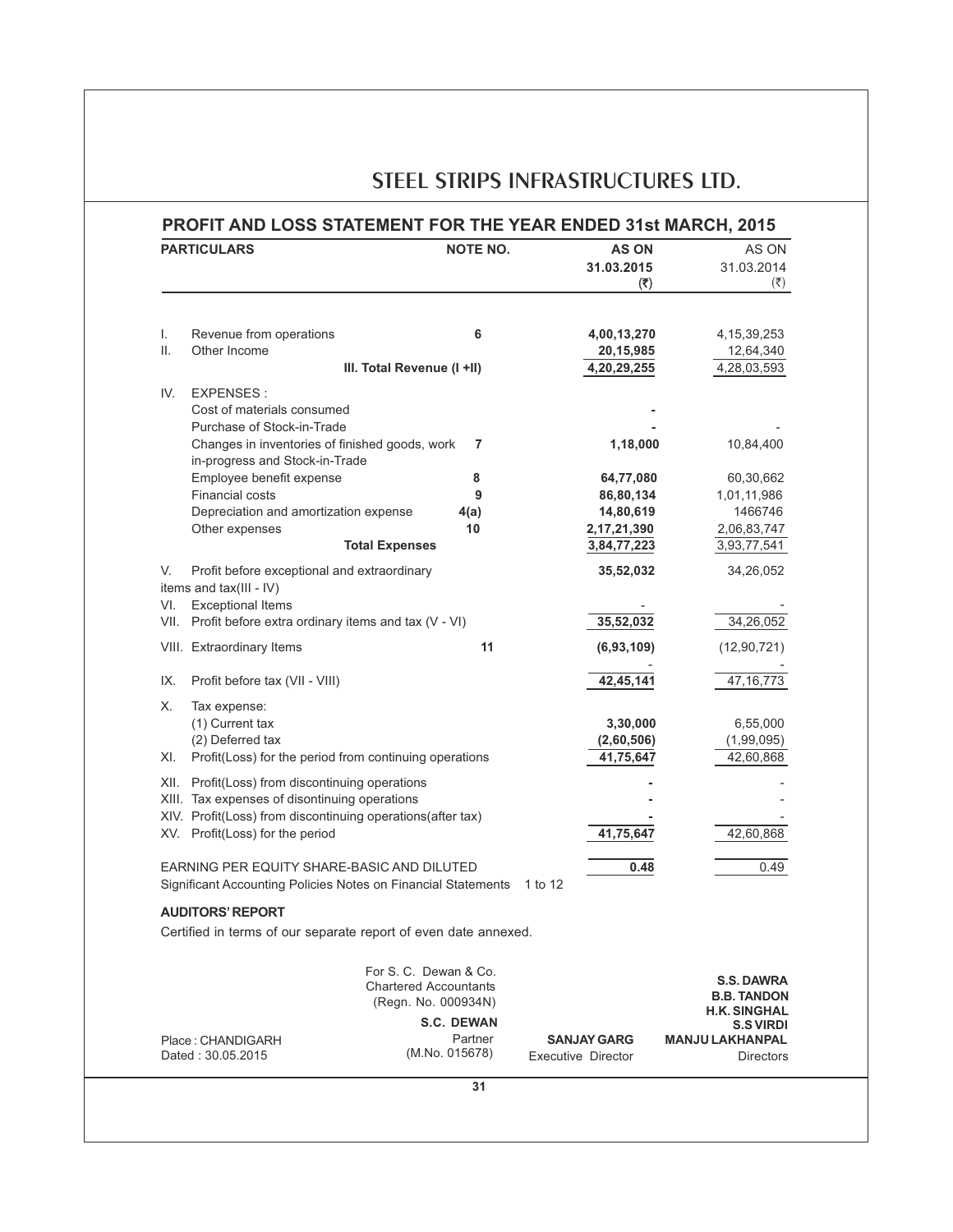| CASH FLOW STATEMENT AS AT 31.03.2015                                                                                                                                                                                                                                                                                                                                                                                                                                |                                                                                                   |                                          |                                                            |                                                                   |                                                                                    |
|---------------------------------------------------------------------------------------------------------------------------------------------------------------------------------------------------------------------------------------------------------------------------------------------------------------------------------------------------------------------------------------------------------------------------------------------------------------------|---------------------------------------------------------------------------------------------------|------------------------------------------|------------------------------------------------------------|-------------------------------------------------------------------|------------------------------------------------------------------------------------|
| <b>PARTICULARS</b>                                                                                                                                                                                                                                                                                                                                                                                                                                                  |                                                                                                   |                                          | AS ON 31.03.2015                                           |                                                                   | (AMOUNT IN ₹.)<br>AS ON 31.03.2014                                                 |
| A. CASH FLOW FROM OPERATING ACTIVITIES                                                                                                                                                                                                                                                                                                                                                                                                                              |                                                                                                   |                                          |                                                            |                                                                   |                                                                                    |
| NET PROFIT BEFORE TAX AND EXTRAORDINARY ITEMS:                                                                                                                                                                                                                                                                                                                                                                                                                      |                                                                                                   |                                          | 3552032                                                    |                                                                   | 3426052                                                                            |
| <b>ADJUSTMENT FOR:-</b><br><b>LESS - PRIOR PERIOD ADJUSTMENT</b><br>-DEPRICIATION<br>-INTEREST AND OTHER FINANCIAL CHARGES<br>OPERATING PROFIT BEFORE WORKING CAPITAL CHANGES<br><b>ADJUSTMENT FOR :-</b>                                                                                                                                                                                                                                                           |                                                                                                   |                                          | 693109<br>1480619<br>8680134<br>14405894                   |                                                                   | 1290721<br>1466746<br>10111986<br>16295505                                         |
| -TRADE AND OTHER RECEIVABLES<br>-INVENTORIES<br>-TRADE PAYABLES / Current liabilities<br>CASH GENERATED FROM OPERATIONS<br>-INTEREST AND OTHER FINANCIAL CHARGES PAID<br>-PROVISION FOR TAXATION<br>CASH FLOW BEFORE EXTRAORDINARY ITEMS<br>-EXTRAORDINARY ITEMS                                                                                                                                                                                                    |                                                                                                   | (30023137)<br>(118000)                   | 44336602<br>8680134<br>330000<br>35326468                  | (12739004)<br>(1084400)<br>210429 (29930708) (1346395) (15169799) | 31465304<br>10111986<br>655000<br>20698318                                         |
| NET CASH FROM OPERATING ACTIVITIES                                                                                                                                                                                                                                                                                                                                                                                                                                  |                                                                                                   |                                          | 35326468                                                   |                                                                   | 20698318                                                                           |
| <b>B. CASH FLOW FROM INVESTING ACTIVITIES</b><br>-PURCHASE OF FIXED ASSETS<br>-SALE OF FIXED ASSESTS<br>-ADJUSTMENT OF DEPRECIATION                                                                                                                                                                                                                                                                                                                                 |                                                                                                   | (550485)                                 | 82802 (467683)                                             | 30990<br>1197929                                                  | 1228919                                                                            |
| NET CASH USED IN INVESTING ACTIVITIES                                                                                                                                                                                                                                                                                                                                                                                                                               |                                                                                                   |                                          | (467683)                                                   |                                                                   | 1228919                                                                            |
| INCREASE / (-) DECREASE IN THE VALUE<br>OF INVESTMENT                                                                                                                                                                                                                                                                                                                                                                                                               |                                                                                                   |                                          | 3626000                                                    |                                                                   | 6956000                                                                            |
| <b>C. CASH FLOW FROM FINANCING ACTIVITIES</b><br>-PROCEEDS FROM PROMOTERS & ASSOCIATES<br>-REPAYMENT OF INTER CORPORATE LOAN<br>-REPAYMENT OF SECURED LOAN<br>-REPAYMENT OF LONG TERM LIABILITIES<br>NET CASH USED IN FINANCING ACTIVITIES<br>NET INCREASE IN CASH AND CASH EQUIVALENTS : (A+B+C)<br>CASH AND CASH EQUIVALENTS AS AT THE BEGINNING OF<br>THE YEAR (OPENING BALANCE)<br>CASH AND CASH EQUIVALENTS AS AT THE CLOSING OF<br>THE YEAR (CLOSING BALANCE) |                                                                                                   |                                          | (25534075)<br>(29160075)<br>6634076<br>3794942<br>10429018 |                                                                   | (11451010)<br>(18407010)<br>1062389<br>2732554<br>3794942                          |
| <b>AUDITORS' REPORT:</b>                                                                                                                                                                                                                                                                                                                                                                                                                                            |                                                                                                   |                                          |                                                            |                                                                   |                                                                                    |
| We have verified the attached Cash Flow Statement of Steel Strips Infrastructures Limited derived from audited financial<br>statements and the books and records maintained by the Company for the year ended 31st March, 2015 and found the<br>same in agreement therewith.                                                                                                                                                                                        |                                                                                                   |                                          |                                                            |                                                                   |                                                                                    |
|                                                                                                                                                                                                                                                                                                                                                                                                                                                                     | For S. C. Dewan & Co.<br><b>Chartered Accountants</b><br>(Regn. No. 000934N)<br><b>S.C. DEWAN</b> |                                          |                                                            |                                                                   | <b>S.S. DAWRA</b><br><b>B.B. TANDON</b><br><b>H.K. SINGHAL</b><br><b>S.S VIRDI</b> |
| Place: CHANDIGARH<br>Dated: 30.05.2015                                                                                                                                                                                                                                                                                                                                                                                                                              | Partner<br>(M.No. 015678)                                                                         | <b>SANJAY GARG</b><br>Executive Director |                                                            | <b>MANJU LAKHANPAL</b>                                            | <b>Directors</b>                                                                   |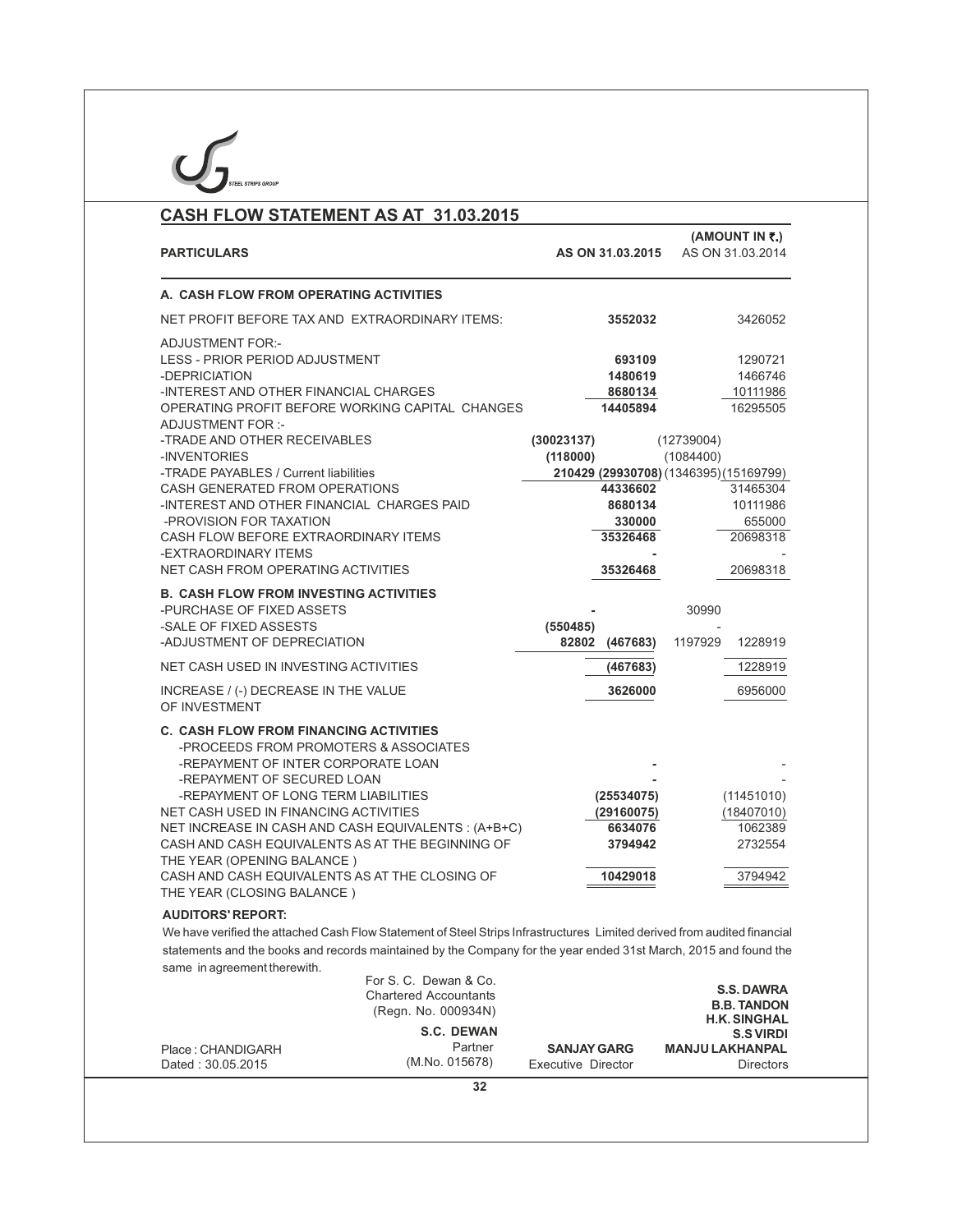| <b>AS ON</b><br>31.03.2015<br>(₹) | AS ON<br>31.03.2014<br>(3) |
|-----------------------------------|----------------------------|
|                                   |                            |
|                                   |                            |
| 11,50,00,000                      | 11,50,00,000               |
|                                   |                            |
| 50,00,000                         | 50,00,000                  |
|                                   |                            |
|                                   |                            |
| 12,00,00,000                      | 12,00,00,000               |
|                                   |                            |
| 8,64,30,000                       | 8,64,30,000                |
|                                   |                            |
| 8,64,30,000                       | 8.64.30.000                |
|                                   |                            |

| <b>DETAILS OF SHAREHOLDERS HOLDING 5% OR MORE SHARES IN THE Company</b> |                     |                  |                  |       |
|-------------------------------------------------------------------------|---------------------|------------------|------------------|-------|
|                                                                         |                     | AS ON 31.03.2015 | AS ON 31.03.2014 |       |
| <b>NAME OF SHAREHOLDERS</b>                                             | <b>NO OF SHARES</b> | %AGE             | NO OF SHARES     | %AGE  |
| STEEL STRIPS INDUSTRIES LTD.                                            | 10,00,300           | 11.57            | 10.00.300        | 11.57 |
| STEEL STRIPS FIN. PVT. LTD.                                             | 5,01,500            | 5.80             | 5,01,500         | 5.80  |
| MALWA HOLDING PVT. LTD.                                                 | 8,00,000            | 9.26             | 8,00,000         | 9.26  |
| S J MERCANTILE PVT. LTD.                                                | 7,50,000            | 8.68             | 7,50,000         | 8.68  |
| S S CREDITS PVT. LTD.                                                   | 4,51,600            | 5.23             | 4,51,600         | 5.23  |
| MUNAK INTERNATIONAL PVT. LTD.                                           | 5,00,100            | 5.79             | 5,00,100         | 5.79  |

# **(b) RESERVE & SURPLUS**

| 1. Capital Reserve                      |                                         |           |             |             |
|-----------------------------------------|-----------------------------------------|-----------|-------------|-------------|
| <b>Fixed Assets Revaluation Reserve</b> |                                         |           | 43,78,479   | 43,78,479   |
|                                         |                                         |           |             |             |
| 2. PROFIT & LOSS A/C                    |                                         |           |             |             |
| As per balance sheet                    |                                         | 38,00,761 |             | $-4,60,107$ |
|                                         | ADD: Transferred from Profit & Loss a/c | 41,75,647 |             | 42,60,868   |
|                                         |                                         |           | 79,76,408   | 38,00,761   |
|                                         |                                         |           | 1,23,54,887 | 81,79,240   |
|                                         |                                         |           |             |             |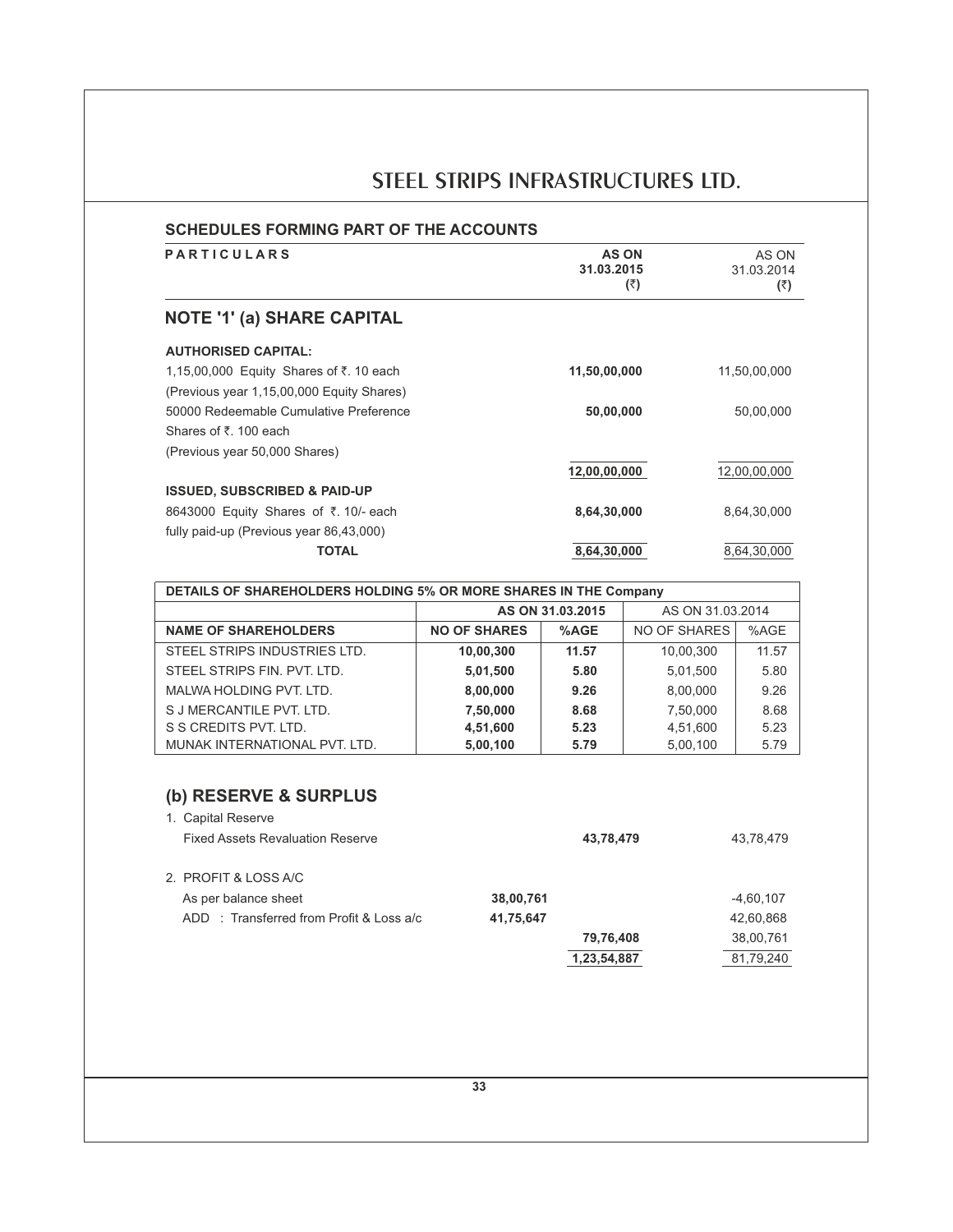| <b>STEEL STRIPS GROUP</b>     |              |                |                           |                           |
|-------------------------------|--------------|----------------|---------------------------|---------------------------|
| <b>PARTICULARS</b>            | <b>AS ON</b> | <b>AS ON</b>   | AS ON                     | AS ON                     |
|                               | 31.03.2015   | 31.03.2015     | 31.03.2014                | 31.03.2014                |
|                               | (₹)          | (3)            | $(\overline{\mathbf{z}})$ | $(\overline{\mathbf{x}})$ |
| <b>SECURED</b>                | Non-current  | <b>Current</b> | Non-current               | Current                   |
| <b>FROM BANKS</b>             |              |                |                           |                           |
| Term Loan from Allahabad Bank | 3,83,61,577  | 74,25,251      | 4,58,62,828               | 64,04,701                 |
| Car Loan from ICICI Bank      |              |                | 89,006                    | 4,73,683                  |
| <b>UN-SECURED</b>             |              |                |                           |                           |
| <b>Fixed Deposits</b>         |              |                | 1,84,50,000               |                           |
| <b>TOTAL</b>                  | 3,83,61,577  | 74,25,251      | 6,44,01,834               | 68,78,384                 |

# **Note :**

Term Loan from Allahabad Bank is Secured against Assignment of Lease Rentals of SAB Mall's Shops at Noida, Collateral Security by way of Equitable Mortgage of Commercial space No. Lower Ground Floor, Shop No. M-11, 14A (M) and 15 (A) M, Mazennine & Roof Top of Property No.E-331 Sector-27 SAB Mall Noida measuring super area of 20616.853 Sft in SAB Mall situated at Sector-27 Noida and personal Guarantee of Sh.R.K.Garg, Chairman of the Company.

# **Maturity Term Loan for the next five years is as below :**

| <b>Particulars</b><br>Term Loan from Allahabad Bank (Current Year) | 1st Year<br>84,29,347 | 2nd Year<br>96,64,282 | 3rd Year<br>1,10,80,141 | 4th Year<br>92,74,058           | 5th Year   |
|--------------------------------------------------------------------|-----------------------|-----------------------|-------------------------|---------------------------------|------------|
| Term Loan from Allahabad Bank (Previous Year)                      | 73,27,833             | 84,29,347             |                         | 96,64,282 1,10,80,141 92,74,058 |            |
|                                                                    |                       |                       |                         |                                 |            |
| (b) Deffered Tax Liability                                         |                       |                       |                         |                                 |            |
| Opening balances                                                   |                       |                       | 4, 16, 118              |                                 | 6, 15, 213 |
| Less Provision for deffered Tax Assets during the year             |                       |                       | 2,60,506                |                                 | 1,99,095   |
| Closing Balance at the end of the year                             |                       |                       | 1,55,612                |                                 | 4, 16, 118 |
|                                                                    |                       |                       |                         |                                 |            |
| (c) Other Long term liabilities                                    |                       |                       |                         |                                 |            |
| - Liabilities for employees retirement benefits                    |                       |                       |                         |                                 |            |
| - Gratuity                                                         |                       | 21,47,410             |                         |                                 | 16,69,067  |
| - Earned Leave                                                     |                       |                       | 3,90,364                |                                 | 3,60,025   |
| - Security Deposit                                                 |                       |                       | 72,42,351               |                                 | 72,44,851  |
|                                                                    |                       |                       | 97,80,125               |                                 | 92,73,943  |
|                                                                    |                       |                       |                         |                                 |            |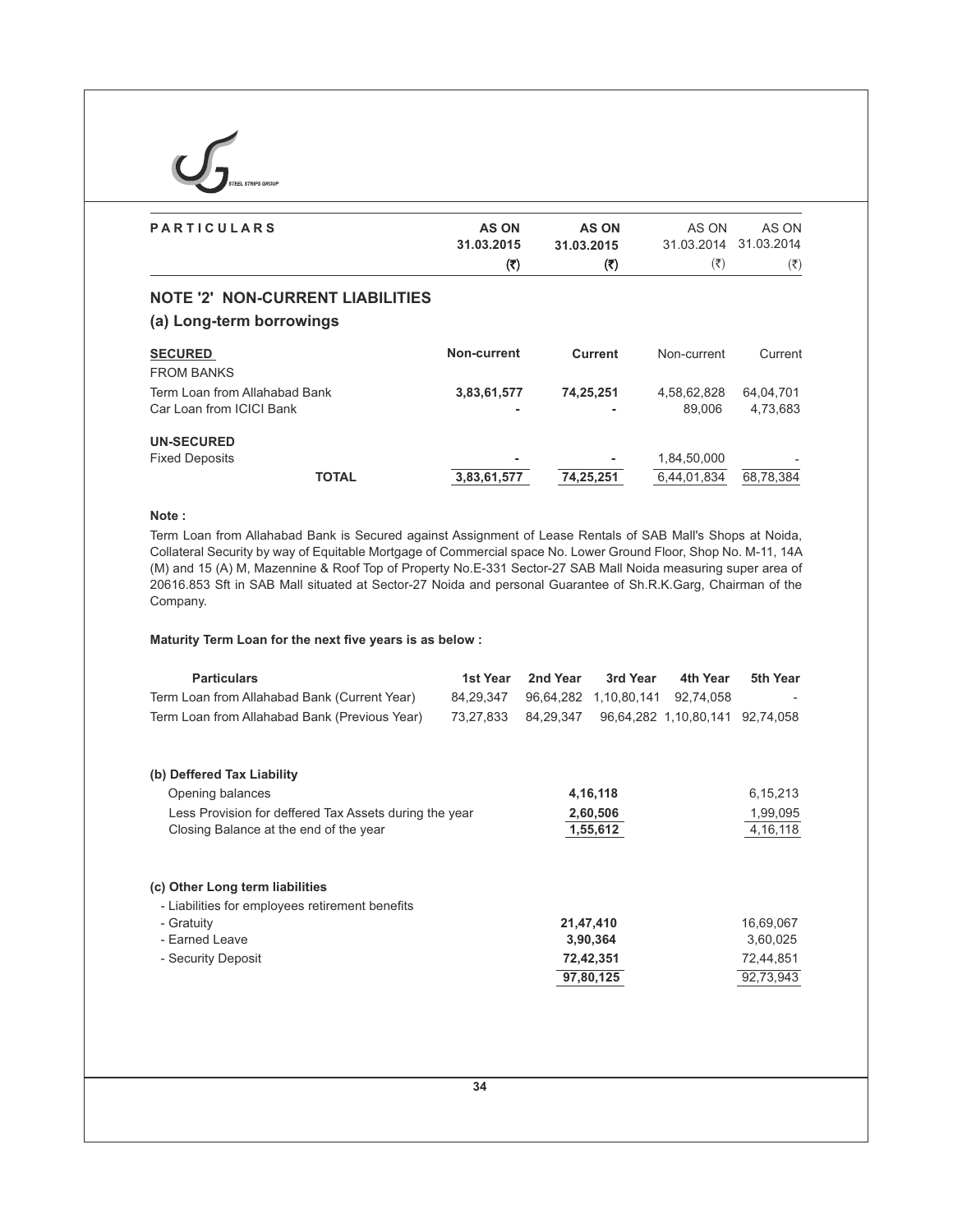| <b>PARTICULARS</b>                                                                                                       | <b>ASON</b>   | AS ON                     |
|--------------------------------------------------------------------------------------------------------------------------|---------------|---------------------------|
|                                                                                                                          | 31.03.2015    | 31.03.2014                |
| <b>NOTE '3' CURRENT LIABILITIES</b>                                                                                      | (₹)           | $(\overline{\mathbf{z}})$ |
| (a) Trade Payables                                                                                                       |               |                           |
| - Trade Payables                                                                                                         |               |                           |
| - Micro and Small Enterprises                                                                                            |               |                           |
| - Others                                                                                                                 | 16,02,065     | 24, 16, 977               |
| - Cheques issued but not preseted for payment                                                                            | 4,44,514      |                           |
|                                                                                                                          | 20,46,579     | 24, 16, 977               |
| The Company has been reconciling the outstanding balances with Debtors and Creditors from time to time. However,         |               |                           |
| some of the balances remain unreconciled as at the end of the year in the absence of confirmation from the other parties |               |                           |
| Detail of amounts outstanding to Micro and Small Enterprises as defined under Micro, Small and Medium Enterprises        |               |                           |
| Development Act 2006, based on available information with the Company is as under:                                       |               |                           |
| Principal amount due and remaining unpaid                                                                                |               |                           |
| Interest due on avove and the unpaid interest                                                                            |               |                           |
| Interest paid                                                                                                            |               |                           |
| Payment made beyond the appointed day during the year                                                                    |               |                           |
| Interest due and payable for the period of delay                                                                         |               |                           |
| Interest accrued and remaining unpaid                                                                                    |               |                           |
| Amount of further interest remaining due and payable in succeeding years                                                 |               |                           |
| <b>TOTAL</b>                                                                                                             |               |                           |
| (b) Other Current Liabilities                                                                                            |               |                           |
| - Current maturities of Long-term Debts (Refer Note No.2)                                                                | 74,25,251     | 68,78,384                 |
| - Statutory dues                                                                                                         | 3,52,117      | 6,43,352                  |
| - Advance from customers                                                                                                 | 4,22,447      | 4,36,652                  |
| - Expenses payable                                                                                                       | 24,35,090     | 21,91,548                 |
|                                                                                                                          | 1,06,34,905   | 1,01,49,936               |
| (c) Short term provisions                                                                                                |               |                           |
| Provision for taxation                                                                                                   | 3,30,000      | 6,55,000                  |
|                                                                                                                          | 3,30,000      | 6,55,000                  |
| <b>NOTE '4' B NON-CURRENT INVESTMENTS</b>                                                                                |               |                           |
| INVESTMENT IN EQUITY INSTRUMENTS OF ASSOCIATE CONCERNS                                                                   |               |                           |
| i) QUOTED & VALUED AT COST OR MARKET PRICE WHICH                                                                         |               |                           |
| <b>EVER IS LOWER</b>                                                                                                     |               |                           |
| 3700000 Equity Shares of Indian Acrylics Ltd. of                                                                         | 3,70,00,000   | 3,70,00,000               |
| ₹. 10/- each at cost                                                                                                     |               |                           |
| Less: Provision for diminution in the value of Investment                                                                | 1,86,85,000   | 2,23,11,000               |
| AGGREGATE AMOUNT OF THE QUOTED INVESTMENTS                                                                               | 1,83,15,000   | 1,46,89,000               |
| ii) UN-QUOTED & VALUED AT COST PRICE                                                                                     |               |                           |
|                                                                                                                          |               |                           |
| 790000 Equity Shares (Face Value of ₹.10/- each) of Malwa                                                                | 1,50,47,525   | 1,50,47,525               |
| Chemtex Udyog Ltd. (Previous year 790000)                                                                                | 3, 3, 62, 525 | 2,97,36,525               |
| <b>NOTE '4' C LONG TERM LOANS AND ADVANCES</b>                                                                           |               |                           |
| <b>Security Deposit</b>                                                                                                  | 13,29,842     | 12,54,842                 |
|                                                                                                                          |               |                           |
|                                                                                                                          | 13,29,842     | 12,54,842                 |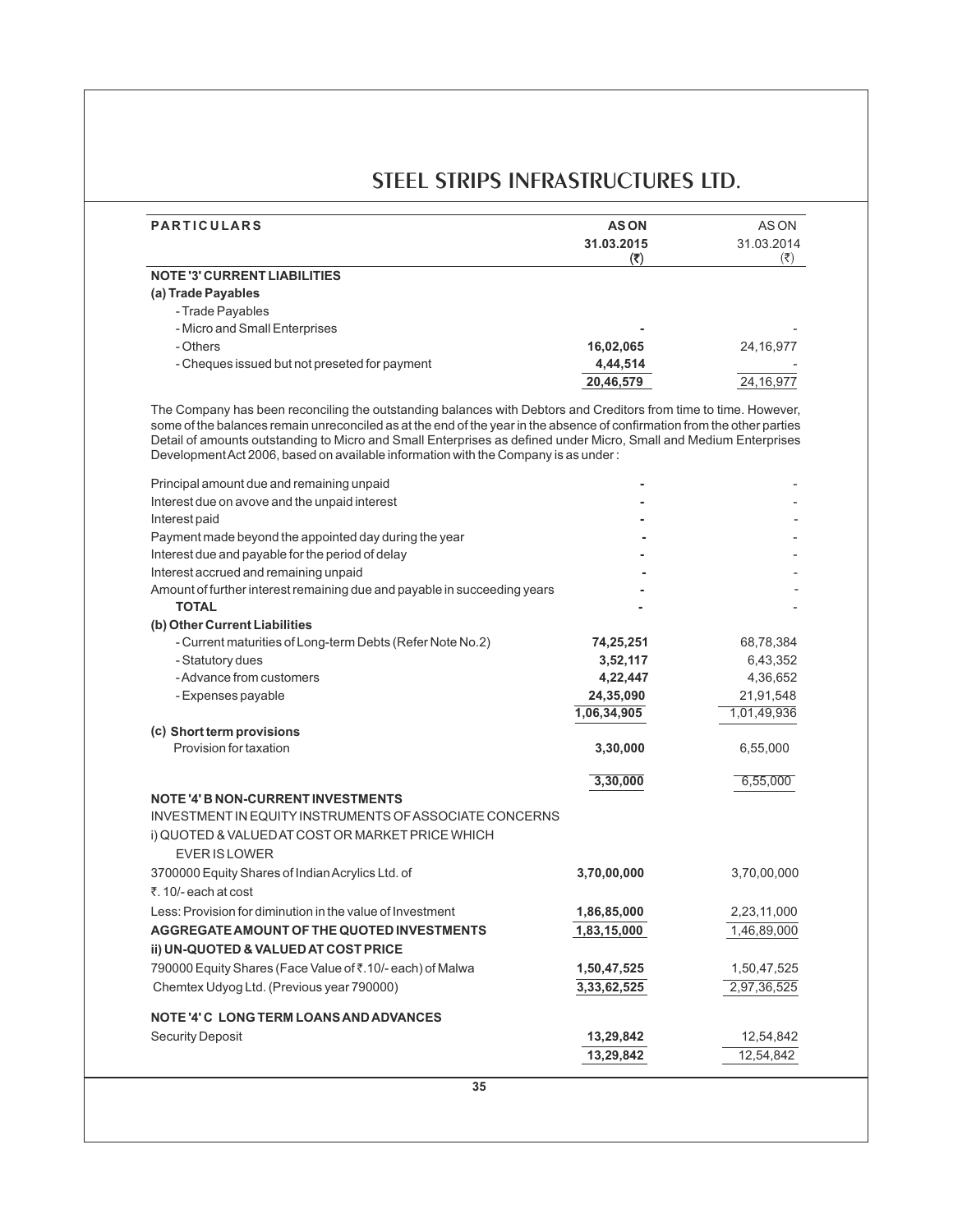| <b>PARTICULARS</b>                       |                               | GROSS BLOCK                                   |                                   |                            |                      | <b>DEPRECIATION</b>     |                                     |                                              | NET BLOCK              | (Amount in ₹.)         |
|------------------------------------------|-------------------------------|-----------------------------------------------|-----------------------------------|----------------------------|----------------------|-------------------------|-------------------------------------|----------------------------------------------|------------------------|------------------------|
|                                          |                               |                                               |                                   |                            |                      |                         |                                     |                                              |                        |                        |
|                                          | 01.04.2014<br>COSTAS AT       | THE YEAR<br><b>ADDITIONS</b><br><b>DURING</b> | ADJUST-<br>SALES/<br><b>MENTS</b> | COSTAS AT<br>31.03.2015    | 01.04.2014<br>AS AT  | <b>TSNUGA</b><br>-MENTS | 2014-2015<br>FOR THE<br><b>YEAR</b> | 31.03.2015<br><b>ASAT</b>                    | 31.03.2015<br>AS AT    | 31.03.2014<br>AS AT    |
| Land &                                   | 6,90,172                      |                                               |                                   | 6,90,172                   |                      |                         |                                     | $\blacksquare$                               | 6,90,172               | 6,90,172               |
| Site Development                         |                               |                                               |                                   |                            |                      |                         |                                     |                                              |                        |                        |
| Infrastructure project<br>for commercial | 76,07,589                     |                                               |                                   | 76,07,589                  | 73,89,717            | $\mathbf I$             | 2,17,872                            | 76,07,589                                    |                        | 2,17,872               |
| Plant & Machinery                        | 58,10,072                     |                                               | ×.                                | 58,10,072                  | 31,47,373            | $\mathbf I$             | 6,58,203                            | 38,05,576                                    | 20,04,496              | 26,62,699              |
| Data Processing<br>Equipment             | 14,02,907                     |                                               |                                   | 14,02,907                  | 13,95,774            |                         |                                     | 13,95,774                                    | 7,133                  | 7,133                  |
| Furniture, Fixture &<br>Office Equipment | 37,45,781                     |                                               | 1                                 | 37,45,781                  | 20,03,839            | 1                       | 3,79,164                            | 23,83,003                                    | 13,62,778              | 17,41,942              |
| Vehicles                                 | 1, 17, 77, 032                |                                               | 5,50,485                          | 1,12,26,547                | 98,56,437            | (82, 802)               | 1,92,156                            | 99,65,791                                    | 12,60,756              | 19,20,595              |
| Kitchen Equipment                        | 6,03,625                      |                                               | $\blacksquare$                    | 6,03,625                   | 4,70,728             | $\blacksquare$          | 33,224                              | 5,03,952                                     | 99,673                 | 1,32,897               |
| Previous Year<br><b>TOTAL</b>            | 3, 16, 37, 178<br>3,16,06,188 | $\blacksquare$<br>30,990                      | 5,50,485                          | 3,10,86,693<br>3,16,37,178 | 2,42,63,867 (82,802) |                         | 14,80,619 2,56,61,683               | 2,39,95,050 -11,97,929 14,66,746 2,42,63,866 | 54,25,010<br>73,73,312 | 73,73,312<br>76,11,137 |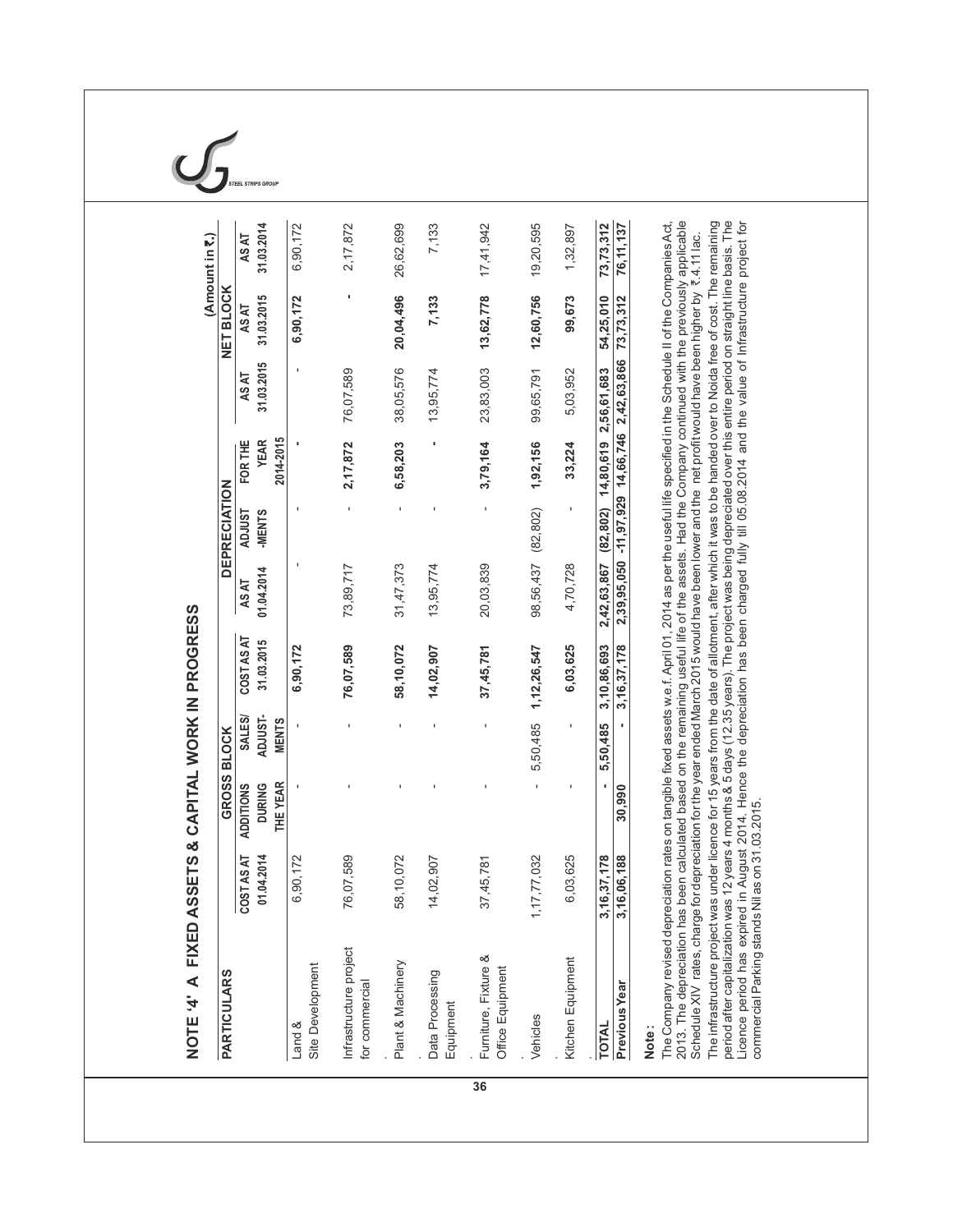| <b>PARTICULARS</b>                                                                                                   | <b>AS ON</b><br>31.03.2015<br>(3) | AS ON<br>31.03.2014<br>$(\overline{\mathbf{x}})$ |
|----------------------------------------------------------------------------------------------------------------------|-----------------------------------|--------------------------------------------------|
| <b>NOTE '5' CURRENT ASSETS</b>                                                                                       |                                   |                                                  |
| (a) Inventories                                                                                                      |                                   |                                                  |
| (As taken valued and certified by the Management)                                                                    |                                   |                                                  |
| <b>Commercial Property</b><br>a)                                                                                     | 9, 12, 52, 707                    | 9, 12, 52, 707                                   |
| <b>Traded Goods stock</b><br>b)                                                                                      |                                   | 1,18,000                                         |
| <b>TOTAL</b>                                                                                                         | 9,12,52,707                       | 9,13,70,707                                      |
| Inventory of Real Estate business and of Traded Goods has been valued at cost or market price whichever is<br>lower. |                                   |                                                  |
| (b) Trade Receivables                                                                                                |                                   |                                                  |
| Outstanding For A Period Exceeding Six Months                                                                        | 22,85,353                         | 16,24,239                                        |
| <b>Others</b>                                                                                                        | 29,59,782                         | 22,63,384                                        |
| <b>TOTAL</b>                                                                                                         | 52,45,135                         | 38,87,623                                        |
|                                                                                                                      |                                   |                                                  |
| (c) Cash and Bank Balances                                                                                           |                                   |                                                  |
| <b>Balances With Bank</b><br>- In Current Accounts                                                                   | 80,75,029                         | 33,45,208                                        |
| - Cheques/Drafts In Hand                                                                                             | 20,00,000                         |                                                  |
| - Fixed Deposit (Lien Marked)                                                                                        | 15,000                            | 15,000                                           |
| - Fixed Deposit (kept agst Public Deposits maturing in next fin.year)                                                |                                   |                                                  |
| Cash In Hand                                                                                                         | 3,38,989                          | 4,34,734                                         |
| <b>TOTAL</b>                                                                                                         | 1,04,29,018                       | 37,94,942                                        |
| (d) Short-term Loans And Advances                                                                                    |                                   |                                                  |
| LOANS AND ADVANCES (UNSECURED CONSIDERED                                                                             |                                   |                                                  |
| - Advances for Purchase of Land                                                                                      |                                   | 1,90,00,000                                      |
| - To Suppliers                                                                                                       |                                   |                                                  |
| - To Others                                                                                                          | 49,45,441                         | 1,98,55,981                                      |
|                                                                                                                      | 49,45,441                         | 3,88,55,981                                      |
| - Less: Provision For Doubtful Advances                                                                              | 17,27,466                         | 17,27,466                                        |
|                                                                                                                      | 32, 17, 975                       | 3,71,28,515                                      |
| (e) Other Current Assets                                                                                             |                                   |                                                  |
| Funds with LIC agst employees gratuity/leave benefits                                                                | 19,73,375                         | 15,90,105                                        |
| Income Tax Deducted At Sources                                                                                       | 23,67,381                         | 23, 17, 787                                      |
| Income Tax Refundable                                                                                                | 44,73,159                         | 21, 17, 285                                      |
| <b>Prepaid Expenses</b><br><b>TOTAL</b>                                                                              | 10,17,558                         | 13,51,405                                        |
|                                                                                                                      | 98, 31, 473                       | 73,76,582                                        |
| <b>NOTE '6' REVENUE FROM OPERATIONS &amp; OTHER INCOME</b>                                                           |                                   |                                                  |
| I. Revenue From Operations                                                                                           |                                   |                                                  |
| Shop sale consideration                                                                                              |                                   | 31,11,500                                        |
| Rental Income of commercial property                                                                                 | 1,77,30,555                       | 1,72,73,904                                      |
| Hoarding & publicity receipts                                                                                        | 4,80,000                          | 3,60,000                                         |
| Receipts from Parking Area Infrastructure Project                                                                    | 29,22,850                         | 32,62,439                                        |
| Maintenance/Lease/Power Back-up Charges Received                                                                     | 1,88,79,865                       | 1,75,31,410                                      |
| <b>TOTAL</b>                                                                                                         | 4,00,13,270                       | 4, 15, 39, 253                                   |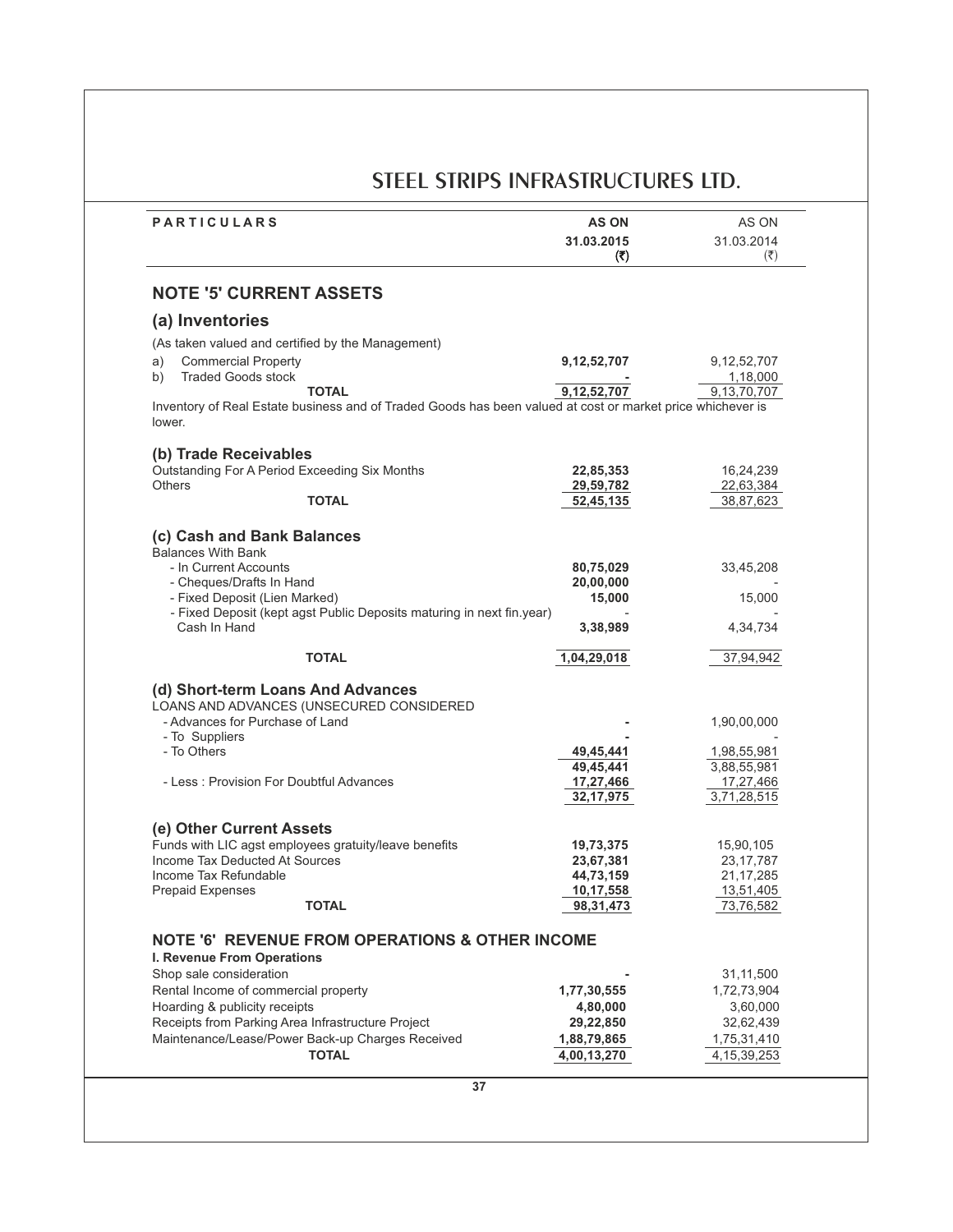| <b>PARTICULARS</b>                                                                                                                                                                                                                                                                                                                                                                                                                                                                                                                                                | <b>AS ON</b>              | AS ON                |
|-------------------------------------------------------------------------------------------------------------------------------------------------------------------------------------------------------------------------------------------------------------------------------------------------------------------------------------------------------------------------------------------------------------------------------------------------------------------------------------------------------------------------------------------------------------------|---------------------------|----------------------|
|                                                                                                                                                                                                                                                                                                                                                                                                                                                                                                                                                                   | 31.03.2015                | 31.03.2014           |
|                                                                                                                                                                                                                                                                                                                                                                                                                                                                                                                                                                   | $(\overline{\mathbf{c}})$ | $(\overline{\zeta})$ |
| II. Other Income                                                                                                                                                                                                                                                                                                                                                                                                                                                                                                                                                  |                           |                      |
| Miscellaneous Income                                                                                                                                                                                                                                                                                                                                                                                                                                                                                                                                              | 10,02,951                 | 8,42,848             |
| Credit balances written off                                                                                                                                                                                                                                                                                                                                                                                                                                                                                                                                       | 1,14,900                  |                      |
| <b>Interest Received</b>                                                                                                                                                                                                                                                                                                                                                                                                                                                                                                                                          | 8,98,134                  | 4,21,492             |
| <b>TOTAL</b>                                                                                                                                                                                                                                                                                                                                                                                                                                                                                                                                                      | 20,15,985                 | 12,64,340            |
| NOTE '7' CHANGE IN INVENTORIES OF FINISHED GOODS, WORK IN PROGRESS AND<br><b>STOCK IN TRADE</b><br><b>REAL ESTATE</b>                                                                                                                                                                                                                                                                                                                                                                                                                                             |                           |                      |
| <b>Opening Gross Value</b>                                                                                                                                                                                                                                                                                                                                                                                                                                                                                                                                        | 21,83,07,386              | 21,83,07,386         |
| Percentage of unsold area of the total                                                                                                                                                                                                                                                                                                                                                                                                                                                                                                                            | 43.55%                    | 43.55%               |
| estimated built up area<br>(Increase) / Decrease in value of Property                                                                                                                                                                                                                                                                                                                                                                                                                                                                                             |                           |                      |
| Opening Value (a)                                                                                                                                                                                                                                                                                                                                                                                                                                                                                                                                                 | 9, 12, 52, 707            | 9,23,37,107          |
| Closing Value of unsold area (b)                                                                                                                                                                                                                                                                                                                                                                                                                                                                                                                                  | 9, 12, 52, 707            | 9,12,52,707          |
| Decrease in value of Property (a-b)<br>(A)                                                                                                                                                                                                                                                                                                                                                                                                                                                                                                                        |                           | 10,84,400            |
| (Increase) / Decrease in value of traded goods                                                                                                                                                                                                                                                                                                                                                                                                                                                                                                                    |                           |                      |
| Opening Stock                                                                                                                                                                                                                                                                                                                                                                                                                                                                                                                                                     | 1,18,000                  | 1,18,000             |
| Closing stock                                                                                                                                                                                                                                                                                                                                                                                                                                                                                                                                                     |                           | 1,18,000             |
| Decrease in value of traded goods<br>(B)                                                                                                                                                                                                                                                                                                                                                                                                                                                                                                                          | 1,18,000                  |                      |
| Decrease in the value of Stock in Trade (A+B)                                                                                                                                                                                                                                                                                                                                                                                                                                                                                                                     | 1,18,000                  | 10,84,400            |
| <b>NOTE '8' EMPLOYEE BENEFIT EXPENSES</b>                                                                                                                                                                                                                                                                                                                                                                                                                                                                                                                         |                           |                      |
| Salaries, Wages And Others Allowances*                                                                                                                                                                                                                                                                                                                                                                                                                                                                                                                            | 61,80,851                 | 56, 15, 298          |
| Including Directors Remuneration                                                                                                                                                                                                                                                                                                                                                                                                                                                                                                                                  |                           |                      |
| Contribution To Provident Funds & Other Funds                                                                                                                                                                                                                                                                                                                                                                                                                                                                                                                     | 2,18,884                  | 3,18,216             |
| <b>Welfare Expenses</b>                                                                                                                                                                                                                                                                                                                                                                                                                                                                                                                                           | 77,345                    | 97,148               |
| <b>TOTAL</b>                                                                                                                                                                                                                                                                                                                                                                                                                                                                                                                                                      | 64,77,080                 | 60,30,662            |
| * Directors Remuneration included in above is as under                                                                                                                                                                                                                                                                                                                                                                                                                                                                                                            |                           |                      |
| Salary and Allowances                                                                                                                                                                                                                                                                                                                                                                                                                                                                                                                                             | 20,08,839                 | 18,47,241            |
| Contribution to Provident Fund                                                                                                                                                                                                                                                                                                                                                                                                                                                                                                                                    | 1,58,400                  | 1,44,000             |
| <b>TOTAL</b>                                                                                                                                                                                                                                                                                                                                                                                                                                                                                                                                                      | 21,67,239                 | 19,91,241            |
| The Company has a defined benefit gratuity and Earned Leave plan. Every employee who has completed five years or<br>more of service gets a gratuity on departure at 15 days salary (last drawn salary) for each completed year of service.<br>And accumulation of EL for Staff is upto 60 days.                                                                                                                                                                                                                                                                   |                           |                      |
| The Employee's gratuity fund scheme managed by Steel Strips Infrastructures Ltd Employees Group Gratuity Trust<br>(Managed by LIC Of India) is a defined benefit plan. The Present Value of obligation is determined based on acturial<br>valuation using the projected unit credit method which recognises each period of service as giving rise to additional unit<br>of employee benefits entitlement and measures each unit separately to build up the final obligation. The obligation for<br>leave encashment is recognised in the same manner as gratuity. |                           |                      |
| Net employee benefit expenses (recognised in Employee Cost)<br>The following tables summarize the components of net benefit expense recognised in the Profit and Loss Account and                                                                                                                                                                                                                                                                                                                                                                                 |                           |                      |

the amounts recognised in the balance sheet.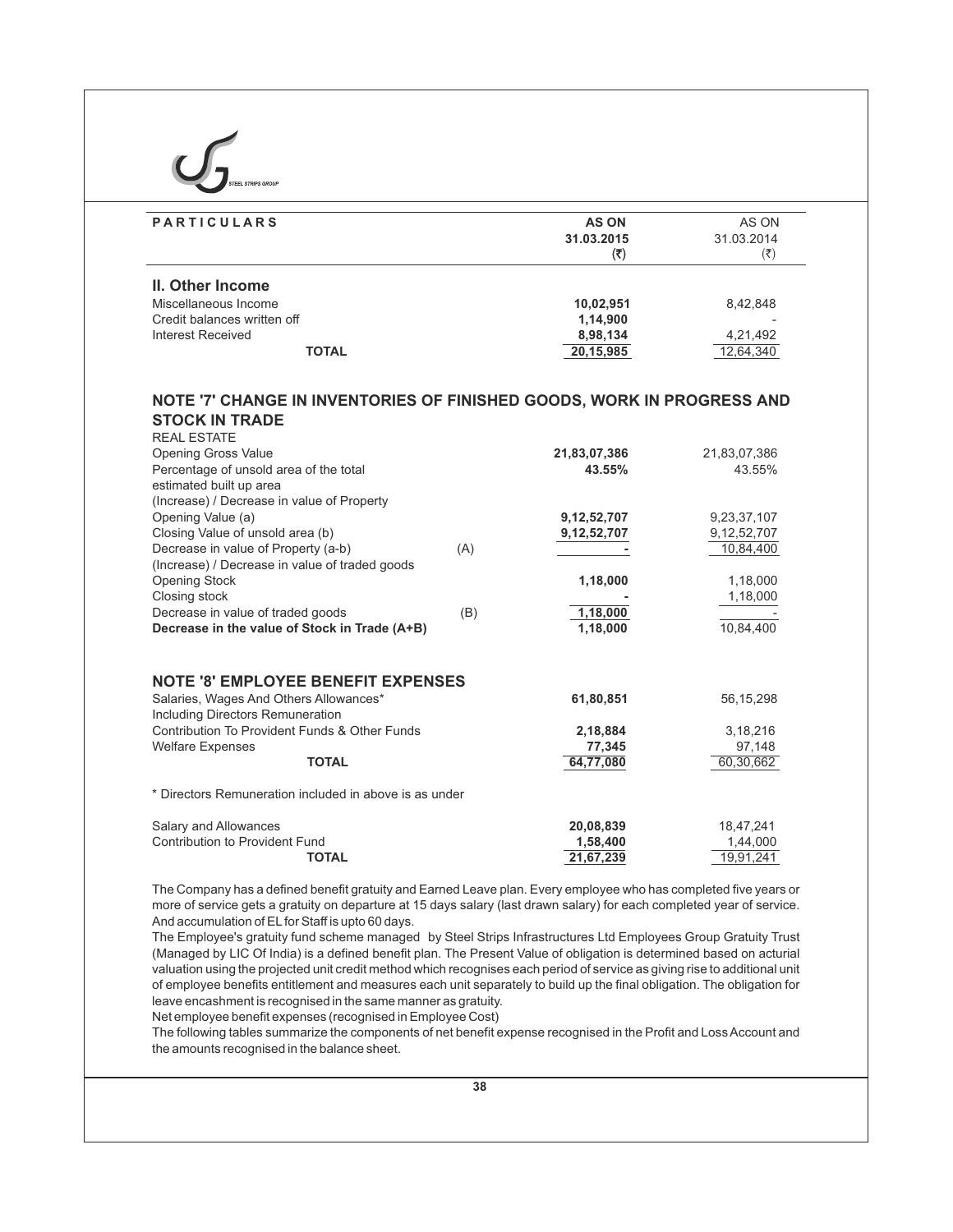| a) Expenses recognised in Profit and Loss Account<br><b>Particulars</b>                                                                                                                                                                          | <b>Earned Leave</b> |                                        | Earned Leave                    | (Amount in $\overline{5}$ .) |
|--------------------------------------------------------------------------------------------------------------------------------------------------------------------------------------------------------------------------------------------------|---------------------|----------------------------------------|---------------------------------|------------------------------|
|                                                                                                                                                                                                                                                  |                     | Gratuity                               |                                 | Gratuity                     |
|                                                                                                                                                                                                                                                  | 2014-2015           | 2014-2015                              | 2013-2014                       | 2013-2014                    |
| Current service cost                                                                                                                                                                                                                             | 30,339              | 4,78,343                               | 1,30,440                        | 1,07,001                     |
| Interest cost on benefit obligation                                                                                                                                                                                                              | 29,173              | 1,22,238                               | 19,642                          | 1,14,253                     |
| Net actuarial (gain)/ loss recognised in the period                                                                                                                                                                                              | (30, 504)           | (91, 339)                              | (19, 642)                       | (1, 14, 253)                 |
| Expected Returns on plan assets                                                                                                                                                                                                                  | (24,895)            | (1, 18, 632)                           | 19,528                          | 94,852                       |
| Net benefit expenses recognised in the Profit and                                                                                                                                                                                                | 4.113               | 3,90,610                               | 1,49,968                        | 2,01,853                     |
| Loss $a/c$                                                                                                                                                                                                                                       |                     |                                        |                                 |                              |
| b) Details of Amount to be recognised in the Balance Sheet                                                                                                                                                                                       |                     |                                        |                                 |                              |
| <b>Particulars</b>                                                                                                                                                                                                                               | E/Leave             | Gratuity                               | E/Leave                         | Gratuity                     |
|                                                                                                                                                                                                                                                  | 2014-2015           | 2014-2015                              | 2013-2014                       | 2013-2014                    |
| Present value of obligations as on 31.03.2015                                                                                                                                                                                                    | 3,90,364            | 21,47,410                              | 3,61,356                        | 16,38,168                    |
| Fair value of plan assets as on 31.03.2015                                                                                                                                                                                                       | 3,30,196            | 16,43,434                              | 2,16,231                        | 10,55,819                    |
| <b>Funded status</b>                                                                                                                                                                                                                             | (60, 168)           | (5,03,976)                             | (1,45,125)                      | (5,82,349)                   |
| Unrecognised acturial (gain)/losses-                                                                                                                                                                                                             |                     |                                        |                                 |                              |
| Defined benefit obligation                                                                                                                                                                                                                       | 3,90,364            | 21,47,410                              | 3,61,356                        | 16,38,168                    |
| Less: Unrecognised past service cost                                                                                                                                                                                                             |                     |                                        |                                 |                              |
| Net asset/ (liability) recognised in the balance sheet<br>Note: The above plans are Funded.                                                                                                                                                      |                     | $(3,90,364)$ $(21,47,410)$             | (3,61,356)                      | (16, 38, 168)                |
| c) Changes in present value of the defined benefit obligation are as follows:                                                                                                                                                                    |                     |                                        |                                 |                              |
| <b>Particulars</b>                                                                                                                                                                                                                               | E/Leave             | <b>Gratuity</b>                        | Earned Leave                    | Gratuity                     |
|                                                                                                                                                                                                                                                  | 2014-2015           | 2014-2015                              | 2013-2014                       | 2013-2014                    |
| Opening defined benefit obligation                                                                                                                                                                                                               | 3,61,356            | 16,38,168                              | 2,30,916                        | 15,31,167                    |
| Interest cost                                                                                                                                                                                                                                    | 29,173              | 1,22,238                               | 19,642                          | 1,14,253                     |
| Past service cost                                                                                                                                                                                                                                |                     |                                        |                                 |                              |
| Current service cost                                                                                                                                                                                                                             | 30,339              | 4,78,343                               | 1,30,440                        | 1,07,001                     |
| Benefit paid                                                                                                                                                                                                                                     |                     |                                        |                                 |                              |
| Actuarial (gains)/ losses on obligation                                                                                                                                                                                                          | (30, 504)           | (91, 339)                              | (19, 642)                       | (1, 14, 253)                 |
| Closing defined benefit obligation                                                                                                                                                                                                               | 3,90,364            | 21,47,410                              | 3,61,356                        | 16,38,168                    |
| d) Changes in the Fair Value of plan Assets                                                                                                                                                                                                      |                     |                                        |                                 |                              |
| <b>Particulars</b>                                                                                                                                                                                                                               | E/ Leave            | Gratuity                               | Earned Leave                    | Gratuity                     |
|                                                                                                                                                                                                                                                  | 2014-2015           | 2014-2015                              | 2013-2014                       | 2013-2014                    |
| Fair Value of plan assets as at 1st April 2014                                                                                                                                                                                                   | 2,76,018            | 13,14,087                              | 2,16,231                        | 10,55,819                    |
| Acquistion adjustments                                                                                                                                                                                                                           |                     |                                        |                                 |                              |
| Expected returns on plan assets                                                                                                                                                                                                                  | (2, 48, 95)         |                                        | 19,528                          | 94,852                       |
| Contributions                                                                                                                                                                                                                                    |                     | (1, 18, 632)<br>2,10,715               | 40,259                          | 1,63,416                     |
|                                                                                                                                                                                                                                                  | 29,283              |                                        |                                 |                              |
| Benefit paid                                                                                                                                                                                                                                     |                     |                                        | $\overline{\phantom{a}}$        |                              |
| Actuarial (gains)/ losses on plan assets                                                                                                                                                                                                         | 49,790              | 2,37,264                               |                                 |                              |
| Fair Value of plan assets as at 31st March 2015                                                                                                                                                                                                  | 3,30,196            | 16,43,434                              | 2,76,018                        | 13,14,087                    |
| The principal assumptions used in determining gratuity obligations for the Company's plans are shown below :<br>Amount in ₹.                                                                                                                     |                     |                                        |                                 |                              |
|                                                                                                                                                                                                                                                  |                     |                                        | 2013-2014                       |                              |
| <b>Particulars</b>                                                                                                                                                                                                                               | 2014-2015           | 2014-2015                              |                                 | 2013-2014                    |
|                                                                                                                                                                                                                                                  | $(\%)$              | $(\%)$                                 | $(\% )$                         | $(\% )$                      |
| Discount rate                                                                                                                                                                                                                                    | 7.95%               | 9.35%                                  | 7.95%                           | 7.95%                        |
| Expected Increase in Compensation cost                                                                                                                                                                                                           | 7.00%               | 7.00%                                  | 7.00%                           | 7.00%                        |
| Attrition                                                                                                                                                                                                                                        | 2.00%               | $2.00\%$                               | 2.00%                           | 2.00%                        |
| Mortality basis                                                                                                                                                                                                                                  | Indian              | <b>Indian</b>                          | Indian                          | Indian                       |
|                                                                                                                                                                                                                                                  | <b>Assured</b>      | <b>Assured</b>                         | Assured                         | Assured                      |
|                                                                                                                                                                                                                                                  |                     | <b>Lives Mortility Lives Mortility</b> | Lives Mortility Lives Mortility |                              |
|                                                                                                                                                                                                                                                  | $(2006-08)$         | $(2006-08)$                            | $(2006-08)$                     | $(2006-08)$                  |
|                                                                                                                                                                                                                                                  |                     | ultimate                               | ultimate                        | ultimate                     |
| Note: The retirement age has been uniformly taken as 60 years.<br>The discount rates have been determined by reference to market yields as on 31st march 2015 on CG-Secs of<br>currency and term consistent with those of liability obligations. |                     |                                        |                                 |                              |
| <b>NOTE '9' FINANCIAL COSTS</b>                                                                                                                                                                                                                  |                     |                                        |                                 |                              |
| Interest & Other Financial Charges                                                                                                                                                                                                               |                     | 86,80,134                              |                                 | 1,01,11,986                  |
|                                                                                                                                                                                                                                                  |                     |                                        |                                 | 1,01,11,986                  |
| <b>TOTAL</b>                                                                                                                                                                                                                                     |                     | 86,80,134                              |                                 |                              |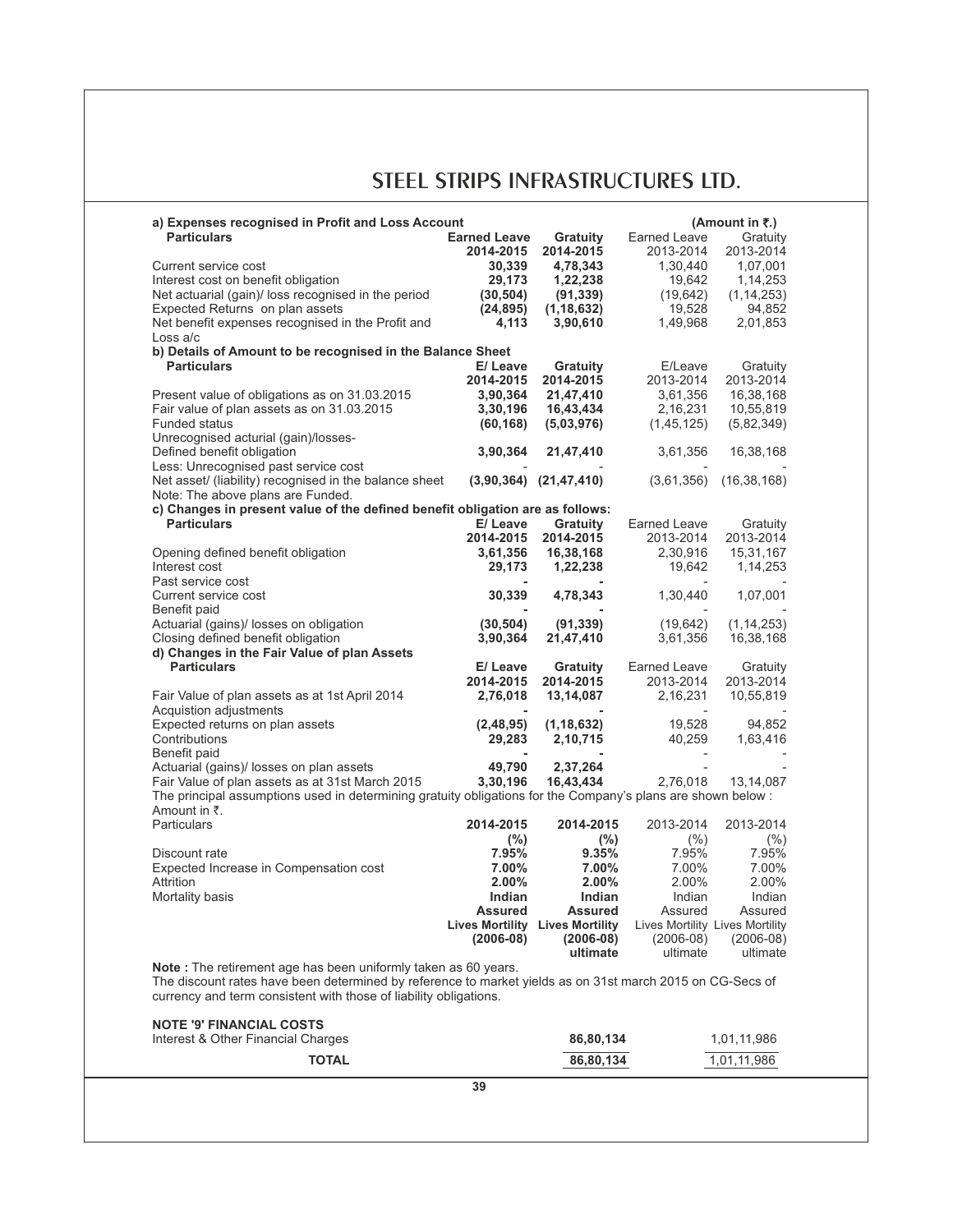# $\sum_{\text{Sree. SINPS CROV}}$

| <b>PARTICULARS</b>                                                 | <b>AS ON</b><br>31.03.2015 | AS ON<br>31.03.2014 |
|--------------------------------------------------------------------|----------------------------|---------------------|
|                                                                    | (5)                        | (5)                 |
| <b>NOTE '10' OTHER EXPENSES</b>                                    |                            |                     |
| Lease charges                                                      | 13,24,580                  | 15,97,196           |
| Licence fees for infrastructure project                            | 2,87,692                   | 3,60,540            |
| Travelling & Conveyance - Directors                                |                            |                     |
| - Others                                                           | 1,83,722                   | 1,80,424            |
| <b>Printing &amp; Stationery</b>                                   | 1,47,594                   | 1,51,466            |
| Postage, Telegram & Telephones                                     | 4,30,776                   | 3,41,382            |
| Directors' Sitting Fee                                             | 1,14,000                   | 1,19,000            |
| Advertisement & Publicity                                          | 59,025                     | 48,126              |
| Vehicle Running Expenses                                           | 9,12,034                   | 8,07,272            |
| Auditors' Remuneration* 1                                          | 56,180                     | 56,180              |
| Legal & Professional Charges                                       | 2,33,931                   | 1,62,278            |
| Bad debts & Advances written off                                   |                            |                     |
| Fees & Taxes                                                       |                            | 27,00,000           |
|                                                                    | 61,279                     | 45,560              |
| Insurance Charges                                                  | 1,70,130                   | 2,16,310            |
| <b>Office Expenses</b>                                             | 1,86,951                   | 1,65,083            |
| <b>Diwali Expenses</b>                                             | 3,082                      | 3,33,514            |
| Other Miscellaneous Expenses                                       | 69,080                     | 1,06,214            |
| <b>Listing Fee</b>                                                 | 1,00,000                   | 25,000              |
| <b>Staff Rent</b>                                                  | 30,00,000                  | 30,00,000           |
| <b>Office Rent</b>                                                 | 9,60,000                   | 9,60,000            |
| <b>Assured Return Charges</b>                                      |                            | 8,17,835            |
| Provision for diminution in the value of Investment/(Appriciation) | (36, 26, 000)              | (69, 56, 000)       |
| (Refer Note No 4b)<br>UP KEEP & MAINTENANCE COST                   |                            |                     |
| Diesel & Electricity Charges                                       | 1,04,36,659                | 96,71,533           |
| Repair & Maintenance expenses                                      | 28,51,145                  | 26,30,052           |
| Security services                                                  |                            |                     |
|                                                                    | 15,51,521                  | 12,94,838           |
| <b>Horticulture Expenses</b>                                       | 21,95,457                  | 18,49,944           |
| <b>TOTAL</b>                                                       | 2,17,21,390                | 2,06,83,747         |
| NOTE: The details of Auditors Remuneration is as under.            |                            |                     |
| <b>Statutory Audit Fee</b>                                         | 40,000                     | 40,000              |
| Company Law Matters & Tax Audit                                    | 8,000                      | 8,000               |
| <b>Certification Work</b>                                          | 2,000                      | 2,000               |
| Service Tax                                                        | 6,180                      | 6,180               |
| <b>TOTAL</b>                                                       | 56,180                     | 56,180              |
|                                                                    |                            |                     |
| <b>NOTE '11' PRIOR PERIOD ADJUSTMENTS</b>                          |                            |                     |
| Prior Period adjustments (Income Tax paid/adjusted)                | (6,93,109)                 | (92, 792)           |
| Excess Depreciation Written Back (excess charged in earlier years) |                            | (11, 97, 929)       |
| <b>TOTAL</b>                                                       | (6,93,109)                 | (12, 90, 721)       |
|                                                                    |                            |                     |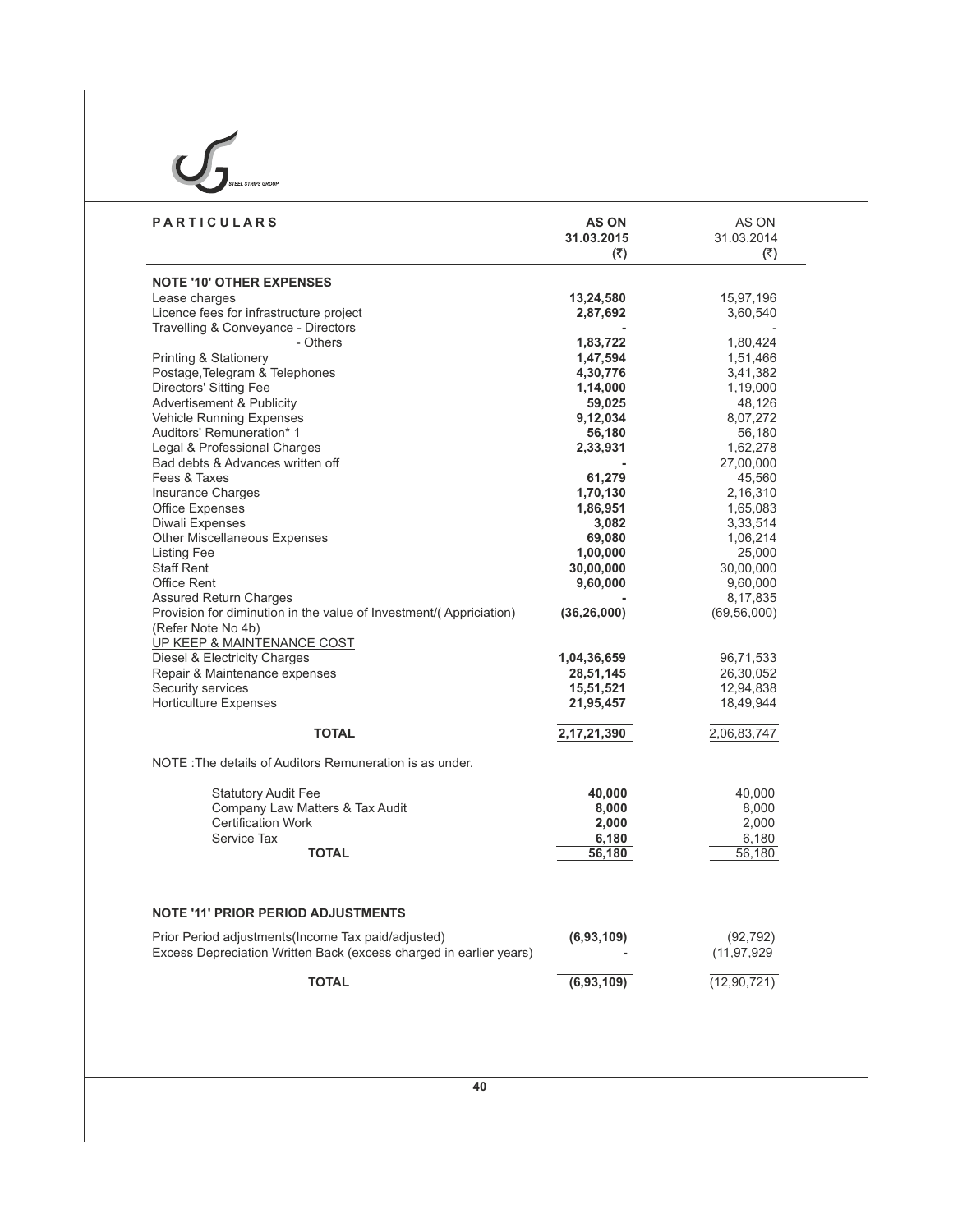**(**`**. In Lacs)**

# **SCHEDULE - '12' NOTES ON ACCOUNTS:**

# **1. SIGNIFICANT ACCOUNTING POLICIES**

#### i)**. Convention**

The financial statements are prepared under the historical cost convention in accordance with the applicable Accounting standards and relevant presentational requirements of the Companies Act, 2013.

# ii). **Fixed Assets**

Fixed Assets are stated at cost less depreciation. Cost of acquisition or construction is inclusive of duties, taxes and other incidental expenses.

iii). **Depreciation**

The Company have revised depreciation rates on tangible fixed assets w.e.f.April 01, 2014 as per the useful life specified in the Schedule II of the Companies Act, 2013. The depreciation has been calculated based on the remaining useful life of the assets. iv). **Inventories**

- 
- Inventory of Real Estate business and of Traded Goods has been valued at cost or market price whichever is lower.
- v). **Transactions in Foreign Currency**
- There were no foreign currency transactions during the year. vi). **Retirement Benefits:-**
- Gratuity and Earned Leave have been provided for in the books of accounts on actuarial valuation basis at the end of the year. vii). **Interest**
- Interest in respect of fixed deposits from public or with Bank have been accounted for on accrual basis.
- viii)**. Recognition of Income/Expenditure**
- All revenues and expenses are accounted for on accrual basis.
- 2. Contingent liabilities not provided for amount to  $\bar{\ell}$ . NIL (Previous Year NIL)<br>3. In the opinion of the Board, the current assets, Joans & advances are appr
- In the opinion of the Board, the current assets, loans & advances are approximately of the value stated, if realised in the ordinary course of business. The provision for all known liabilities are adequate and not in excess of amount considered reasonably necessary.
- 4. Sales Tax liability/Service Tax liability has been provided for as per returns filed. Liability arising on assessment, if any, shall be provided for at the time of final assessment.
- 5. The accounting policies adopted for segment reporting are in line with the accounting policies of the Company. The Company has considered following business segments for disclosure.
	- (a). Real Estate business.
	- (b). Infrastructure Project of commercial parking under 'Built, Operate and Transfer' scheme.
	- (c). Trading and Agency business.
- **6. Earning per Share (EPS)**

|                                                    |                     | (र. In Lacs)         |
|----------------------------------------------------|---------------------|----------------------|
|                                                    | <b>Current vear</b> | <b>Previous year</b> |
| Profit/(Loss) as per profit and loss account (PAT) | 41.76               | 42.61                |
| No. of equity shares                               | 86.43.000           | 86.43.000            |
| Basic & Diluted earning per share in               | 0.48                | 0.49                 |
| Rupees (Face Value of ₹, 10 per share)             |                     |                      |

Note:- Diluted Earning per share is not applicable as the same is anti- dilutive.

#### 7. **Detail of Provision as per AS-29**

|                                                              |                                                  |                                                         |                                                |                      | (₹. in lacs)                                               |
|--------------------------------------------------------------|--------------------------------------------------|---------------------------------------------------------|------------------------------------------------|----------------------|------------------------------------------------------------|
| <b>PARTICULARS</b>                                           | <b>Employee</b><br><b>Benefits</b><br>(Gratuity) | <b>Employee</b><br><b>Benefits</b><br>(Earned<br>Leave) | <b>Doubtful</b><br>Debtors/<br><b>Advances</b> | Income Tax/<br>(MAT) | <b>Provision for</b><br>the value of<br><b>Investments</b> |
| Balance as at 01.04.14                                       | 16.69                                            | 3.60                                                    | 17.27                                          | 6.55                 | 223.11                                                     |
| Provision                                                    |                                                  |                                                         |                                                |                      |                                                            |
| made during the year                                         | 4.78                                             | 0.30                                                    | ۰.                                             | 3.30                 | (36.26)                                                    |
| Provision Written off<br>or w/back paid during<br>the period | ۰                                                |                                                         |                                                | 6.55                 |                                                            |
| Balance as at 31.03.15                                       | 21.47                                            | 3.90                                                    | 17.27                                          | 3.30                 | 186.85                                                     |

**8. Leases** :

The Company has leased facilities for rent receivable under cancellable and non- cancellable arrangements with lease term ranging from one to nine years, which are subject to renewal at mutual consent thereafter. The cancellable arrangements can be terminated by either party after giving due notice. The lease rent received recognized during the year amounts to ₹.177.30 lacs (previous year `.172.74 lacs). The future minimum lease rent receivable in respect of the non-cancellable operating leases as at  $31<sup>st</sup>$  March 2015 are :

|       |                                               |                | $(5$ , in lacs) |
|-------|-----------------------------------------------|----------------|-----------------|
| S.No. | <b>Particulars</b>                            | As at 31.03.15 | As at 31.03.14  |
| a)    | Not later than one year                       | 56.27          | 162.08          |
| b)    | Later than one year but not later than 5 year | 58.91          | 591.85          |
| C)    | Later than 5 year                             |                | 393.53          |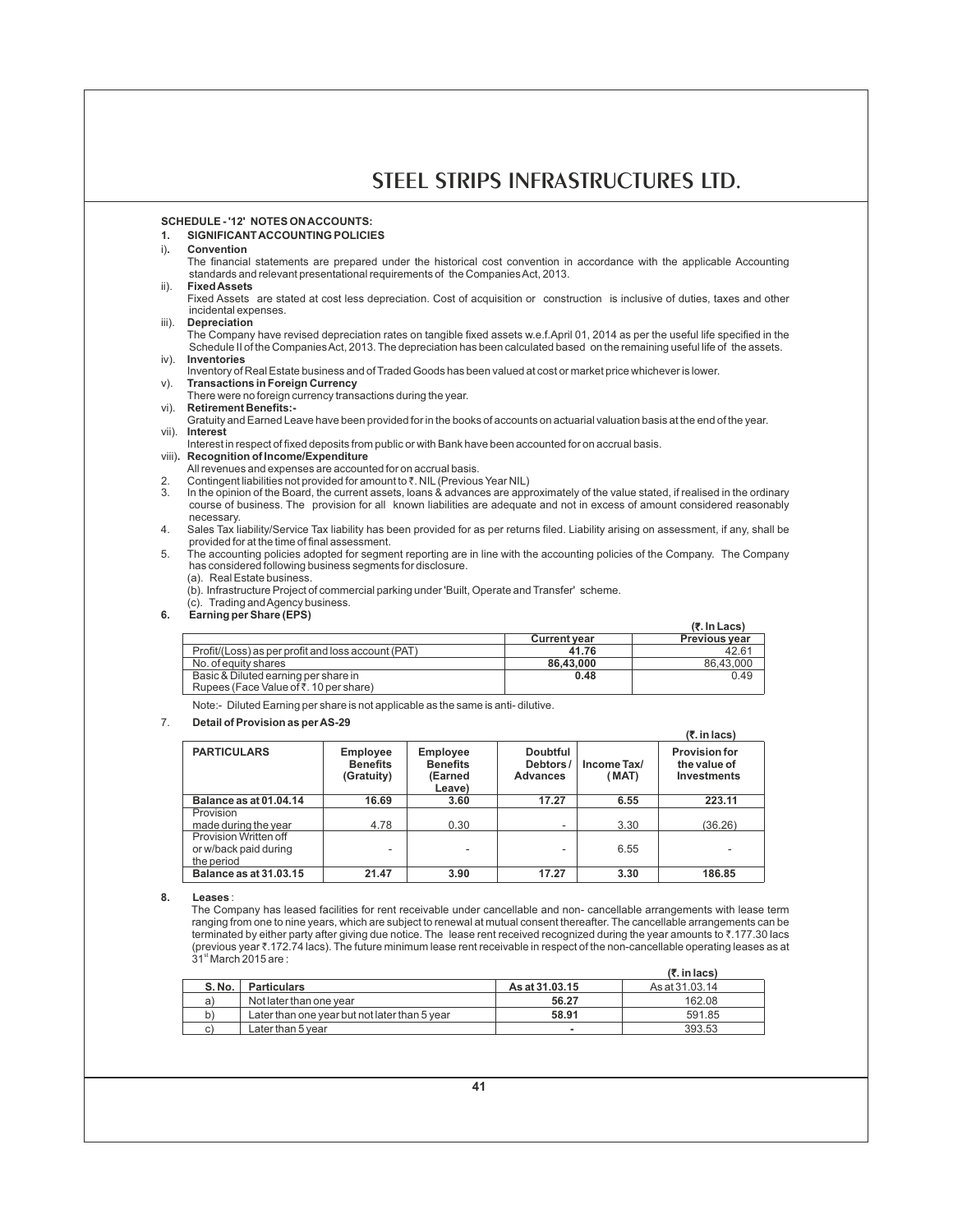The Company have also lease facilities for rent payable under cancellable and non cancellable arrangements with lease term ranging from one to nine years, which are subject to renewal at mutual consent thereafter. The cancellable arrangements can be terminated by either party after giving due notice. The lease rent paid recognize during the year amounts to ₹.39.60 lac (previous year ₹.39.60 lacs). The future minimum lease rent payable in respect of the non-cancellable operating leases as at 31<sup><sup>t</sup></sup> March 2015 are :

|       |                                               |                | $(5$ , in lacs) |
|-------|-----------------------------------------------|----------------|-----------------|
| S.No. | <b>Particulars</b>                            | As at 31.03.15 | As at 31.03.14  |
| a)    | Not later than one year                       | 32.40          | 32.40           |
| b١    | Later than one year but not later than 5 year | 120.00         | 120.00          |
|       | Later than 5 year                             | 52.50          | 82.50           |

#### **9. Related Party Disclosures**

Detail of transactions entered into with related parties during the year as required by Accounting Standard – 18 on "Related Party Disclosures" issued by the Institute of Chartered Accountants of India are as under: -  **(**`**. in lacs)**

|                                          |            |                          |                  | ,,,……            |
|------------------------------------------|------------|--------------------------|------------------|------------------|
| <b>Particulars</b>                       | Key        | <b>Enterprises</b>       | <b>Total for</b> | <b>Total for</b> |
|                                          | management | over which               | the              | the              |
|                                          | personnel  | <b>KMP</b> are able      | current          | <b>Previous</b>  |
|                                          | (KMP)      | to exercise              | year             | year             |
|                                          |            | significant              | 2014.15          | 2013-14          |
|                                          |            | influence                |                  |                  |
|                                          |            | including                |                  |                  |
|                                          |            | relatives                |                  |                  |
| 1. Rent Paid                             |            | 39.60                    | 39.60            | 39.60            |
| 2. Purchase of Shares                    |            | $\overline{\phantom{0}}$ |                  |                  |
| 3.(i) Loan/Advance Paid                  |            | $\overline{\phantom{0}}$ |                  | 150.00           |
| (ii) Loan/Advance Recovered              |            | 150.00                   | 150.00           | 470.00           |
| (iii) Outstanding at the end of the year |            |                          |                  | 150.00           |
| 4. Loan Repaid                           |            | -                        |                  |                  |
| 5. Management Contract -                 | 21.67      | -                        | 21.67            | 19.91            |
| (Salaries)                               |            |                          |                  |                  |

**Notes:-** 

- a. Key Management Personnel:
	- **Sh. R. K. Garg Sh. Sanjay Garg Sh. R. K. Singhal**<br>Chairman **Sh. Executive Director** Director **Sh. H. K. Singhal Chairman Executive Director Director Director**<br>DIN-00034827 DIN-00030956 DIN-00044328 DIN-00030956

b. Enterprises over which Key Management Personnel (KMP) are able to exercise significant control and with whom transactions have taken place during the year:-

1. SAB Udyog Ltd. 2. Indian Acrylics Ltd. 3. DHG Marketing Ltd. 4. Ms Priya Garg

 11. Additional information pursuant to the provision of Paragraphs 3 & 4 of Part II of Schedule VI of the Companies Act,1956: a). The Company is primarily dealing in Real Estate, Infrastructure and Trading & Agency business activities; hence the

quantitative data is not applicable. b). There was no employee during the year (previous year nil) who was drawing a remuneration of not less than  $\bar{\tau}$ . 6000000/ per annum, if employed throughout the year, or not less than  $\bar{\tau}$ . 500000/- per month if employed for a part of the year.

12. The Company has taken the Group Gratuity and Group Leave encashment policies from LIC and entire premiums demanded b y them for the year 2014-15 have been paid / provided for as per the requirements of AS – 15.

13. a). Previous year figures have been regrouped and re-arranged wherever considered necessary to make them comparable with those current year.

b). Figures have been rounded off to the nearest rupee.

14. Note No. 1 to 12 form an integral part of Balance Sheet, Profit & Loss Account and Cash Flow Statement.

#### **AUDITORS'REPORT**

Certified in terms of our separate report of even date annexed.

|                   | For S. C. Dewan & Co.<br><b>Chartered Accountants</b><br>(Regn. No. 000934N) |                    | <b>S.S. DAWRA</b><br><b>B.B. TANDON</b><br><b>H.K. SINGHAL</b> |
|-------------------|------------------------------------------------------------------------------|--------------------|----------------------------------------------------------------|
|                   | S.C. DEWAN                                                                   |                    | <b>S.S VIRDI</b>                                               |
| Place: CHANDIGARH | Partner                                                                      | <b>SANJAY GARG</b> | <b>MANJU LAKHANPAL</b>                                         |
| Dated: 30.05.2015 | (M.No. 015678)                                                               | Executive Director | <b>Directors</b>                                               |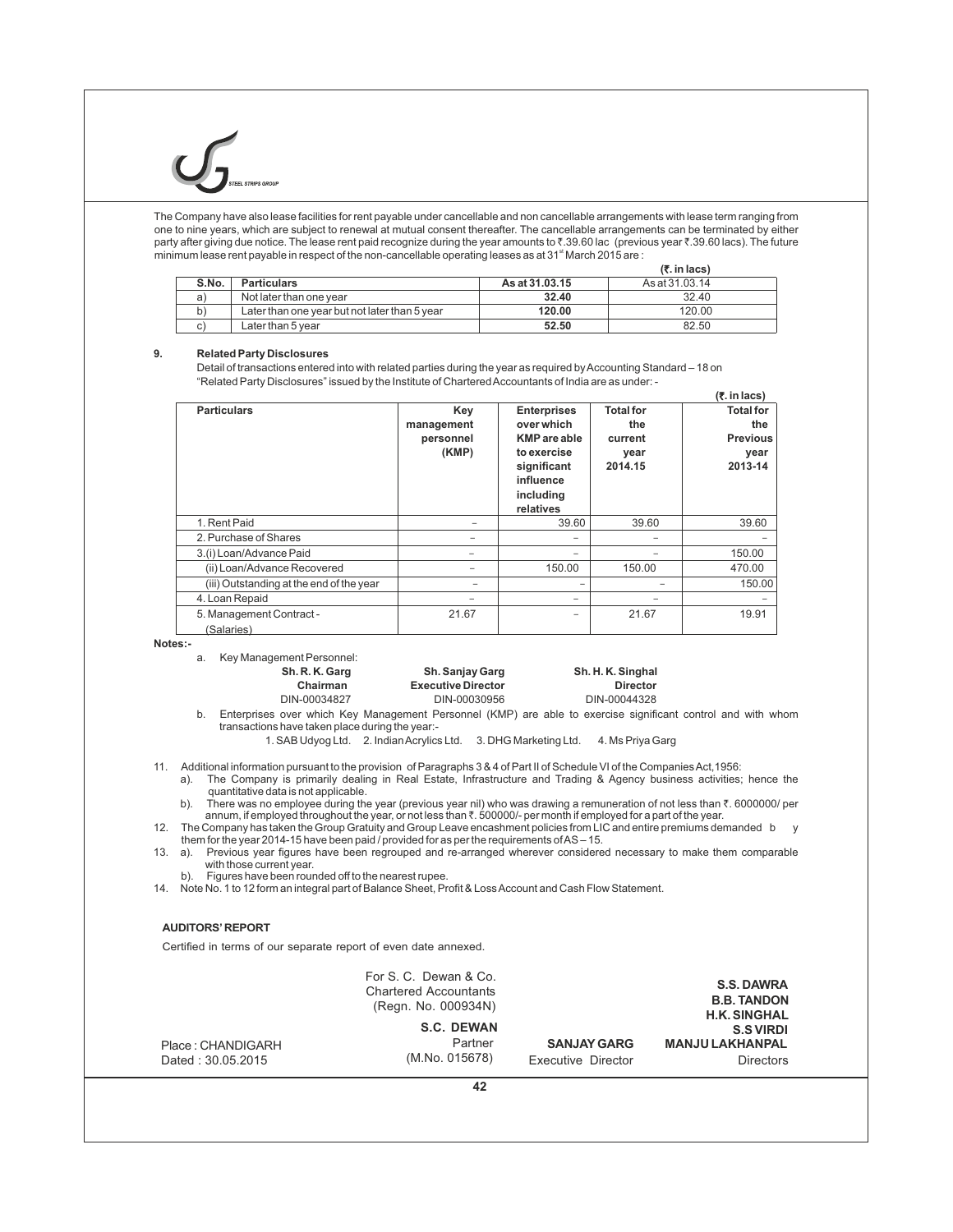|         | [Pursuant to section 105(6) of the Companies Act, 2013 and rule 19(3) of the Companies<br>(Management and Administration) Rules, 2014]<br>STEEL STRIPS INFRASTRUCTURES LIMITED<br>Regd. Office: Village Somalheri/lehli P.O.Dappar, Tehsil Derrabassi, Distt. S.A.S Nagar Mohali (Punjab)-140506<br>TEL. NO. +91- 172-2793112., Fax: +91-172-2794834, Email: ssl ssg@glide.net.in, Website: www.ssilindia.net | <b>FORM OF PROXY</b><br>CIN: L27109PB1973PLC003232                                                                      |           |                           |
|---------|---------------------------------------------------------------------------------------------------------------------------------------------------------------------------------------------------------------------------------------------------------------------------------------------------------------------------------------------------------------------------------------------------------------|-------------------------------------------------------------------------------------------------------------------------|-----------|---------------------------|
|         |                                                                                                                                                                                                                                                                                                                                                                                                               |                                                                                                                         |           |                           |
|         | NAME OF THE MEMBER(S)<br><b>REGISTERED ADDRESS</b>                                                                                                                                                                                                                                                                                                                                                            |                                                                                                                         |           |                           |
|         | EMAIL ID                                                                                                                                                                                                                                                                                                                                                                                                      |                                                                                                                         |           |                           |
|         | FOLIO NO./ CLIENT ID                                                                                                                                                                                                                                                                                                                                                                                          |                                                                                                                         |           |                           |
| DP ID   |                                                                                                                                                                                                                                                                                                                                                                                                               |                                                                                                                         |           |                           |
|         | NO. OF SHARES HELD                                                                                                                                                                                                                                                                                                                                                                                            |                                                                                                                         |           |                           |
|         | I/ We, being the member(s) of  shares of the above named Company, hereby appoint:                                                                                                                                                                                                                                                                                                                             |                                                                                                                         |           |                           |
| 1.      | Name:                                                                                                                                                                                                                                                                                                                                                                                                         |                                                                                                                         |           |                           |
|         | Address:                                                                                                                                                                                                                                                                                                                                                                                                      |                                                                                                                         |           |                           |
|         | E-mail Id:                                                                                                                                                                                                                                                                                                                                                                                                    |                                                                                                                         | Signature |                           |
|         | Or failing him/her                                                                                                                                                                                                                                                                                                                                                                                            |                                                                                                                         |           |                           |
| 2.      | Name:                                                                                                                                                                                                                                                                                                                                                                                                         |                                                                                                                         |           |                           |
|         | Address:                                                                                                                                                                                                                                                                                                                                                                                                      |                                                                                                                         | Signature |                           |
|         | E-mail Id:                                                                                                                                                                                                                                                                                                                                                                                                    |                                                                                                                         |           |                           |
|         | Or failing him/her                                                                                                                                                                                                                                                                                                                                                                                            |                                                                                                                         |           |                           |
| 3.      | Name:                                                                                                                                                                                                                                                                                                                                                                                                         |                                                                                                                         |           |                           |
|         | Address:                                                                                                                                                                                                                                                                                                                                                                                                      |                                                                                                                         | Signature |                           |
|         | E-mail Id:                                                                                                                                                                                                                                                                                                                                                                                                    |                                                                                                                         |           |                           |
|         | <b>Resolution</b><br><b>Ordinary Business</b><br>1. Adoption of audited financial statements for the year ended March 31, 2015<br>2. Re-appointment of Sh. Humesh Kumar Singhal, as a Director<br>3. To ratify Appointment of Auditors M/S S.C. Dewan & Co.                                                                                                                                                   | Distt. S.A.S Nagar Mohali (Punjab)and at any adjournment thereof in respect of such resolutions as are indicated below: |           |                           |
| Sr. No. | <b>Special Business</b><br>4. Appointment of Smt. Manju Lakhanpal as Director of the Company.<br>Signed this  day of September 2015.                                                                                                                                                                                                                                                                          |                                                                                                                         |           | Affix<br>Revenue<br>Stamp |
|         | Note: 1. This form of proxy in order to be effective should be duly completed and deposited at the Registered Office of the<br>Company, not less than 48 hours before the commencement of the Meeting.                                                                                                                                                                                                        |                                                                                                                         |           |                           |
|         | STEEL STRIPS INFRASTRUCTURES LIMITED<br>Regd. Office: Village Somalheri/lehli P.O.Dappar, Tehsil Derrabassi, Distt. S.A.S Nagar Mohali (punjab)-140506<br>TEL. NO. +91- 172-2793112., Fax: +91-172-2794834, Email: ssl_ssg@glide.net.in, Website : www.ssilindia.net                                                                                                                                          | CIN: L27109PB1973PLC003232<br><b>ATTENDANCE SLIP</b>                                                                    |           |                           |
|         |                                                                                                                                                                                                                                                                                                                                                                                                               |                                                                                                                         |           |                           |
|         | NAME OF THE ATTENDING MEMBER (IN BLOCK LETTERS)                                                                                                                                                                                                                                                                                                                                                               |                                                                                                                         |           |                           |
|         | FOLIO NO.<br>DP ID NO.                                                                                                                                                                                                                                                                                                                                                                                        |                                                                                                                         |           |                           |
|         | CLIENT ID NO.                                                                                                                                                                                                                                                                                                                                                                                                 |                                                                                                                         |           |                           |
|         | NO OF SHARES HELD                                                                                                                                                                                                                                                                                                                                                                                             |                                                                                                                         |           |                           |
|         | NAME OF PROXY (IN BLOCK LETTERS)<br>I, hereby record my presence at the 42 <sup>nd</sup> Annual General Meeting of the Company held on Wednesday, the 30 <sup>th</sup> day of September 2014, at<br>3.00 p.m. at Regd. Office: Village Somalheri/Lehli P.O.Dappar, Tehsil Derrabassi, Distt. S.A.S Nagar Mohali (Punjab)                                                                                      |                                                                                                                         |           |                           |